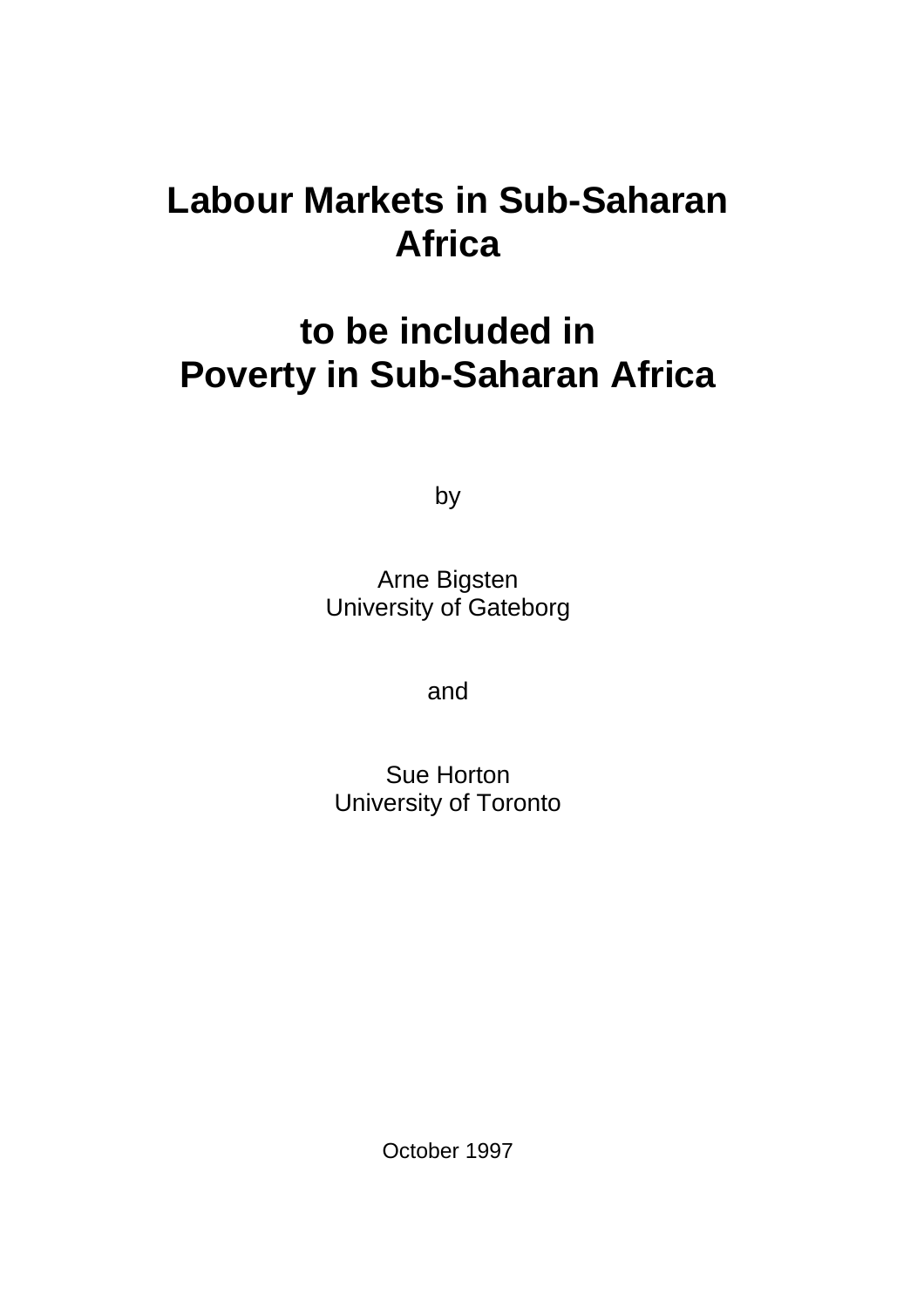## 1. Introduction

Since the first oil crisis in 1973 per capita incomes in sub-Saharan Africa have fallen in more countries than they have increased,<sup>1</sup> although there are some signs of recovery in the last few years (ADB, 1997). Many countries have undertaken structural adjustment programmes and have by now managed to achieve a measure of macroeconomic stabilization and to put a more liberal economic system in place. The system of extensive controls and regulations is being replaced by a system where markets are allowed to play a more important role. One of the markets that is being reformed is the labour market.

Poverty is extensive and incomes are very unevenly distributed. While policy must aim to increase per capita incomes, the issues of poverty and income distribution should also be brought back into the analysis. The labour market is crucial for growth, income distribution and poverty alleviation. Its operation determines employment and wage outcomes. To be able to increase efficiency in the allocation of labour and thereby achieve higher growth, and to bring about a better distribution of income and to reduce poverty, we need to understand how labour markets work.

In this survey we will analyse the operation of both formal and informal labour markets in Africa, and their impact on employment, wages, poverty and income distribution. We will try to establish links the labour markets, the pattern of employment and poverty and discuss ways to improve the functioning of the labour markets, which can lead to increased efficiency and poverty alleviation.

The paper is structured as follows. In Section 2 we discuss the availability of data for labour market analysis in Africa. Then in Section 3 we present some basic facts about the African labour force. Section 4 outlines the structure of African labour markets, formal and informal, urban and rural, private and public. Section S is devoted to a discussion of wage determination, market segmentation and gender differentials, Section 6 discusses migration. Section 7 deals with the determinants of labour supply, while the determinants of aggregate employment are covered in Section 8. Section 9 reviews the evidence on labour market institutions and government policy. Section 10 concludes and provides some policy recommendations.

<sup>&</sup>lt;sup>1</sup> There have been many analyses trying to explain Africa's poor economic performance (recent surveys include Bigsten, 1995, and Collier and Gunning, 1997). Among the causes identified are the lack of openness to trade, lack of financial depth, deficient public services, lack of social capital, high incidence of shocks, a general deterioration of the external environment and misguided economic policy.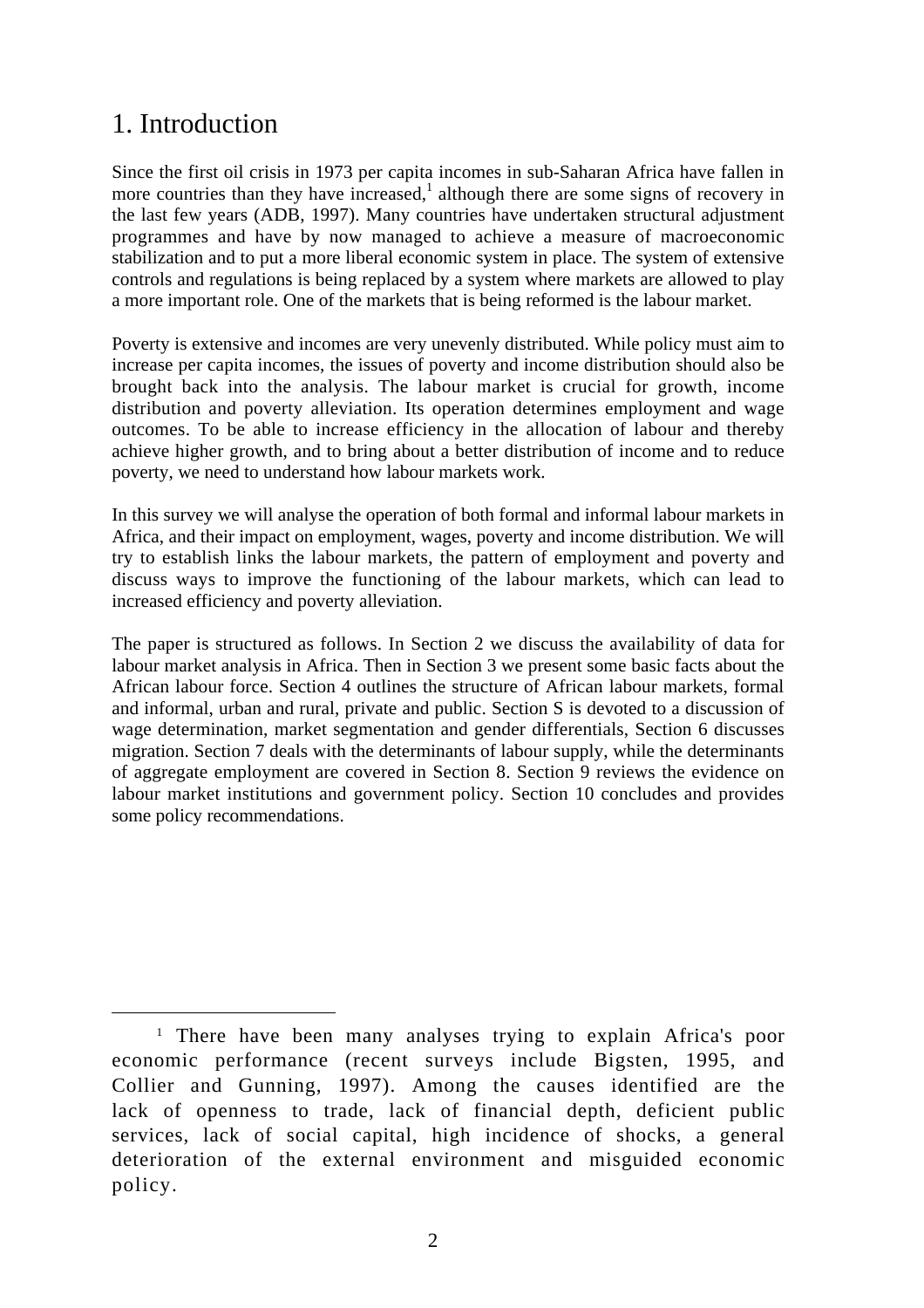## 2. Labour Data

Labour market studies (and studies of the links to poverty) in sub-Saharan Africa have been limited by the availability of household survey data. Very few countries in sub-Saharan Africa have continuous household-based labour force surveys of the type that exist for much of Latin America, Asia and North Africa. South Africa is one exception and even here prior to the l990s coverage excluded the homelands. Data reported in the ILO *Yearbook* for sub-Saharan Africa are generally restricted to employees (collected from establishment surveys) and in one or two cases (Malawi, Chad) to "all persons engaged". Data on employees in the formal sector are particularly problematic to use if the size of the formal sector and its worker composition changes. Levy and Newman (1989) show this for Côte d'Ivoire: in a time of retrenchment when the least experienced and least qualified lose their positions, then aggregate statistics may show little change in real wages, but controlling for individual characteristics, real wages may in fact be declining.

There were occasional labour force surveys in the 1970s and 1980s for individual countries: Kenya is one of the few countries where comparisons over time are possible (for 1977/78 and 1986: Milne and Neitzert, 1994; Mazumdar, 1994b; Kulundu, 1997). It is also possible to make some comparisons over time for Kenya and Tanzania, using a pair of repeated establishment surveys, one from the beginning of the 1970s, and one from the beginning of the 1980s (see Knight and Sabot, 1990, and references therein).

More recently there has been an increase in the number of surveys, in large part with World Bank support. These include the Living Standards Measurement Surveys (LSMS) for Ghana and Côte d'Ivoire, which led to a spate of papers (Beaudry and Sowa, 1994; Schultz and Tansel, 1993; Glewwe and Jacoby, 1992; Vijverberg 1988, 1990, l991a/b; Vijverberg and van der Gaag, 1990; van der Gaag and Vijverberg, 1988, 1989; Newman, 1988; Blundell et al., 1994). The LSMS data have the advantage of covering both urban and rural areas, and are repeated in more than one year, but have the disadvantage that the sample of employees is fairly small, and the panel is quite short.

Another World Bank project has been the RPED (Regional Program on Enterprise Development), which undertook establishment surveys in eight African countries (Burundi, Cameroon, Côte d'Ivoire, Ghana, Kenya, Tanzania, Zambia and Zimbabwe) with repeated surveys over a three-year period. The advantage of these is that they cover both the formal and informal sector but the disadvantage is that they are restricted only to manufacturing (see Biggs and Srivastava, 1996, and list of papers therein).

There are other recent surveys for individual countries including, among others, the World Bank-sponsored Integrated Survey of Uganda (see Appleton et al., 1995, and Appleton, 1995a/b, 1996), a household survey of Guinea, Conakry (see Glick and Sahn, 1997) and the Priority Survey II of Zambia sponsored by the World Bank (see Jensen and Westergaard Nielsen, 1996).

Data constrains also the linkage of labour markets to poverty. In general it is not possible to link labour market data from establishment surveys to poverty, whereas this can usually be done using household surveys. Thus work linking labour markets to poverty for Africa is feasible with data from the late 1980s and the 1990s: however, we cannot say much about earlier periods, which is unfortunate given the large economic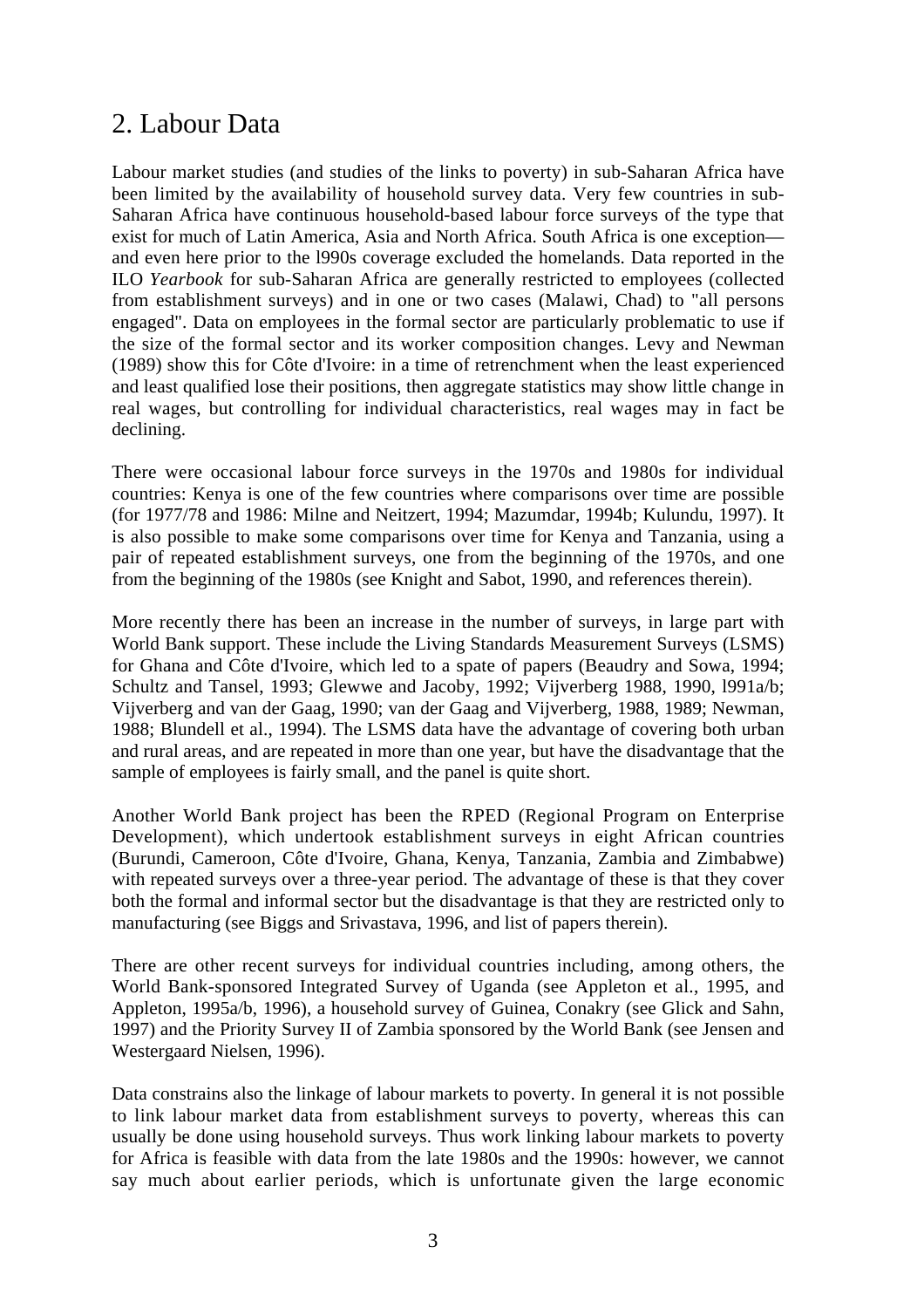adjustments that occurred. According to Demery, Sen and Vishwanath (1995), there are only about six African countries (Côte d'Ivoire, Ethiopia, Ghana, Kenya, Nigeria and Tanzania) for which one can examine the effects of adjustment on poverty. However, much more can be done given the new labour force survey data becoming available. Probably one useful result of the new data availability will be an increased understanding of the differentiation of labour market experience between different countries and regions within sub-Saharan Africa. So far there has been little work on this, although there are clearly differences in the level of urbanization and links to rural areas, in women's participation in the market labour force (which seems to be particularly high in West Africa), and in the experience of adjustment.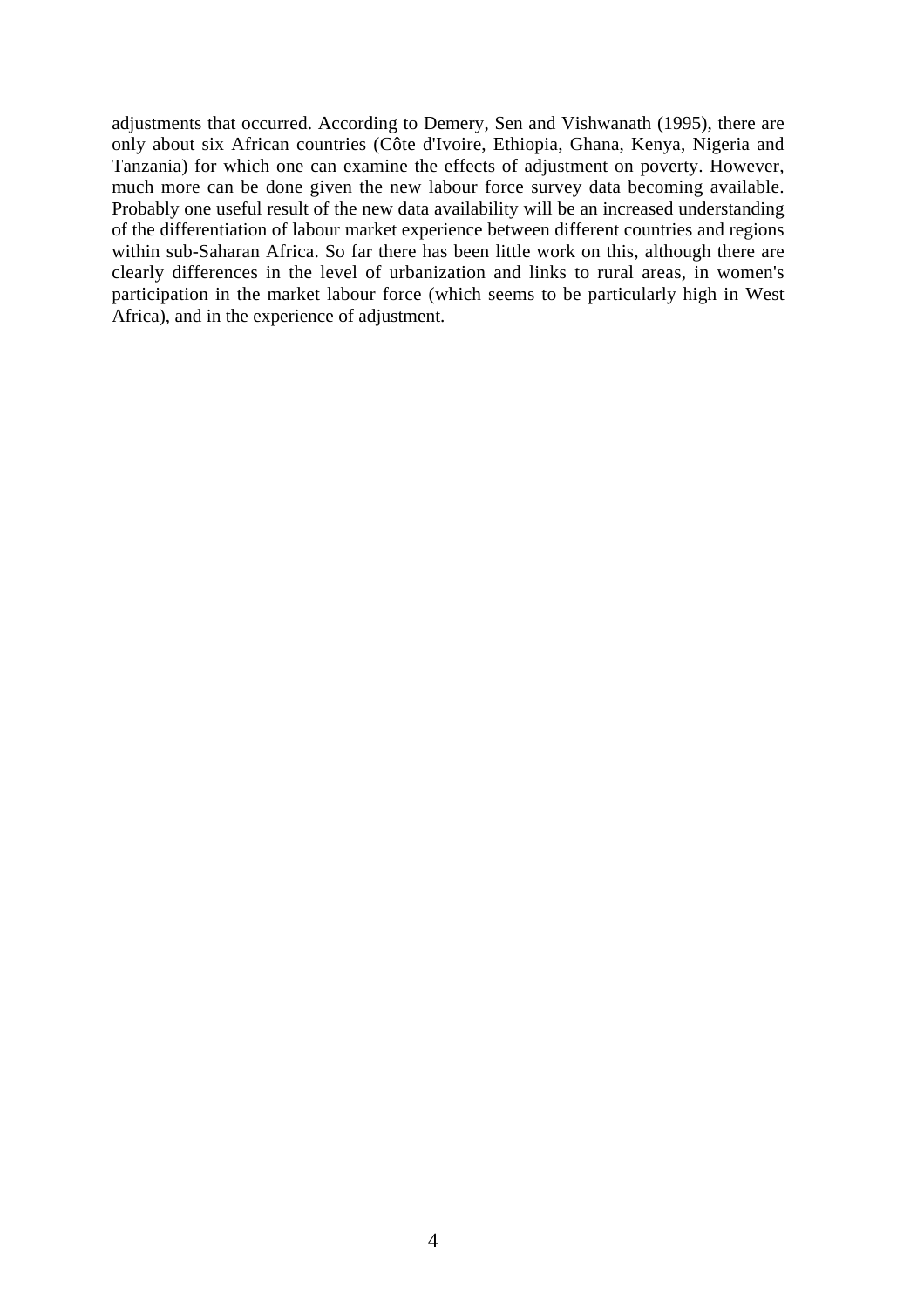## 3. Labour force growth

Population in sub-Saharan Africa has grown at close to 3% per year since the 1960s, while the labour force has grown at around 2.5% per year. Population growth rates may finally be coming down somewhat, but eve-~so the labour force will continue to grow by at least the current rate for another decade or two. An increase in the labour force participation rate may make it increase even faster. This rapid increase in the supply of labour must be matched by increased demand for labour to make it possible for real incomes to rise. Higher incomes also require better educated labour. Presently Africa has low levels of human capital compared with other poor regions, and primary school enrolment has actually declined in Africa, while it has increased in other regions.

Sub-Saharan Africa is still predominantly rural, with more than two thirds of the population and thus the labour force in the rural areas (see Table 1). This does not differentiate it from, for example, most of Asia, but in other dimensions there are large differences. The agricultural population is growing faster in Africa than in other poor regions of the world, at the same time as it has had the worst development of agricultural labour productivity: it actually declined between 1980 and 1990. Poverty is therefore very much a rural problem in Africa, although it is gradually becoming an urban problem as well.

Table 1: Comparative Indicators for the Rural Economy

|                                                                          | East and<br>Sub- |      |        |      | South Latin          |    |                 | Middle |
|--------------------------------------------------------------------------|------------------|------|--------|------|----------------------|----|-----------------|--------|
|                                                                          | Saharan<br>East  |      | South- |      | Asia                 |    | America         |        |
|                                                                          | Africa east      | Asia |        |      | and the<br>Caribbean |    | North<br>Africa | and    |
| Rural population as % of total<br>population (1994)                      | 69               | 68   |        | 74   | 26                   |    | 44              |        |
| Agricultural labour force as % of 68<br>total labour force (1990)        |                  |      | 69     |      | 64                   | 26 |                 | 37     |
| Annual growth rate of rural<br>population (1980-94)                      | 2.26             | 0.56 |        | 1.79 | $-0.18$              |    | 1.84            |        |
| Annual growth rate of<br>agricultural labour productivity<br>$(1980-90)$ | $-0.4$           | 1.9  |        | 2.7  | 1.8                  |    | 3.9             |        |

Source: Khan (1997: 1).

Most of the rural labour force is thus engaged in agriculture or at least has agriculture as the main activity. Many agricultural households, however, have a wide range of other income sources (Bigsten, 1985), and there are also households that are wholly engaged in rural, non-farm employment. Still, the proportion of the rural labour force engaged in non-farm activities is lower in sub-Saharan Africa than in other developing countries, and it seems as if the proportion has even declined in recent years (Khan, 1997). The incidence of rural poverty is high and most countries have not shown a decline in rural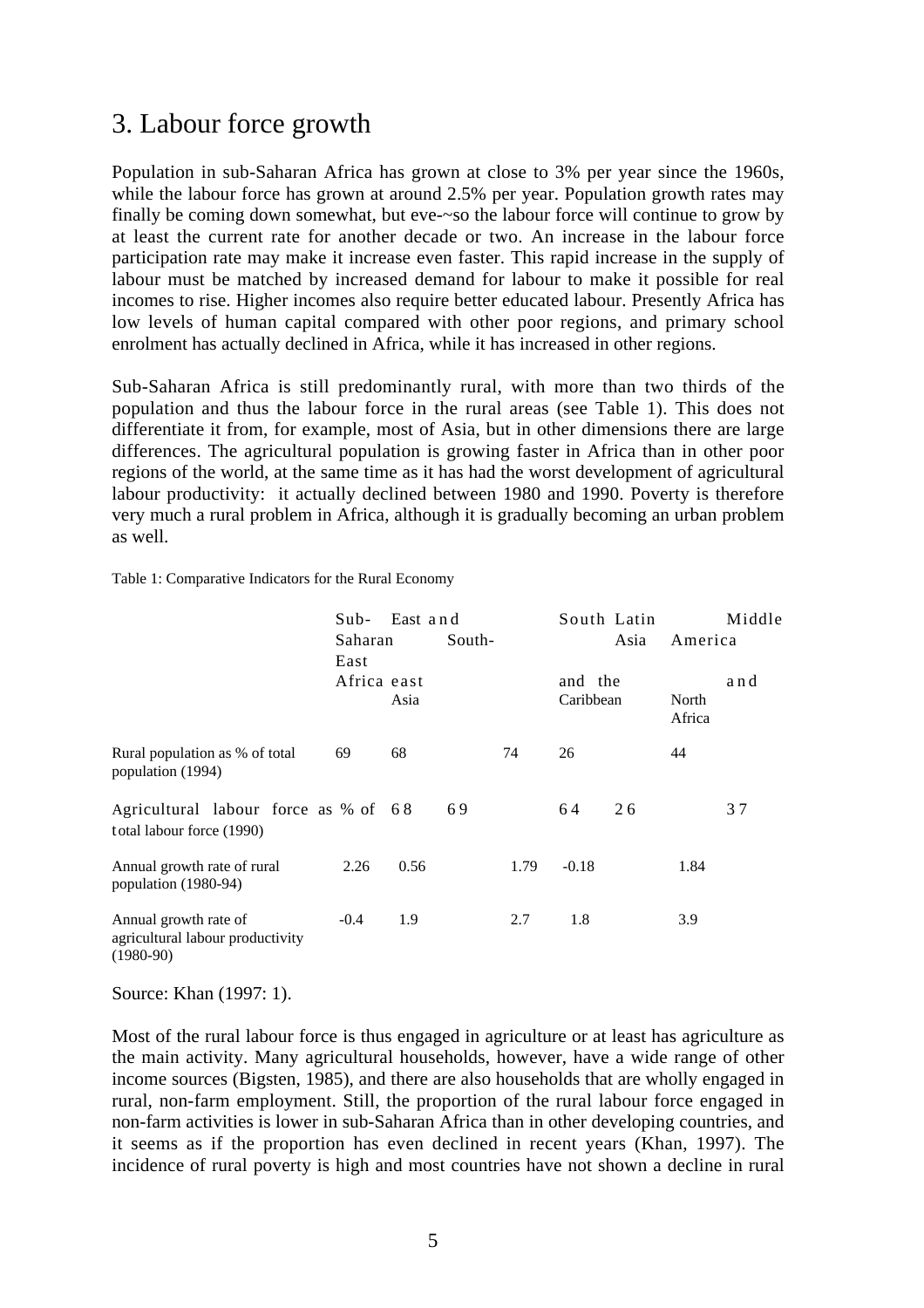poverty.2 The *Human Development Report 1997* estimates that 220 million people in sub-Saharan Africa are income-poor. SSA has the highest proportion of any region in poverty.

 <sup>2</sup>In the data presented by Khan (1997) only Ethiopia and Tanzania show an improvement between the mid 1960s and the late 1980s. Some countries have seen some improvements in the 1990s, though.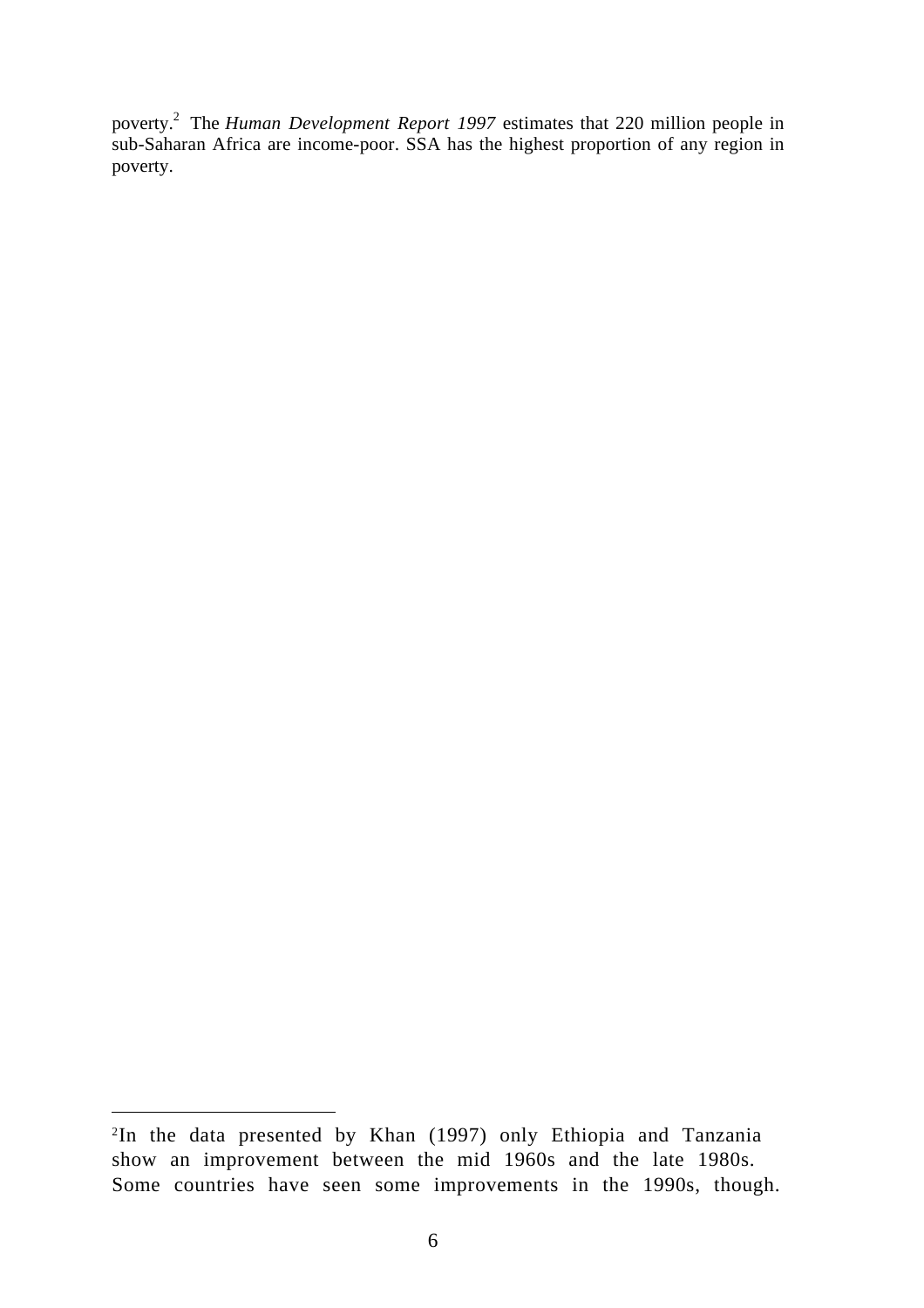## 4. The structure of labour markets

Sub-Saharan Africa is rich in labour but poor in capital. The allocation of its abundant resource, is of utmost importance for its economic development. A central feature of the process of economic development is the allocation of labour within sectors and the reallocation of labour between different sectors, and to the extent to which there are obstacles to this process in the labour market, the transformation of the economy is slowed down and made less efficient.

Classical models of economic development typically focused on structural change and the transfer of labour between the rural and the urban sector of the economy (Lewis, 1954; Fei and Ranis, 1961; Harris and Todaro, 1970; Corden and Findlay, 1975). Whether the notion has been that there is surplus labour in the rural sector or not, this process has been seen as crucial in the transformation of the economy. The process of migration is therefore an important part of the reallocation of labour.

The labour market in Africa during the colonial period was highly segregated by race and also regulated in different ways. In the earlier years of colonial control, labour market policies were coercive, with the aim of generating a cheap supply of African labour (see, e.g., Collier and Lal, 1986, on Kenya; Collier, Radwan and Wangwe, 1986, on Tanzania). In the later colonial years there was some easing of the coercive element, and various measures to protect labour were introduced, e.g., minimum wage laws. This system carried over to the newly independent African states, which often introduced further measures to protect the interests of employees. In Kenya, for example, employers needed permission from the Ministry of Labour to declare workers redundant. Wage guidelines were introduced to control wage increases to encourage the use of labour intensive techniques and thereby stimulate employment. Minimum wages were retained and the government also exerted extensive control over trade unions. In some countries minimum wages were part of a policy to increase the wages of Africans who were replacing higherpaid expatriates. These measures were confined to the organized or formal labour market, however, which typically did not employ more than 15–20% of the labour force.

The bulk of the African labour force works in small-scale agriculture, either on the family farms or as wage employees. Most of the African labour force is thus located in rural areas, although there is a rapid process of reallocation towards the urban sector. Most agricultural labour is in smallholder self-employment, but there is also extensive wageemployment on smallholdings as well as large-scale agriculture or plantations. In the rural areas there is, of course, also some employment outside agriculture in either formal or informal activities. Activities such as mining and quarrying are generally located outside towns, but apart from those activities there is a whole range of secondary and tertiary activities also in the rural areas. Outright unemployment is probably low in rural areas.

Employment in urban areas covers a smaller share of the labour force. The urban labour market can be divided into formal and informal employment. Most of the manufacturing activities are urban based, but generally the urban areas account for most of the formal employment in secondary and tertiary sectors. Since formal employment in most countries has increased only slowly in recent decades, while urban migration has been extensive, there has been rapid growth in informal urban employment. In Kenya, for example, the share of the informal sector in employment outside small-scale agriculture, according to recent figures, is close to 60%. Moreover, urban unemployment is often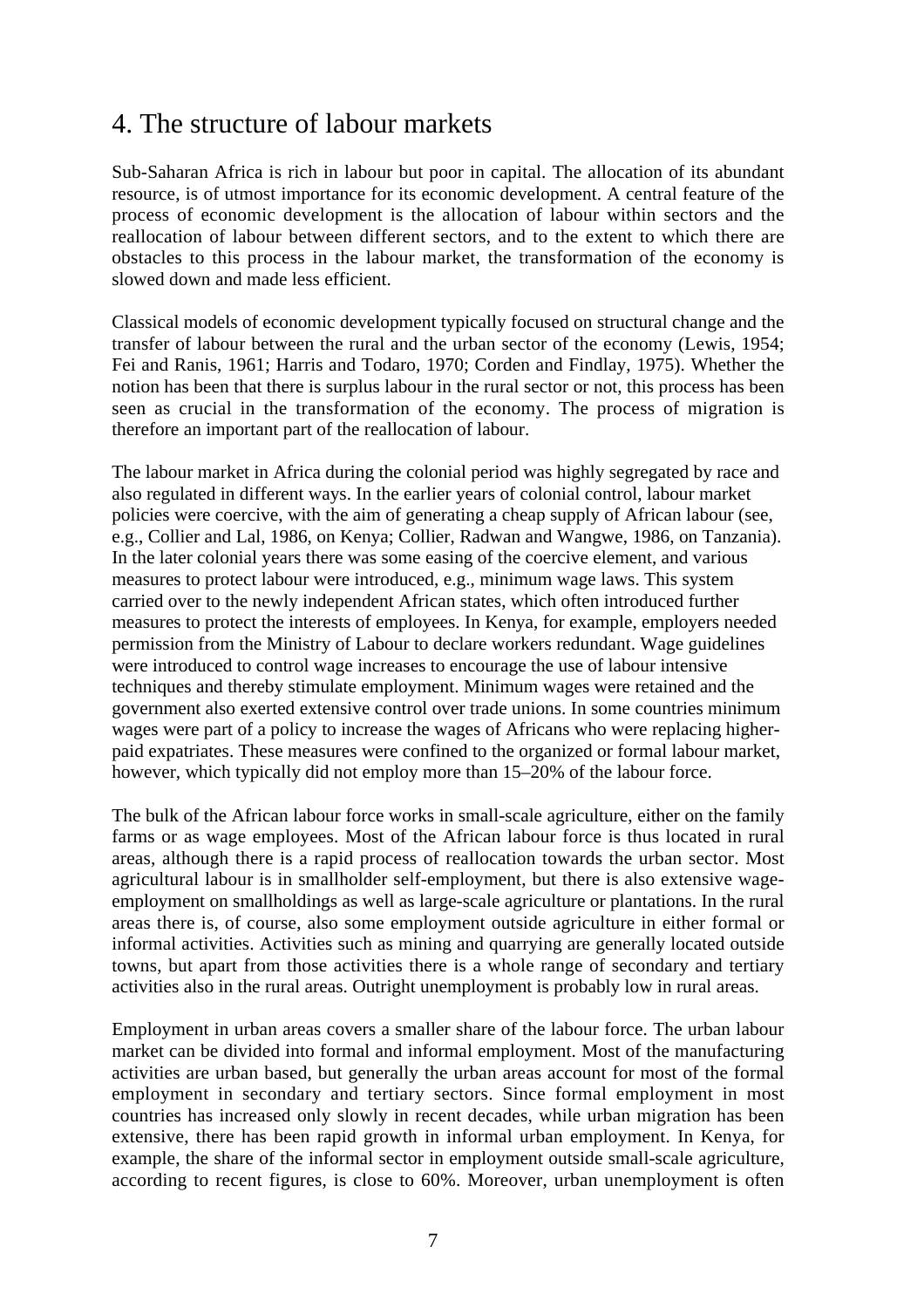high. The small size of the formal labour market is not necessarily due to its malfunctioning, but also reflects the constraints facing firms, that is high risk, poor infrastructure and lack of social capital.

The sub-Saharan labour market is thus fragmented, with characteristics differing between urban and rural areas and between formal and informal sectors. The character of these sectors are not always that different, but to organize our discussion this breakdown is still a good starting point. Typically, anyway, most of the labour force in sub-Saharan Africa does not earn a wage income, but is self-employed, mostly on smallholdings.

#### 4.1 The Rural Labour Market

The traditional dualistic model suggests that households either stay in the rural areas and work on the family farm or migrate to wage jobs in the urban areas or the modern sector. This model is too simplistic. The volume by Singh, Squire and Strauss (1986) presents models where smallholder households are restricted in the land market, but where they are free to buy and sell labour and where there thus is some flexibility in the allocation of household resources. This is a more realistic model of African smallholder households. Most work in rural Africa takes place on smallholdings, where the whole family works together and shares the returns from labour, land and other resources. Typically, households produce both for subsistence and for the market. Land markets in African settings are often absent or inefficient, which means that households often have vastly different land–labour ratios (Collier, 1989). Given that farmers use the same technology it would be optimal for them to achieve the same land–labour ratio. If they cannot sell or buy land, this can only be brought about by the selling or buying of labour, and households may either sell out labour on the local labour market or some members may migrate to work. Circular migration is still a common feature in Africa (Bigsten, 1995). Households often have incomes also from off-farm business activities.

Optimally households should allocate labour resources among activities so that the return on the margin is the same in all activities. How close a rural smallholder household can come to this ideal depends on the functioning of the labour markets. In one extreme case labour markets may be completely absent. This would force the household to use all its labour resources on the family farm. The amount of work would be determined by a trade-off within the family between consumption and leisure. Whether such a situation would be characterized as one with surplus labour or disguised unemployment is debatable, but it would in any case in many instances be one with very low marginal productivity of labour. At the other extreme we would have perfect labour markets. Here we assume that all household members can work as much as they like at given wages and that households can hire as much labour as they like also at given wages. If household labour and hired labour are perfect substitutes, the two wages would be equalized. In general, African rural labour markets are not perfect, but they are definitely not nonexistent. In more remote or poorly developed areas the households would have greater difficulties in realizing their desired labour allocation. See Bigsten and Kayizzi-Mugerwa (1995) for evidence on Uganda in the aftermath of the civil war.

There are several models that can generate surplus labour. One example is nutrition-based efficiency wage models (e.g., Stiglitz, 1976). In these models it is assumed that effort or productivity is determined by nutrition. In this case there may be workers willing to work at the going wages, while the employer is unwilling to hire them because of their low productivity. The employer typically chooses the wage level that maximizes profits, that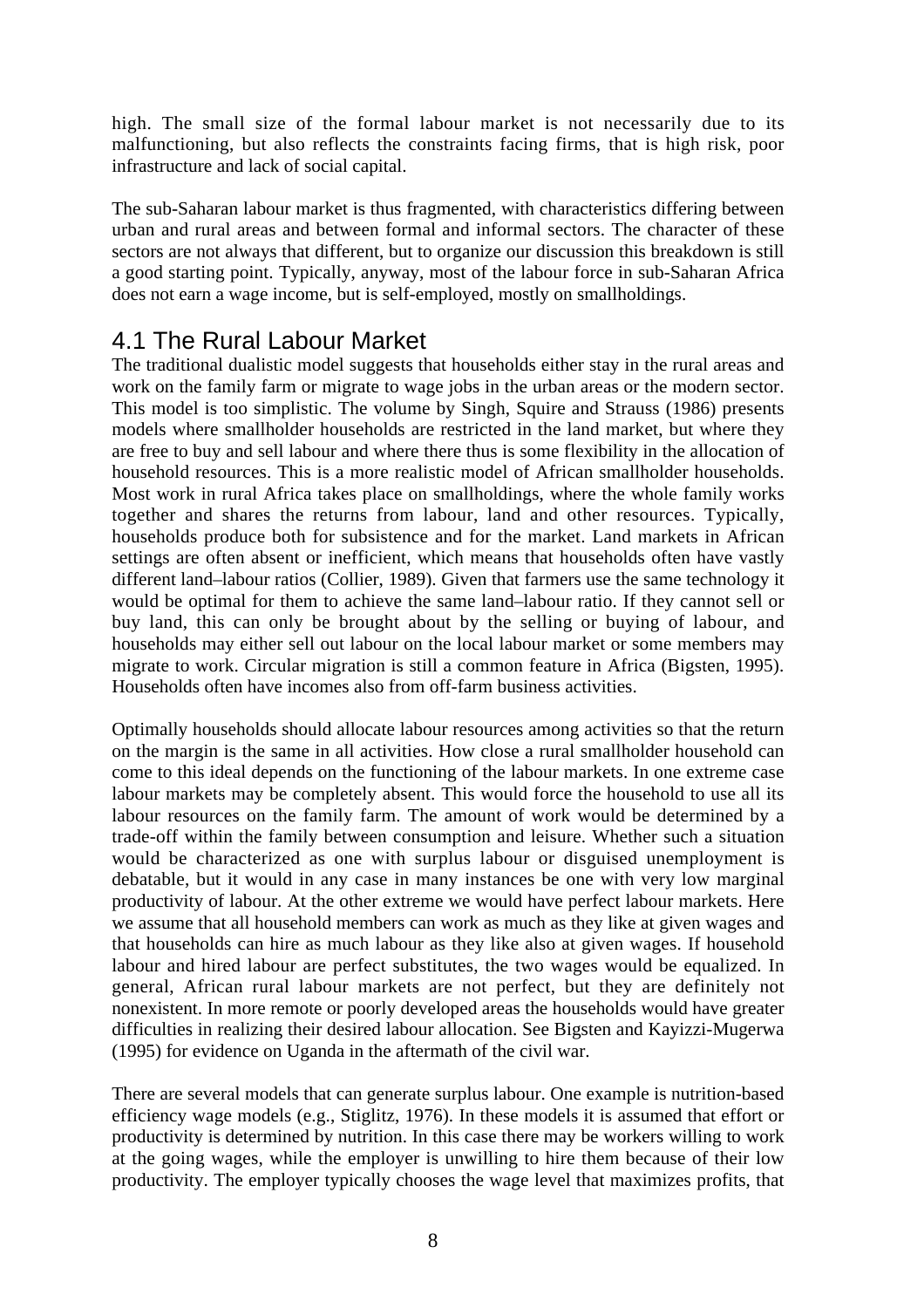is minimizes the cost per unit of effort, and then chooses the employment level. In this situation excess supply of labour does not exert pressure on the wage level. The model just described may seem plausible, but there are few empirical tests of its predictions. A recent test on rural India rejects the validity of the model in that context (Swamy, 1997). In rural Africa it seems as if (at least open) unemployment is low, and wages seem rather flexible. That productivity does to some extent depend on consumption is plausible, but there is little evidence suggesting that the effect is large enough to significantly affect wage determination.

We have already noted that labour markets are neither completely competitive nor completely autarchic. Rosenzweig (1988) points to some rural characteristics that may lead to more complex forms of contractual arrangements. Agricultural production is inherently risky and seasonal, there is a lack of organized insurance markets, and there are information and incentive problems. The dominance of family farms in agriculture may, for example, be explained as responses to the production risks and to the incentive or moral hazard problems. Family members may be more able to share risks and smooth consumption and they may be less likely to shirk in a situation where supervision is difficult.

Still, there do exist markets for both casual and permanent labour in rural Africa. Since permanent contracts may decrease risk~ they may provide a lower income than a spot contract. The choice of contract depends on the character of the risks faced. Contract choice will also depend on the incentive problems as just noted. Permanent labour is a common feature in large-scale farming and plantations, while spot contracts are common on smallholdings.

Farm households in Africa allocate labour to non-farm activities such as employment in the rural non-farm labour market, self-employment in the local non-farm sector, employment in the migrant labour market and employment in the farm labour market (Reardon, Delgado, and Matlon, 1992; Reardon, 1997). By this labour allocation the household achieves a measure of income diversification. Apart from adjusting land–labour ratios, this is undertaken to reduce income risk, to maintain food security and to earn cash income to finance investments.

Farm households diversify into informal enterprises more often than formal ones. There is widespread self-employment in rural small enterprises (Chuta and Liedholm, 1990). Nonfarm income forms a substantial share of total income in many African countries (e.g., Bigsten, 1985; Low, 1986; Haggblade, Hazell, and Brown, 1989; Bevan et al., 1989; Adams l991a/b; Bigsten and Kayizzi-Mugerwa, 1995; Dercon and Krishnan, 1996; Melmed-Sanjak and Santiago, 1996). Leibbrandt, Woolard and Woolard (1996) show that also in the rural communities in the former homeland areas of South Africa the access to wage income is the major determinant of the level of household income. Remittances also play an important role, but are not the dominant factor.

Reardon (1997) has reviewed the evidence from 23 African studies and concludes that non farm wage labour is very important relative to non farm self-employment, that non farm sector wage earnings are more important than farm sector wage earnings, and that local non farm earnings generally matter more to rural households than migration earnings. He also found, however, that non-farm incomes are very unevenly distributed, and suggests that this is due to entry barriers and market segmentation. This may over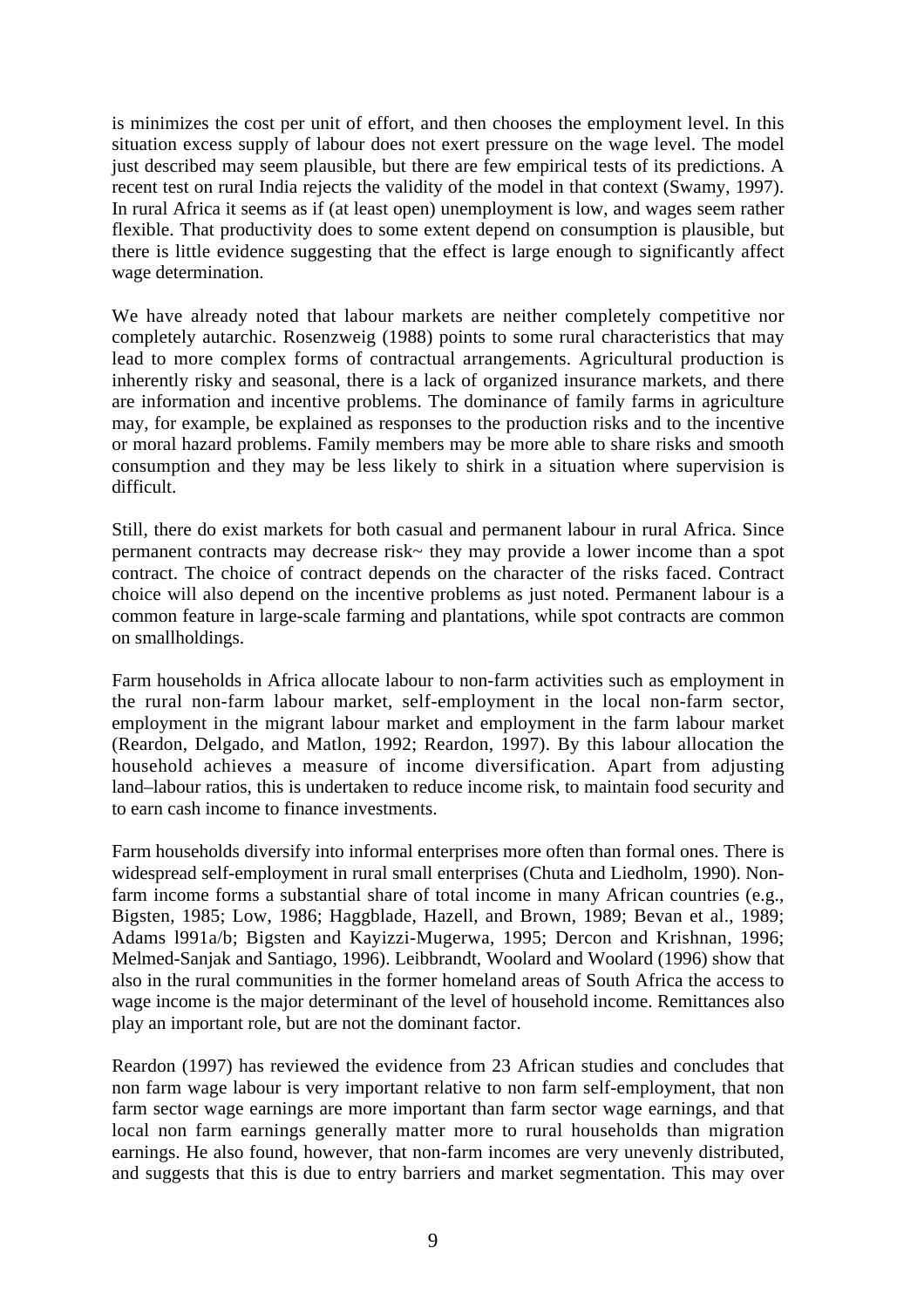time lead to an even more skewed distribution of income, which makes it hard for the rural poor to cope with economic shocks and to acquire assets. There is need for research about what constitutes entry barriers to non-farm employment, particularly for the poor and women, and how these barriers can be lowered by policy interventions.

Households in rural Africa are exposed to considerable risks. As noted, they respond to this via diversification, both within agriculture and between agriculture and nonagriculture. They accumulate assets for consumption smoothing. Both types of responses are likely to reduce growth. However, this response is rational because rural credit markets are very underdeveloped. This is partly due to the lack of collateral. Substitutes for collateral may be interlinked contracts or high observability. The former has been constrained by the low level of activity in credit markets. Informal credit is possible when there is no asymmetric information, that is when the borrower and lender know each other very well (Platteau, 1997). Poor households might also be constrained from entering high return but low risk activities if they require high capital intensities and there are indivisibilities that they cannot finance. This may be the case with livestock or tree crops. Households are thus often constrained in their ability to reach their desired capital stock. Specialization reappears at high income levels, when there is less need for risk reducing activities, that is, wage employment is intrinsically less risky than farming. Credit risks that are not idiosyncratic cannot be covered by institutions such as revolving savings and credit associations (ROSCAs), since their geographic coverage is too narrow.

An expanding literature is looking into intra-household issues. One issue of interest as regards labour markets has been the intra-household allocation of work, where typically it is found that the women work considerably more than men once household work is included (Singh and Morey, 1987; Shapiro, 1990; Neitzert, 1994; Pittin, 1996).

The public institutions supporting rural households are weak. This is true for research, extension and education. Agricultural research has not had the same impact as in Asia, and extension services are often ineffective. These weaknesses have slowed down the diffusion of innovations. Education should help improve resource allocation in and between activities and public interventions in these areas could increase the returns to labour in rural areas.

#### 4.2 The character of urban labour markets

The urban economy is much more diversified than the rural one, and therefore it requires a wider variety of skills. This also implies that there is much more diversity in rewards. How would one model the urban labour market, and how are wages and employment determined? Let us first look at what types of market types one could consider. As we have noted above the informal labour market. The formal labour market could further be divided into a private and a public one. One might also consider making self-employment a separate category.

The theories that have been developed to explain the observed patterns of income and employment generally refer to the private sector, and we will focus on those. Still, segmentation within the formal sector between private and public activities is often significant. High salaries in the public sector—which was a feature in the past in many African countries—may be part of a system of rent-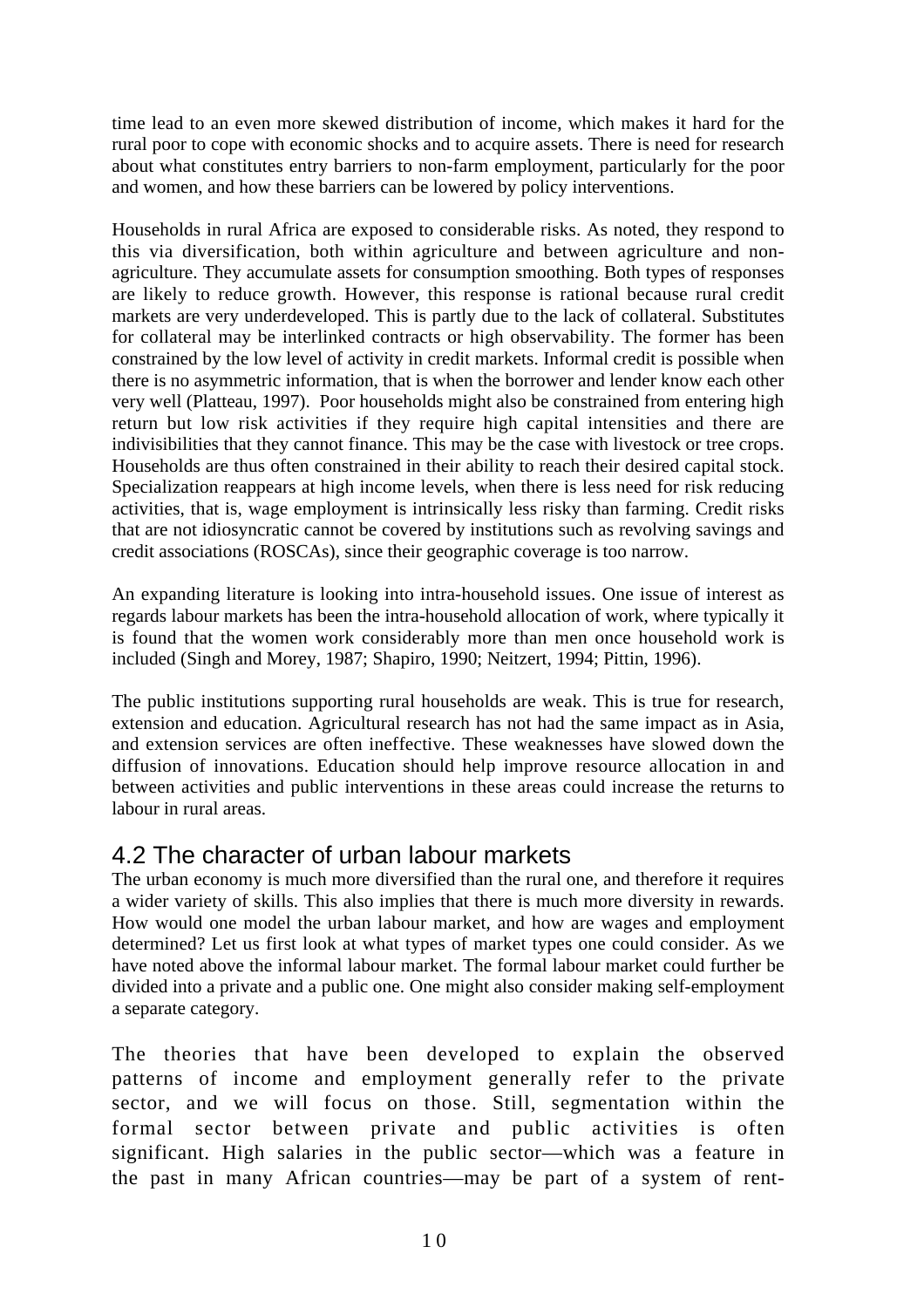sharing. Gelb, Knight and Sabot (1991) see surplus employment in the public sector as the result of rent-seeking, where certain groups successfully lobby for high-wage employment. Bigsten and Moene (1995) argue that the government may use the public sector as an appeasement mechanism or as a reward system. Public employment may be used by the political leaders to build support that can help maintain their power position. Whatever the process, there may exist segmentation between the public and private formal sector due to non-market behaviour in the public sector.

In the private sector the character of theories of wage determination is essentially the same as those that are relevant for the rural sector. First we consider the competitive model. On the demand side profit-maximizing employers demand labour, which is supplied by utility-maximizing individuals or households. In this model employees are paid according to their value marginal productivity, which means that individuals with the same amount of human capital would earn the same income irrespective of where they are employed. Income differences would thus be due to differences in human capital endowments. If public, private formal and private informal sectors were integrated we could treat them as one market. To be able to do so we need to establish that sector affiliation does not affect the reward to labour, and that equally skilled workers get the same wage in all sectors. In Africa, as in other regions, this is often not the case.

Various institutional explanations have been proposed over the years. Segmented labour market theories such as the job competition model and the dual labour market approach were reviewed in Cain (1976). The role of the public sector as a wage leader has also been discussed extensively. Essentially these models suggested that wage differentials did not correspond to skill differentials, but they often lacked a good behavioural explanation as to why they were there.

Wage differentials that cannot be explained by the standard competitive model do not, however, necessarily constitute a disequilibrium phenomenon. If employees receive firmspecific on-the-job training, the firm has an incentive to try to reduce turnover. There might be internal markets in the form of promotion ladders, seniority rules, etc., that make it more expensive to quit as time in the firm increases. Internal markets also facilitate screening and job monitoring (Collier and Lal, 1986).

The efficiency wage theory is one possible explanation of why there exist wage differentials in equilibrium, that is why firms pay more than the opportunity cost of labour, the market clearing wage. The point is that productivity is a function of the wage paid by the firm, and the firm thus has an incentive to choose the wage that minimizes the wage cost per efficiency unit. In this type of model the demand for labour would be a function of the wage paid by the firm in question, the wage paid by other firms and the rate of unemployment (Stiglitz, 1988). There may be different reasons for why labour productivity depends on the wage rate. Higher wages may, for example, affect nutrition, incentives (reduce turnover), adverse selection or morale. In a model of this nature higher rural or informal wages would tend to push up urban formal sector wages, and thus also reduce formal urban employment.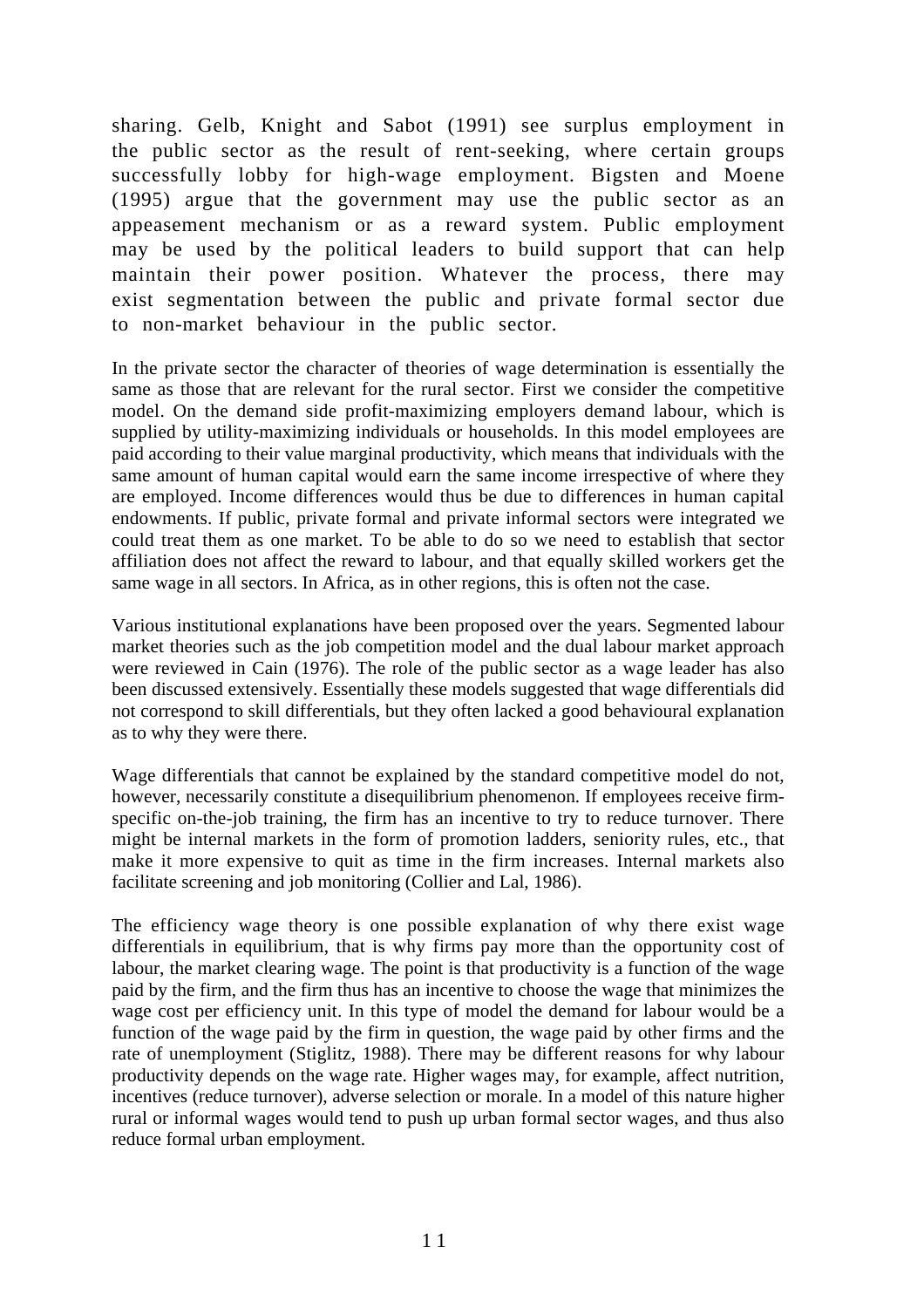Alternatively, some type of bargaining model may explain wage differentials. One could see the wage differentials as a form of rent-sharing.

The models reviewed were originally developed with the formal sector in mind, but tosome extent they also apply to the informal sector. There has been an extensive debate in the literature on the character of the informal sector, and whether it provides a way out of stagnation and unemployment or whether it offers no impetus to the long-term growth of the economy (Sethuraman, 1977; Mkandwire, 1986; Lubell and Zarour, 1990; Livingstone, 1991; House, 1992; House, Ikiara and McCormick, 1993; Meager, 1995).

We noted that there was extensive income diversification in the rural setting. This is often also the case in urban areas, particularly as a response to the declines in real incomes during the recent crisis years (See Bigsten and Kayizzi-Mugerwa, 1992, for evidence on urban Karnpala). The reasons for diversification there are similar to those in the rural areas.

We will discuss the explanatory power in terms of wage determination of the different approaches in the following section.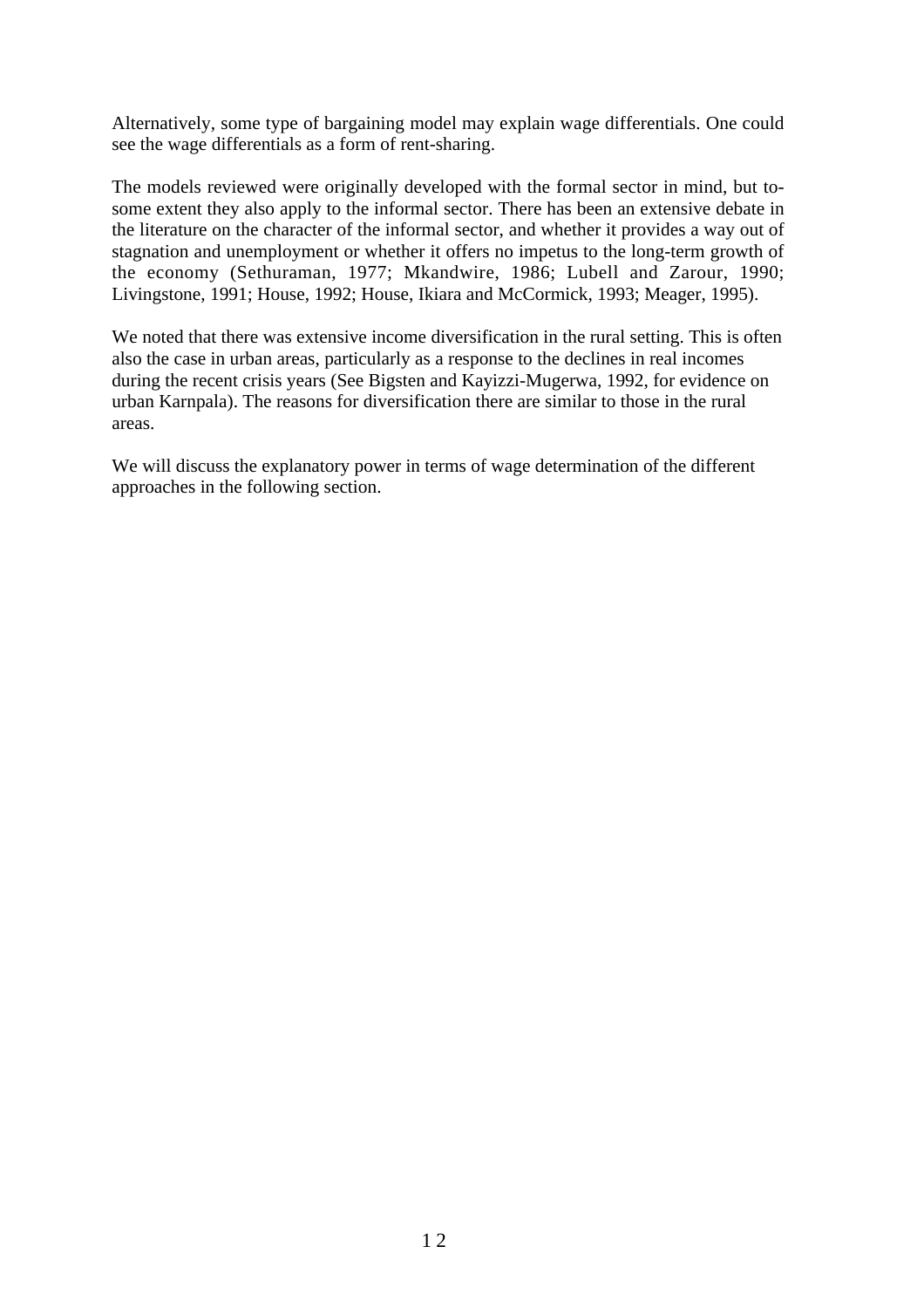# 5. The structure and determinants of wages

There has been extensive debate in the literature on the degree of segmentation in African labour markets. While the dualistic framework may be too simplistic, there may still be segmentation of the labour market where there are non-competing groups of workers whose mobility is restricted by social or institutional factors. If labour markets are competitive, individual and firm characteristics that are unrelated to productivity or to worker utility will have no effect on wages. If there are, for example, inter-industry or firm size wage differentials unrelated to productivity, or firm profitability related differentials, then labour markets are not competitive. If this is the case, some categories of workers may be trapped in low-paying occupations or jobs with little scope for training or advancement. This, of course, has strong implications for income distribution and poverty.

#### 5.1 Effect of characteristics of firm

The simple competitive model would suggest that firm characteristics should not affect wages, unless they also affect productivity. However, the competitive model if duly elaborated need not prevent, for example, larger firms from paying more than smaller firms. If wages are determined according to the efficiency wage hypothesis, differences across firms in the severity of information and monitoring problems would generate wage differences, since some firms have greater need for this type of inducement. Some firms may find it profitable to pay wages above market clearing levels to reduce shirking, reduce turnover, increase the size and quality of the applicant pool, or exchange productivity enhancing gifts with their workers. Since this is more important in large firms, we would expect a variable of firm size to have a positive correlation with wages.

An alternative, non-competitive explanation is that of rent-sharing. Firms in certain industries can pay higher wages because of rents generated by tariff protection or oligopoly.

Results for the manufacturing sector in Zimbabwe (Velenchik, 1997) do not find strong evidence for the non-competitive model. In the manufacturing sector of Zimbabwe, panel data on wages yielded a positive relationship between growth of profits by the firm and growth in wages, and firms that had a larger number of new competitors also granted lower wage increases than others, both of which would support the non-competitive model. However, the existing number of competitors did not affect wage growth, nor was there apparently an effect of government influence: contrary to expectations, after the reforms there was an increase in the wage gap between firms previously covered by regulations and those not covered. The expectation was that the gap between high-paying and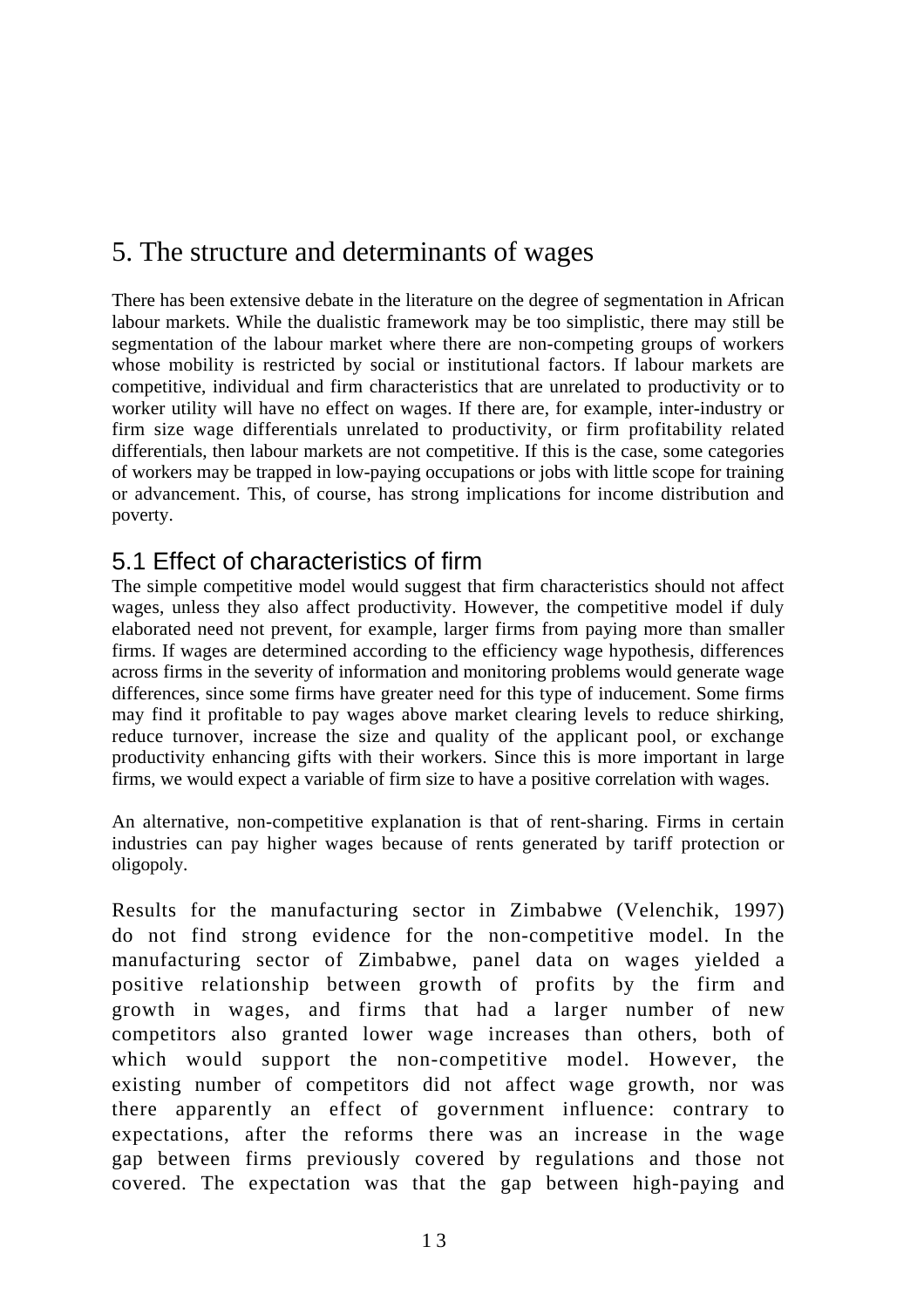regulated firms, on the one hand, and low-paying and unregulated firms, on the other, would come down once regulations were removed.

Firm size has been found to have a strong effect on wages (House and Rempel, 1976; Velenchik, 1994; Kulundu, 1997; Mazumdar, 1994). Typically those differences are explained in terms of equalizing differences such as differences in labour quality or working conditions between firm size classes. Other types of explanations relate to the presence of trade unions or market power. Reasons for larger firms to have higher quality labour may be the need to reduce monitoring costs or the need for more skilled personnel in more technologically advanced processes. Other reasons for paying above the market clearing wage derive from the efficiency wage models. Higher wages may, for example, reduce turnover (Stiglitz, 1974), which may be more important for larger firms with more sophisticated equipment that requires careful handling. Large firms may have monopoly power making it possible to earn excess profits, which then can be shared with the workers (Collier and Gunning, 1997). Although firms might be unwilling to let go of their profits, the bargaining position of workers may still be better if there exist excess profits. A final possibility is that there are productivity differences between firms of different sizes.

Kulundu (1997) has analysed data on the Kenyan manufacturing industry and found a very significant effect of firm size on wages. This difference persists even after controls for (observable) labour quality differences, working conditions differences proxied by industry and occupation variables, labour unions, and profits per worker (a proxy for rentsharing). Tenure is, however, longer in larger firms, indicating that firms may pay more to reduce turnover.

They may also pay more to attract better workers, or to maintain loyalty and morale, and some do share their rent with the employees. The wage structure in Kenya thus deviates from that of a fully competitive labour market. The labour market for the micro or informal firms seems to be rather close to a fully competitive market, however.

Verner (1997) has intriguing results for the effects of firm size in Zimbabwean manufacturing firms, in a data set containing both wage and productivity data. She finds that although there are large wage differentials, the difference in productivity between small and large firms is even larger, which is more consistent with the competitive labour market model. These results parallel those of Mazumdar (1994a) for four African countries (Kenya, Zambia, Zimbabwe and Cameroon), also using the RPED data. He finds very large firm size effects on earnings, far in excess of the differentials observed in Malaysia. However, these are consistent also with very large differences in worker productivity with firm size, even controlling for capital intensity per worker.

## 5.2 Segmentation

The segmentation literature is strongly developed for Latin America, where government legislation (minimum wages, pensions, severance pay) as well as unions are factors in segmentation. These factors all exist in much more attenuated form in Africa. Union levels vary between countries but tend to be lower than in Latin America (particularly as a share of total labour force, given that such a high proportion is rural). Likewise, government pension schemes, provident schemes and minimum wage schemes do exist in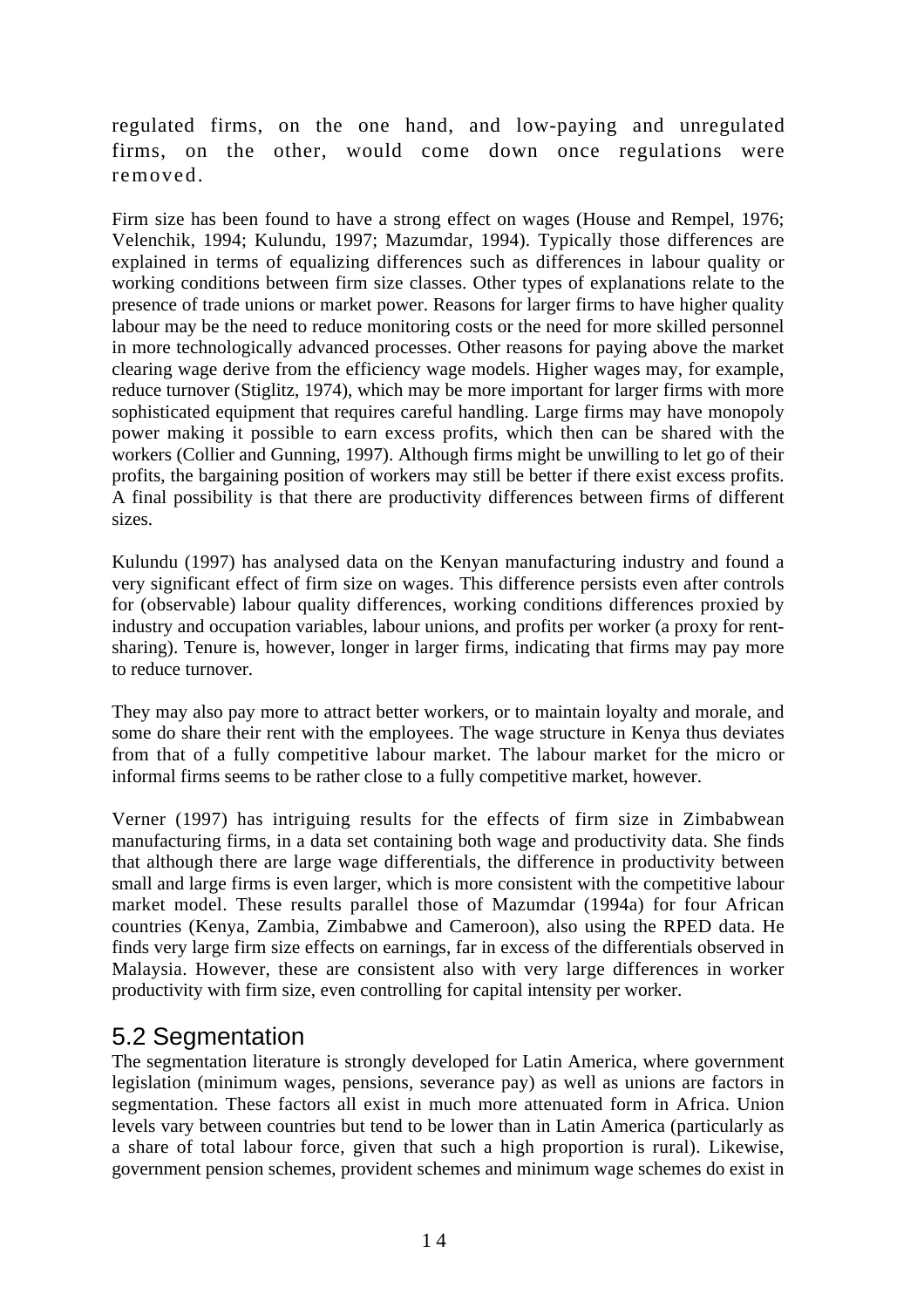selected countries (Gruat, 1990), but have diminished in vigour during the long economic decline.

Segmentation in Africa seems to relate more to economic phenomena as postulated by Mazumdar (1983). Workers in the formal sector in many African country studies have higher levels of education than informal sector workers, and it is likely that formal sector firms have different technologies, requiring more skills and more on-the-job training. Thus higher pay in the formal sector is a way to reward workers with higher skills and to reduce turnover.

Jensen and Westergaard-Nielsen ( 19962 undertake tests of earnings differentials between formal and informal sectors in Zambia. They find that workers in the formal sector receive a premium, and there is an additional premium for men working in the central government or in the parastatal sector, even controlling for measurable personal characteristics (such as education). When selection equations are estimated for each sector, however, there is evidence of positive sorting into both the informal sector and the formal sector: basically the two sectors reward somewhat different kinds of abilities, and workers tend to sort themselves into the sector in which they do best in terms of income (education is one of the important sorting variables, but not the only one). There are some individual subsectors where segmentation matters, in that males with standard characteristics in the informal mining and manufacturing sectors would prefer to move to the formal sector, but this is not true for women in manufacturing and men and women in trade.

They also undertake a similar analysis between self-employment and employment. Here again there do not appear to be positive self-selection effects, except for women into employment. Self-employment incomes (as in other countries) tend to be more dispersed than incomes in employment, so that more risk-averse individuals prefer to be employed. Thus there is sorting rather than segmentation.

Neitzert (1993) undertakes a formal test of segmentation for Kenya. Segmentation is suggested by the fact that the rates of return to human capital (adjusted by the probability of unemployment) differ between the formal and the informal sectors. There is particularly an incentive for the educated to try to obtain formal sector employment. She uses a method based on Magnac (1991), but there is some ambiguity since tests also reject normality and homoskedasticity in the data. The existence of segmentation in Kenya is consistent with a similar finding for Côte d'Ivoire (Vijverberg and van der Gaag, 1990).

Generally, studies of segmentation do not shed that much light on the underlying mechanisms of segmentation. Assad (1997) has used Egyptian data to investigate whether there are significant costs of entry based on non-economic characteristics, such as ethnicity and kinship. He finds that entry into the better paying craft occupations is rationed by kinship ties and access to social networks. Thus, the structure of the labour market may be such that it prevents certain categories of workers from gaining access and experience that would enhance their income in the longer term. To the extent that access to a social network is essential for access to better paying jobs, one must look beyond human capital variables when analysing the perpetuation of poverty.

## 5.3 Human capital and earnings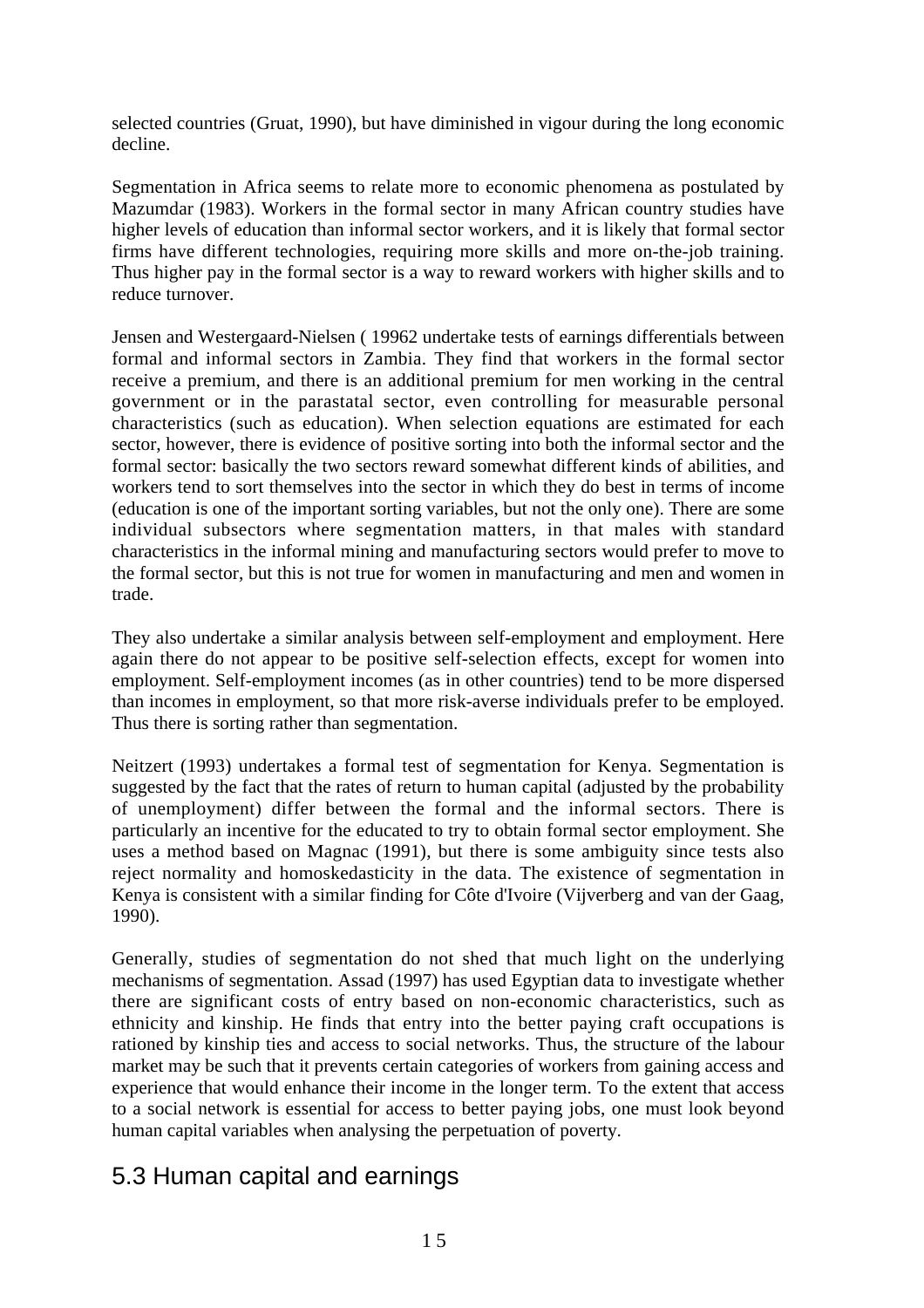A very large number of earnings function studies have been done for Africa, and the debate on relative returns has been heated (Knight and Sabot, 1992; Bennell, 1996; Psacharopoulos, 1996). There is in any case strong evidence that private returns to secondary and higher education are large. A lot of effort has also been devoted to evaluating the effects of omitted variables such as family background, school quality and ability. Issues such as selection and unobserved heterogeneity are very important, particularly in developing countries. The issue is complicated by the very large extent of self-employment in Africa.

The approach normally used to control for participation is to jointly estimate participation and wages. Some of the variables that can be used to explain participation are endogenous, that is they depend on earlier labour supply, and this has to be dealt with in the analysis. However, it is not all that easy to identify good instruments (see the discussion in Strauss and Thomas, 1995).

An issue that has been discussed extensively is what the impact has been of the rapid expansion of education on earnings. This has been analysed for Kenya (Bigsten, 1984), Kenya and Tanzania (Knight and Sabot, 1987, 1990), and Zimbabwe (Knight, 1997). There is evidence that the educational expansion tends to increase the productivity of labour. Initially, skilled unemployment tends to increase, but this will fall as expectations are adjusted downwards. Moreover, Knight and Sabot (1990) show that more educated workers are also more productive in manual occupations. Education should thus in the longer term contribute to higher economic growth. By the forces of supply and demand, the increase in the supply of skilled labour should reduce the scarcity rents earned by the initially skilled labour.

Many studies in Africa have found the returns to schooling to be convex (Côte d'Ivoire: van der Gaag and Vijverberg, 1989; South Africa: Moll, 1992, and Fallon and Lucas, 1996; Kenya, Zambia and Zimbabwe: Mazumdar, 1994a; Zambia: Jensen and Westergaard-Nielsen, 1996; Zimbabwe: Velenchik, 1994). This contrasts with the received view that marginal returns to education diminish as education levels increase, as suggested by Psacharopoulos (1994) and others. Bennell (1996) argues that the early research for Africa on which Psacharopoulos was forced to rely used data of low quality, and that educational returns in Africa may not have been concave. Not only are returns in Africa convex, but the returns to primary education are extremely low, according to several studies.

These are, of course, private returns not social ones, and the social returns to higher education may be much lower in view of the large subsidies to higher education. Explanations for the high private returns could include credit market constraints, which may restrict entry into higher education to the well-to-do, who are able to invest in a home environment more conducive to learning. Those who continue to higher education may have had better primary education, or the quality of higher education may be better than that of primary education. Since continuation in higher education is a function of past performance, those with higher education will be a self-selected group of more able students. Controlling for ability does reduce the measured returns to education (Boissiere et al., 1985). However it is still surprising that the returns for education for Africa are so different from those of other countries as surveyed in Psacharopoulos (1994). One possibility is that the quality of primary education in Africa is very low. Another possibility, based on Schultz' s ( 1982) argument, is that education begins to matter where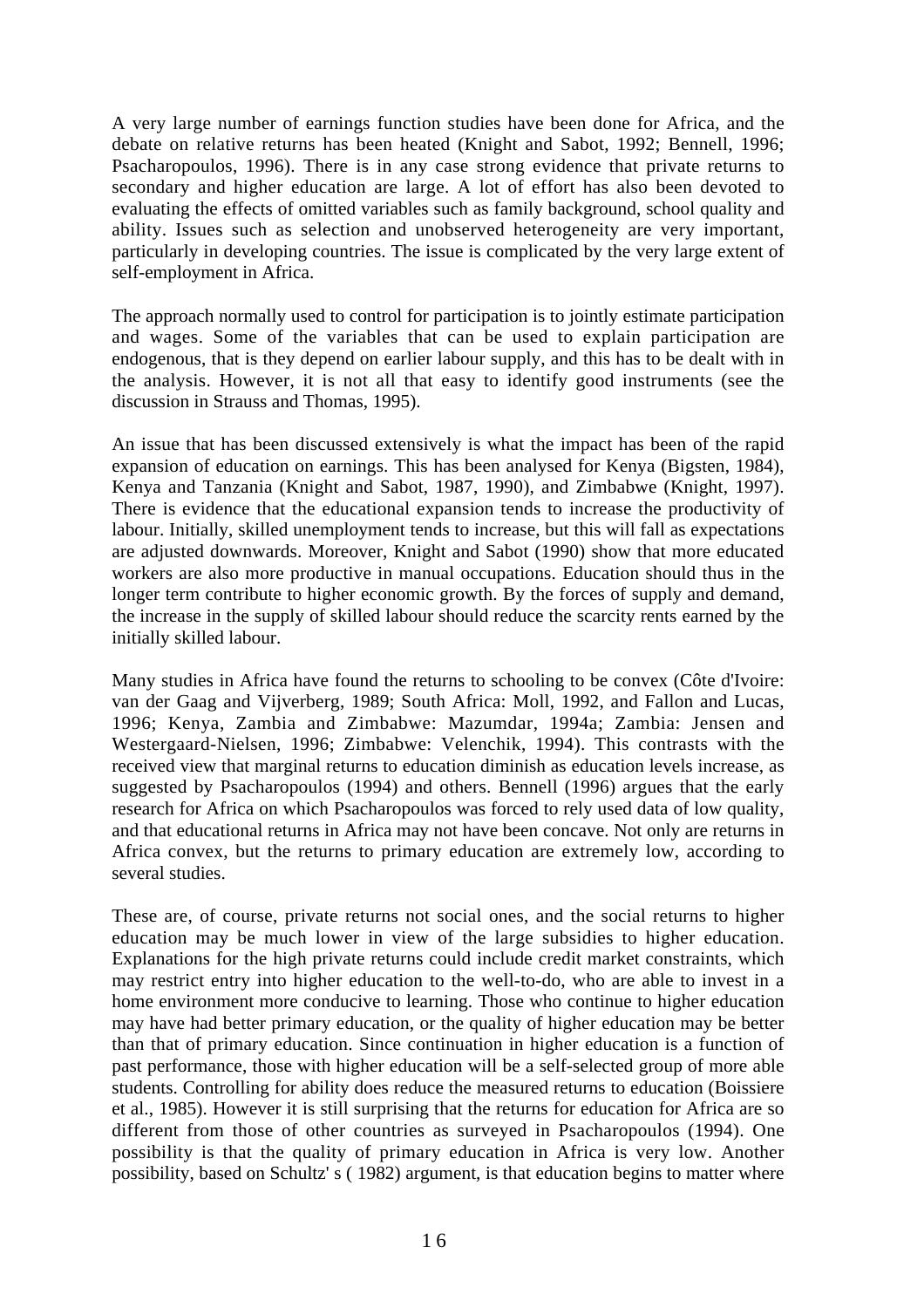there is technological change, and that technology in agriculture and in some of the informal sector in Africa is still fairly static.

Bigsten et al. (1997) use RPED data to estimate the rates of return to education in manufacturing in a set of African countries. They find that the returns to education are highly non-linear, with returns to primary education being very low, while the returns to university education are very high. Returns to physical capital are much higher than returns to human capital on average, but the return to higher education is higher than the return to any other investment. Earnings differentials across countries are well explained by differences in the value of capital per worker. Skilled wage differentials are higher than in industrialized countries. Average wages are higher than in some Asian countries such as China, and wage differentials are much higher. This suggests that Africa may not a have a comparative advantage in labour intensive manufacturing exports.

A related issue of interest is whether returns to higher education have been changing over time. Evidence for other countries, both developed and developing (surveyed in Berry, Horton and Mazumdar, 1997), suggests that returns to education have been increasing. For Africa it is difficult to test this hypothesis, since there are scarcely any comparable data sets for the same country at different points in time prior to the late 1980s. The results for Kenya for manufacturing only (Mazumdar, 1994a) suggest that returns to higher levels of schooling have been declining.

#### 5.4 Private/public differentials

Public sector employment has been an important component of the labour market in sub-Saharan Africa. Because of the small size of the formal sector, public employment has a disproportionately large share of formal sector employment, ranging from 20 to 80% in different countries (Lindauer et al., 1988). In some countries governments have used public employment as a reward for favoured groups, or guaranteed employment to those with higher education, or used public employment as a buffer in times of economic difficulties. There is considerable variation by country in the number of government employees per thousand inhabitants . According to Lindauer et al. (1988) this figure varied from 6.8 established posts per thousand employees (Malawi) to 19.1 (Liberia) out of seven countries examined, and 9.5 "budgeted positions" per thousand employees (Senegal) to 21.2 (Zambia) (established posts tend to include permanent employees, whereas "budgeted positions" also include casual workers: in countries where there have been freezes on government hiring, numbers of casual workers have tended to increase in response). Mazumdar (1997) similarly finds a large range in the number of government employees per thousand population in the five countries he examines, with the number being disproportionately high in Ghana.

Public sector pay in the past was higher than that in the private sector, and the size of the wage premium, controlling for differences in characteristics, was often large. Lindauer and Sabot (1983) find that the premium (controlling for measurable characteristics) was 11% for the public sector in Tanzania in 1971 and 29% for the parastatal sector. The even higher wages in parastatals was a common phenomenon, and a difficult policy issue. Some countries tried to hold parastatal pay to civil service scales to avoid losing the most qualified government workers to the parastatals, but parastatals often had the ability to pay higher benefits and allowances (Lindauer, 1991).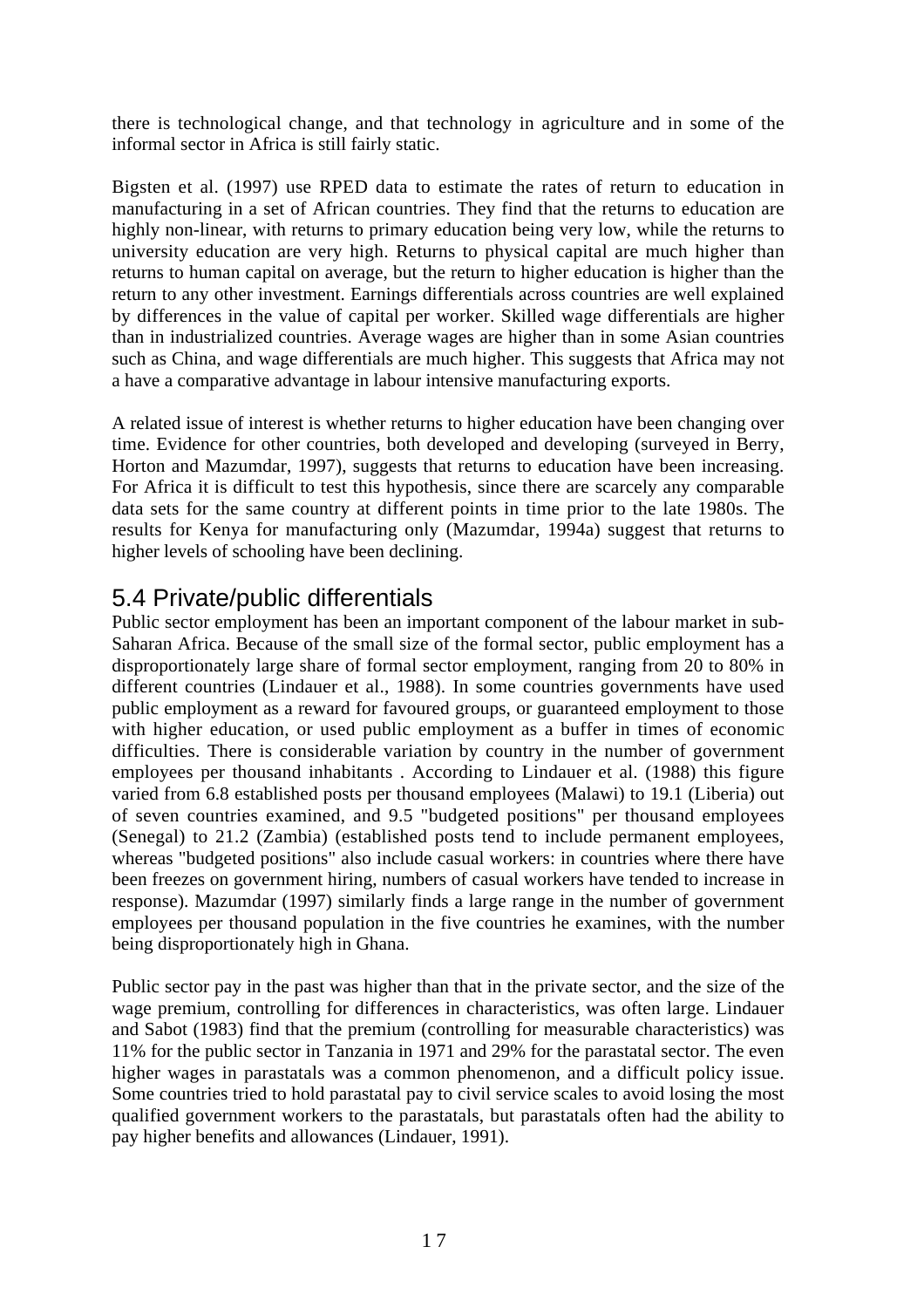All this changed with the economic downturn and squeeze on government budgets. Real pay in the formal sector declined dramatically in many countries. Compared with 1975, real pay in the public sector was 4–5% in Somalia in 1987, 20% in Sierra Leone, Tanzania and in the higher grades in Nigeria, 25–33 % in Sudan (or closer to 50 % including allowances) (Robinson, 1990). The losses have been so large that morale and efficiency suffered tremendously. Another feature was salary compression. In an effort to improve equity (in some countries related to African socialism), salary scales were compressed. Lindauer et al. (1988) find very large variation between countries: the highest grade earned 25 times that of the unskilled in Malawi, but only 7 times as much in Zambia in the early 1980s. Compression of the scales, combined with very large real wage declines, made recruitment and retention in the higher grades very problematic, with adverse effects on efficiency. The end result of salary compression in many countries was that in the higher grades pay was below that of the private sector, whereas there remained a wage premium for unskilled workers in the public sector.

Experience differed somewhat in the CFA zone countries. Agenor (1996) cites work of Sahn (1992) who finds that real wages in the CFA zone did not decline in the middle 1980s, whereas elsewhere they did (although there was some recovery in the non-CFA area in the late 1980s). Agenor cites corroborating evidence from Nashashibi and Bazzoni (1994) showing that public sector wage expenditures fell as a share of GDP in the non-CFA countries (although by much less than the fall in real wages) in the 1980s, but actually increased in the CFA zone in the same period.

Some studies have been done of retrenched ("redeployed") civil servants. Alderman et al. (1995) and Younger (1996) examine the case for Ghana, and Mills and Sahn (1995, 1996) for Guinea/Conakry. These shed some light on public–private differentials. For Ghana, Alderman et al. (1995) find that the result of retrenchment was a drop in earnings, not explained by returns to characteristics, but rather a downward shift of the earnings function by 48 % on average. The decline was least for those who found alternative wage employment, and greatest for those who stated that their new employment was farming, where farm size was less than 1 hectare (Alderman et al refer to this as disguised unemployment). The decline was also least for those who had had second jobs prior to retrenchment—they simply increased the hours worked in the second job. The 48% decline is open to different interpretations: it could represent a rent to being in the public sector, especially since the criteria for retrenchment included being less productive, being closer to retirement age or having least experience. Nevertheless the decline is probably not too different from that experienced by civil servants let go or that of older workers losing jobs in large private firms in industrialized countries, and likely in part represents specific skills that are not marketable outside. Younger's (1996) findings were similar.

Mills and Sahn (1995, 1996) did a similar study of Guinea, where they found the transition to be more costly than in Ghana. The costs were, however, mitigated by the severance schemes for those who left their jobs. There was a strong segmentation of the labour market between wage and self-employment sectors, where the former were preferred. This made people queue up for employment in that sector. The higher the education, the better a chance to get the preferred jobs. A large share of those who found jobs found them in the self-employment sector, however.

The declines in public sector pay, and the smaller declines in employment (where these have occurred) have had effects on the formal sector, since public employment in sub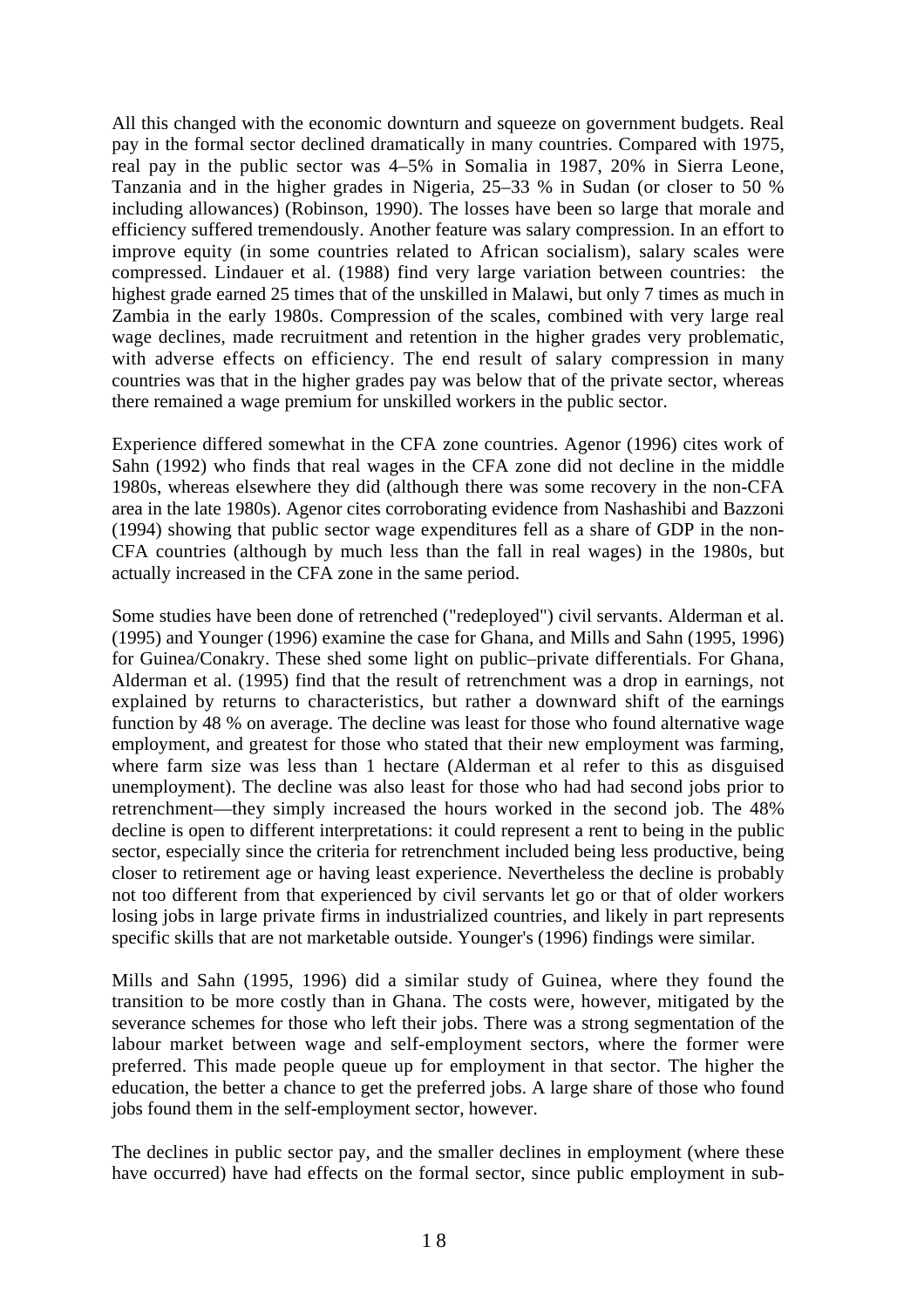Saharan Africa is such a large component of formal employment. Jamal (1995) finds that wage earners in Zambia fell from 35% of the urban labour force at the start of the 1980s to 18% in 1990; in Tanzania the decrease was from 31% in 1981 to 16% in 1990 (and compared with 90% upon independence). He also comments that formal sector wages are now frequently below the poverty line. Whereas at their peak formal monthly wages would feed an average urban family for a month and a half, now they suffice for less than two weeks in many countries.

#### 5.5 Gender differences and discrimination

The gender differences in Africa in education and wages are considerable, although there are also differences between countries. Evidence for Ethiopia, Côte d'Ivoire and Uganda collected by Appleton et al. (1995) shows that the enrolment rate of girls relative to boys in, primary school ranged from 0.64 to 0.71 and in secondary school from 0.45 to 0.67. The ratio of female to male wages ranged from 0.42 to 0.89 in the private sector and from 0.62 to 0.91in the public sector. This and other evidence thus clearly shows that boys are more likely to attend school, that men on average receive higher wages, and that men are also more likely to be in wage employment. Different studies have examined whether there is discrimination in the labour market, and if so if this is evidenced by discrimination in wages for workers of comparable characteristics or by differential access to particular occupations, or if there is discrimination at an earlier stage in access to schooling.

Several studies suggest that discrimination in wages for comparable workers is not a large component of the differences observed. Studies of wage discrimination studies often use some form of decomposition analysis a la Oaxaca (1973). In this approach one can divide the wage gap into one part that is due to differences in wage generating characteristics, and one part that is due to differences in returns for the same endowment of wage generating characteristics. Oaxaca and Ransom (1994) refined the analysis, while Appleton, Hoddinott and Krishnan (1996) have added one further breakdown by allowing for the impact of sectoral distribution of labour. Studies using decomposition techniques have different results depending on the methodology used and the way that the participation decision is modelled.

Studies for East Africa have tended to find relatively low wage discrimination by gender. Ashenfelter and Oaxaca (1991) use the Knight and Sabot data for 1980s. They find that in the case of Tanzanian manufacturing only 17% of the wage differential can be attributed to factors other than observed individual characteristics. Knight and Sabot (1991) and Armitage and Sabot (1991) confirm that for both Kenya and Tanzania, for both 1971 and 1980, virtually all the difference in male and female wages is explained by differences in characteristics, in particular the lower levels of education and labour market experience of women. Glewwe (1991) also finds no evidence of wage discrimination against women in Ghana.

The evidence from Ethiopia, Uganda, and Côte d'Ivoire (Appleton et al., 1995) suggests that lower levels of female education, and stereotyping of women into certain occupations, is more important than wage discrimination. They find that education has a more powerful effect on male participation than on female participation in the public sector in all three countries, and in the private sector in Ethiopia and Côte d'Ivoire. However, conditional upon participation there is no systematic evidence that returns to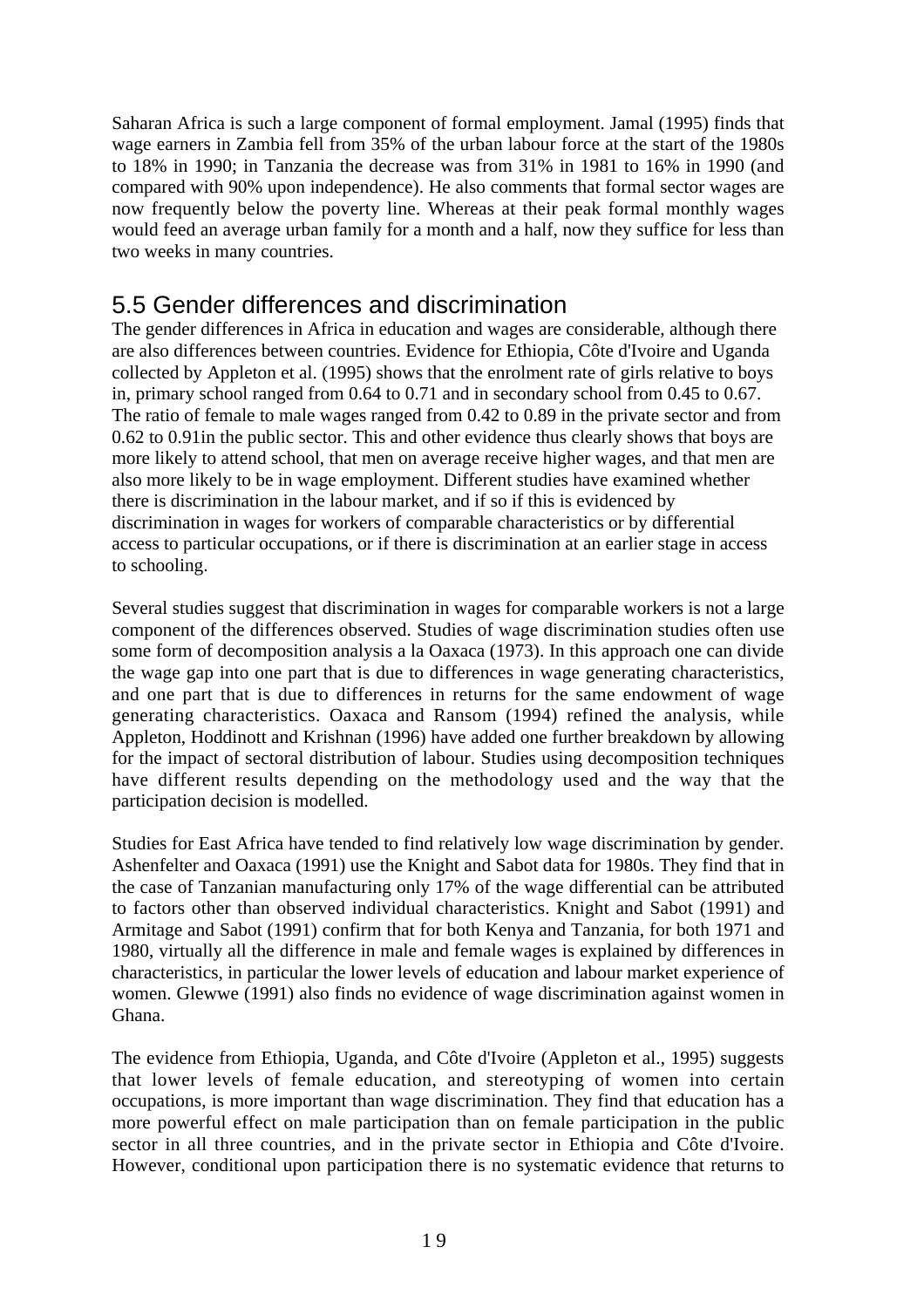education are lower for women in Côte d'Ivoire and Uganda. Returns to women are lower in the private sector in Ethiopia. Decomposition of the observed wage differential indicates that the selectivity of individuals into wage employment accounts for much of the wage gap in Ethiopia and Côte d'Ivoire. In all three countries there is a substantial degree of occupational segregation, in both private and public sectors. In Côte d'Ivoire and Uganda women are more likely to be in the high paying public sector, which narrows the actual wage gap. If adjustment programmes, particularly, mean cut-backs in public sector jobs disproportionately held by women, the reforms may further strengthen the tendency for discrimination against girls in terms of education.

Glick and Sahn (1997) for Guinea have similar findings: women have lower education, and even controlling for education are less likely to enter wage employment. Men also earn more than women holding constant education and other characteristics, which may be due either to occupational discrimination or to outright wage discrimination. Vijverberg (1993) for Côte d'lvoire and Milne and Neitzert for Kenya (1994) also find evidence for wage discrimination against women. One particularly interesting recent study is that of Verner (1997) for Zimbabwe, who uses a data set containing both wage and productivity data for manufacturing, and finds that there is discrimination in that women's wages are lower than men's, but that women's productivity is not lower than men's.

Why are there are such low levels of female schooling? One possibility is that there may be biases in the educational system or within the family that affect the amount of human capital women acquire. This could be influenced by cultural norms and tastes or role model effects, which means that differences are passed on from one generation to another. If secondary schools are distant from the home, attendance may be more difficult for girls. Moreover, the opportunity cost of female education may be higher than that for male education, which would be the case if girls are thought to be more useful than boys in household work. While the returns to education do not seem to be less once girls are able to enter the labour market, they do enter it to a smaller extent. Therefore the realized returns are lower, unless alternative uses within the household sphere are considered equally valuable. The discount rate may be higher for girls if parents assume that they will leave the household before the boys. Parents may thus evaluate benefits accruing to sons higher. They may have pro-son bias or because more of the benefits accrue to the parents. Lastly, girls seem to acquire less human capital at school as measured in exams, which is contrary to the experience in European primary schools, where girls tend to do better.

In most of Africa entry to secondary school depends less on parental choice than on performance in the primary leaving examination, which is used to ration secondary school places. Girls tend to underperform in the exam and are thus rationed out. In Côte d'Ivoire this may be explained by the fact that girls from poor households spend less time in school prior to the examinations (Appleton et al., 1995). This reflects the demand for their labour at home. No such effect was discovered in the Kenyan case, though. Parental background increases the likelihood of children receiving education and it particularly helps girls. It also has some effect on labour market participation. Schultz (1988) has found that the income elasticity of demand for education is higher for girls than for boys, which would predict that the gap in Africa will narrow when incomes increase.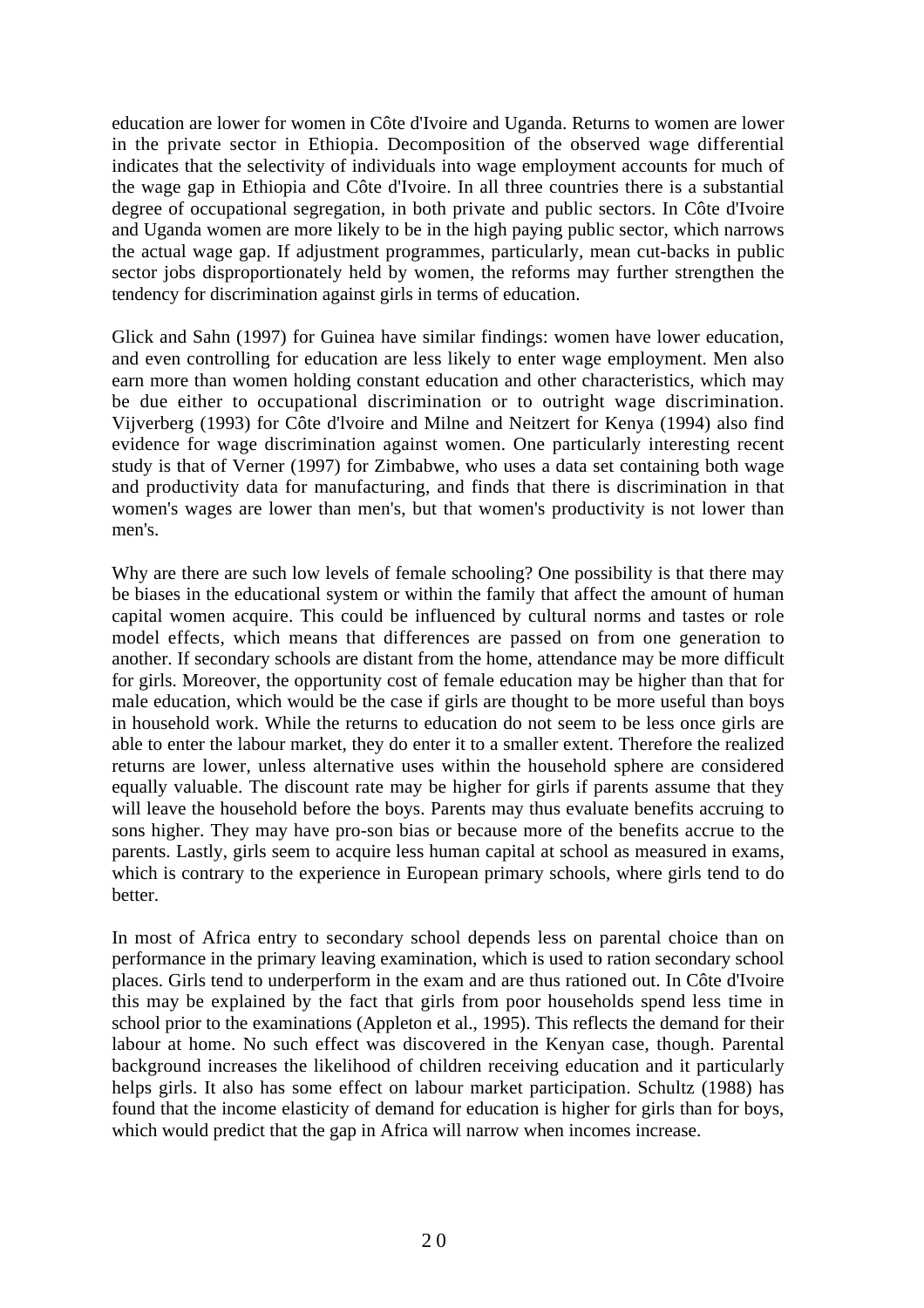A range of studies also consider discrimination by race. This issue has been most hotly debated, naturally, with regard to South Africa (Nsekela, 1981; Levin and Horn, 1987; Knight and McGrath, 1987; Moll, 1991; Fallon and Lucas, 1996). The consequences of the dismantling of apartheid is now a topic of great interest (Barker, 1995). In other countries differentials between Africans and Asians have been examined. Studies for Kenya and Tanzania in 1971 and 1980 (Knight and Sabot, 1991; Armitage and Sabot, 1991) suggest that the wage advantage of Asians has been considerable, but that within the public sector the advantage declined in Kenya and was virtually eliminated in Tanzania by 1980. A similar advantage exists for non-Africans in Zambia (Jensen and Westergaard-Nielsen, 1996) and Zimbabwe (Verner, 1997).

## 6. Migration

Discussion of rural–urban migration and the formal/informal sector division in Africa was given much momentum by the classic article of Harris and Todaro (1970). In this model, they tried to explain various stylized facts for Kenya, including rapid rural–urban migration despite high rates of open urban unemployment (which were on the order of 16 % in Nairobi), and cast doubt on one potential policy instrument to deal with urban unemployment, namely urban job creation. In their model, rural–urban migration was impelled by the expected income gap between urban areas and rural areas, where expected urban incomes were a function of the probability of employment and urban incomes. Because of the relatively large gap between formal sector incomes and rural subsistence wages, rural–urban migration would tend to increase and thus vitiate urban job creation efforts.

This article sparked a spate of theoretical and empirical debate, largely focusing on the role of unemployment in the model. Theoretical criticisms are summarized in Rosenzweig (1988), who argues that urban unemployment in the model is a consequence of an arbitrary minimum wage, which is theoretically unsatisfactory. Other studies have addressed more the empirical issues involved. One aspect that is fairly clear from all developing countries, is that recent rural migrants are not generally those who are openly unemployed. Recent migrants move directly into employment (Mazumdar, 1983, for example). Bigsten (1995) analyses circular migration in Kenya, that is, temporary migration from rural smallholdings. He explains rural–urban migration in Kenya as part of the optimization of smallholder households, where differences in returns in different markets determine the allocation of household labour. The evidence suggests that migration is not primarily speculative, but rather that a network of social contacts and information are important determinants of migration. Generally, therefore, migrants would not end up in urban unemployment. (See also Francis and Hoddinott, 1993.)

Other analysts have suggested that the two-sector model of Harris–Todaro has to be modified to include also the urban informal sector, as a place where migrants may "queue" to obtain a formal sector job, which changes the structure of the model (Fields, 1975).

One study by Hoddinott (1996) would seem to contradict the structuralist predictions of the Harris–Todaro model. Hoddinott estimates a neoclassical wage curve, of the Blanchflower and Oswald (1994) form, for Côte d'lvoire. His paper suggests that similar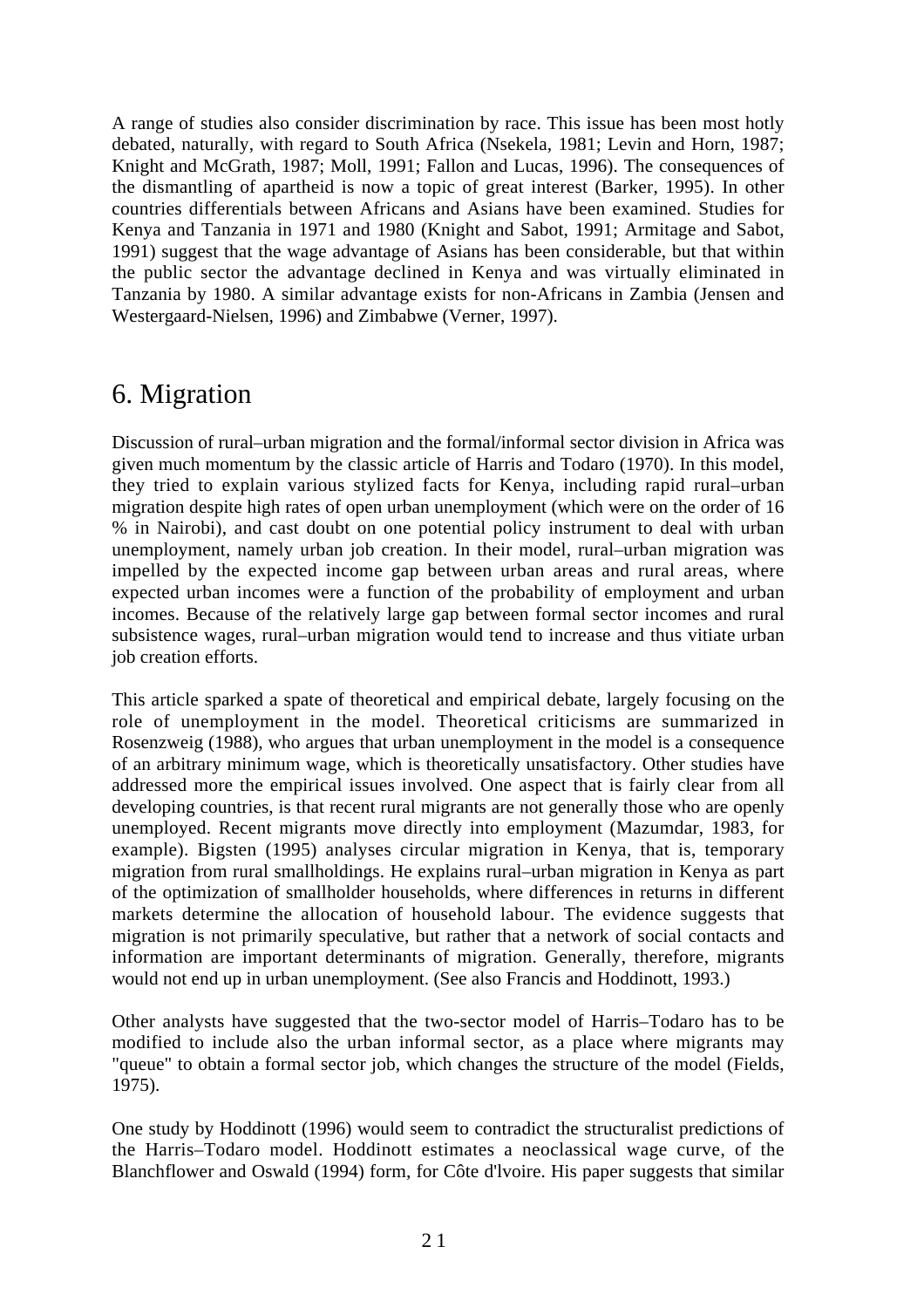to the developed countries, higher levels of unemployment depress urban wages, and moreover that wage unemployment elasticity (-0.13) is quite similar to the elasticity observed in the US, Britain and a number of developed countries (-0.1).

Jamal and Weeks (1988b, 1993) and Jamal (1995) have somewhat different objections to the Harris–Todaro model. They argue that rural–urban income differentials have narrowed quite sharply with the fall in formal sector incomes, but that this has not led to an abatement of rural–urban migration. Their argument is that the rural–urban distinction is becoming more blurred with the decline of formal sector incomes, and that households increasingly straddle both formal and informal sectors (within urban areas) and may also have members in both urban and rural areas. They also argue that to assume the main factor determining income distribution is urban–rural, and hence that devaluation and adjustment policies (which tend to favour agricultural incomes) increase equality, is oversimplistic. They argue that instead "the primary dynamic distributional relationship in Africa has been between rich and poor within both the urban and the rural sectors" (Jamal and Weeks, 1988b).

Studies for Ghana and Côte d'Ivoire (Beaudry and Sowa, 1994; Blundell et al., 1994) using the LSMS data suggest that adjustment programmes did have the expected effect on rural–urban migration, in that the increase in relative incomes in agriculture led to shifts of employment into agriculture and manufacturing (Côte d'Ivoire) or industry (Ghana). In the case of Ghana there was a net loss of workers in the capital, Accra, and net migration into the cocoa-producing regions. This is a more neoclassical result than Jamal and Weeks suggest.

A series of interesting recent studies have tried to articulate the formal–informal distinction in sub-Saharan Africa, with more nuances than implied in the Harris–Todaro model, in which urban squatters sit in the twilight trying to make ends meet in the informal sector, hoping ultimately to get a formal sector job.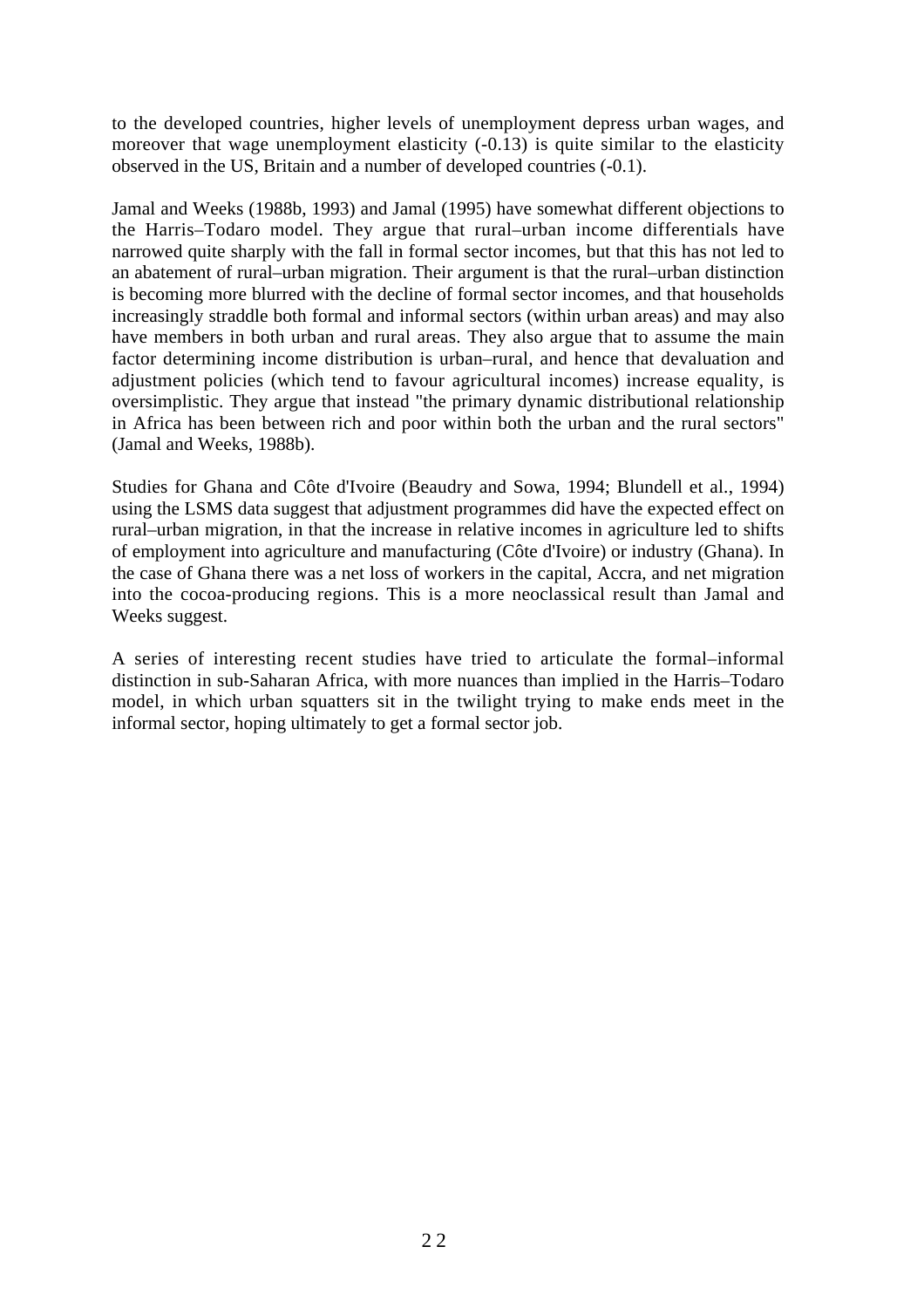# 7. Labour supply

In recent decades a vast literature on labour supply and its determinants has emerged in industrialized countries. Theories have been extended and the statistical methods have been refined to deal with issues such as unemployment and measurement error. The basic model is still one with an optimizing individual (or household) who maximizes utility defined over leisure, consumption and taste variables. From such an optimization it is possible to derive the labour supply function. Early studies of labour supply did not take sample selection problems into account, and therefore generated biased estimates. More recent work allows for this, and first estimates a sample selection equation followed by a behavioural equation measuring the amount of labour supplied given that the individual participates in the labour market.

In a study of labour supply in Zambia, Andersson (1993) applies the so called doublehurdle model, which is a generalization of the Tobit model. This model not only deals with the standard selectivity problem of individuals choosing not to participate, but it also allows for involuntary unemployment. In this model those looking for work who are unable to find it, are considered to be labour market participants. The results relating to participation are particularly interesting. Heads of household are more likely to participate, while migrants are less likely to participate. The proxy for income, experience, is significant for female participation, but not for male. The opposite is true for income of other household members. This might suggest that males, who are traditionally the bread–winners of the household, are typically assumed to participate in the labour market, but that the pressure to do so is reduced if other members of the household earn high incomes. Females' participation, on the other hand, is more dependent on the rewards that they can get in the labour market.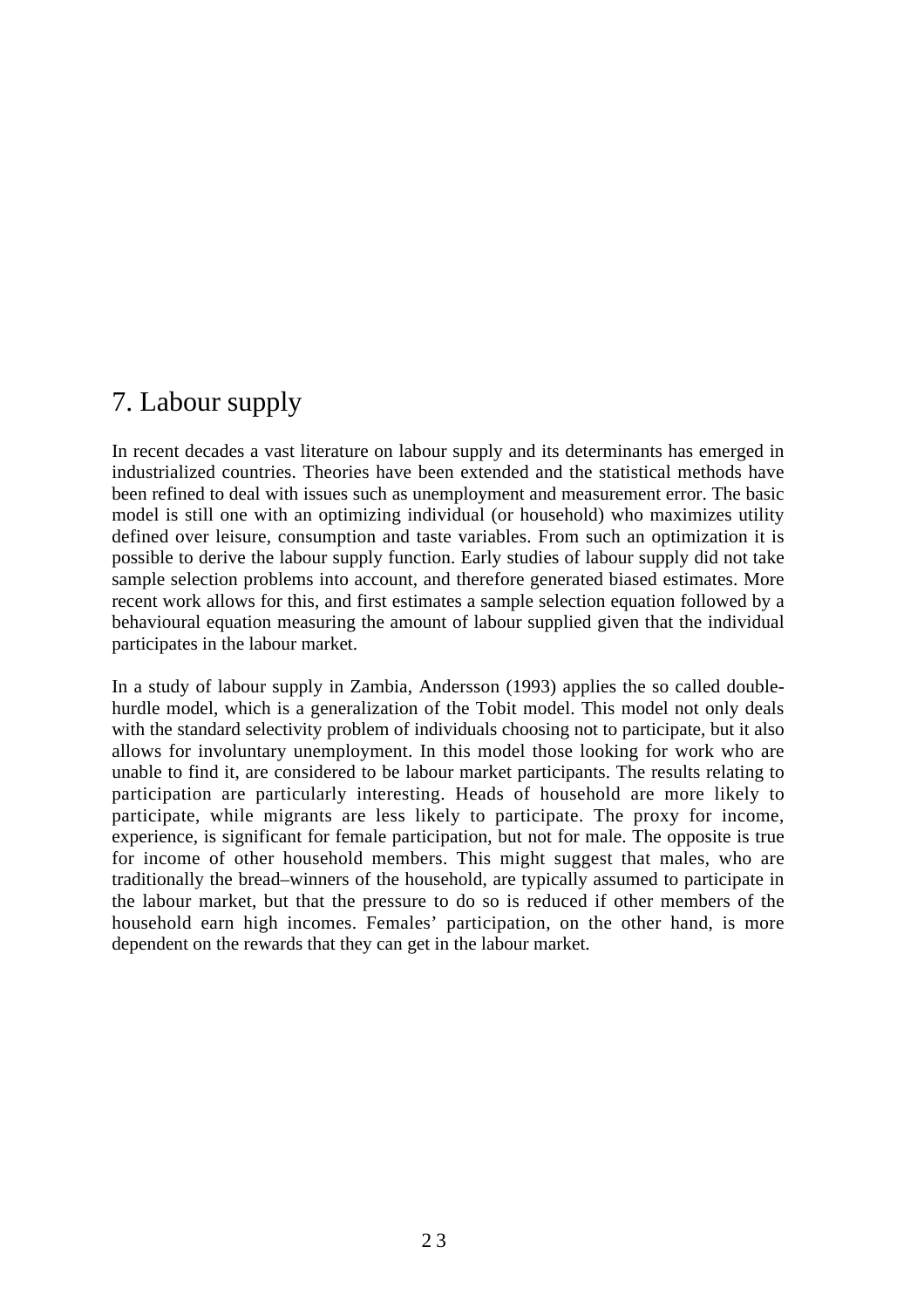## 8. Determination of aggregate employment

African economies suffer from persistently high levels of unemployment and underemployment. Many people are engaged in self-employment, mainly in agriculture, but also increasingly in non-agricultural activities. Formal employment has expanded only slowly, however. The creation of employment opportunities for the labour force is the crucial issue facing Africa today, and it is definitely an issue that will determine what happens to poverty. Countries that have managed to reduce poverty dramatically have all typically managed to increase the demand for unskilled labour rapidly. By making the abundant resource more scarce, the market forces are pushing wages up.

Relatively little analysis of employment determination is available. Issues that are central here are the roles of changes in real wages and in aggregate demand. Different theoretical models are available. The standard neoclassical model assumes flexible wages and full employment equilibrium and thus no involuntary unemployment. If there was unemployment, wages would adjust downwards relative to capital rentals and full employment would be restored. If unemployment were still to remain, this would arise from some market inflexibility, for example minimum wages above the market clearing level. In the standard Keynesian model, on the other hand, the level of employment is largely determined in the product market. Unemployment is due to deficient demand for products. Too high prices depress demand for goods and services, and this in turn holds back labour demand. In this case we need increased demand for goods and services to bring about an increase in employment.

There is an extensive literature on the determination of employment in developed countries, along with several generations of estimates of employment functions. In recent studies most authors identify a negative employment–real wage relationship. A review of the literature suggests that factors with important effects on employment are real wages (negative) real output (positive), capital stock (negative or positive), interest rates (negative or positive), energy prices (negative), and technical change (negative). Employment determination has recently been studied in Africa by Kanyenze (1993, 1996), Knight (1996, 1997), Ncube (1997), and Ikiara and Ndungu (1997). The four first studies analyse employment determination in Zimbabwe, while Ikiara and Ndungu analyse the case of Kenya. Of those, only Knight (1997) finds wages to have a significant effect on employment. He finds that a 10% increase in real product wages reduces employment by about 2%, while a 10% increase in output increases employment by 5%, Hoddinott (1996) also found that real wages had a significant effect on unemployment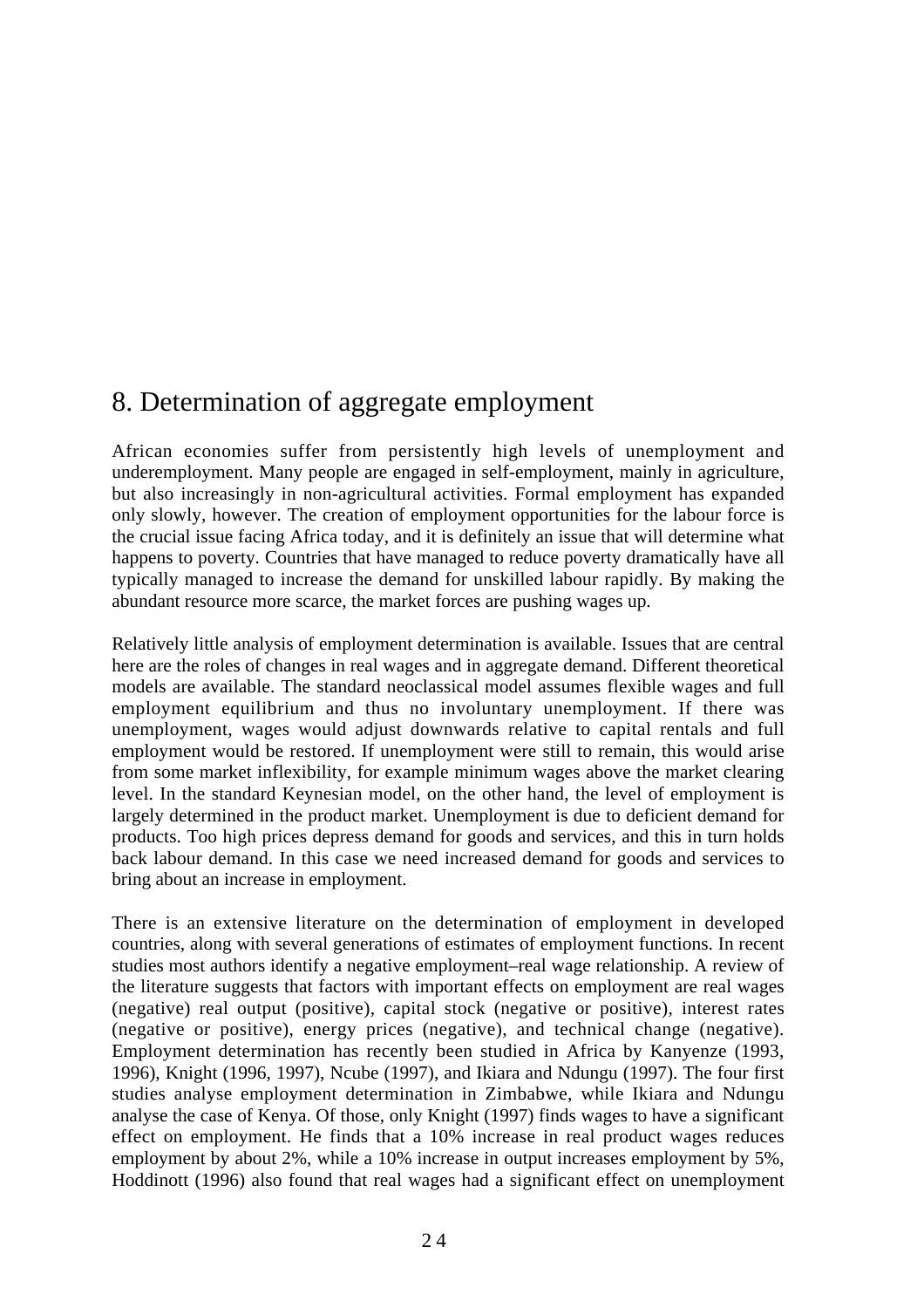and employment, at least in the short term. Of course, the determination of employment is a complex general equilibrium problem, which is hard to capture in a single equation. These results should therefore be interpreted with caution.

Ridell (1990) found that import substitution created extra jobs in the manufacturing sector in Zimbabwe in the 1970s. He claims that 30% of the expansion of manufacturing was due to import substitution. Velenchik (1997) has analysed the impact of adjustment on manufacturing employment in Zimbabwe in recent years, and finds that there was a reallocation of labour among sectors according to how relative prices changed in response to the liberalization measures. Labour shifted from importables to exportables. Firms seem to have been able to adjust their work force, but reductions were only brought about by hiring fewer casual workers.

The government can influence employment directly by the creation of public sector jobs, but its impact on private sector employment can only be indirect. The government can, for example, by its policies affect the sectoral composition of production or its capital intensity.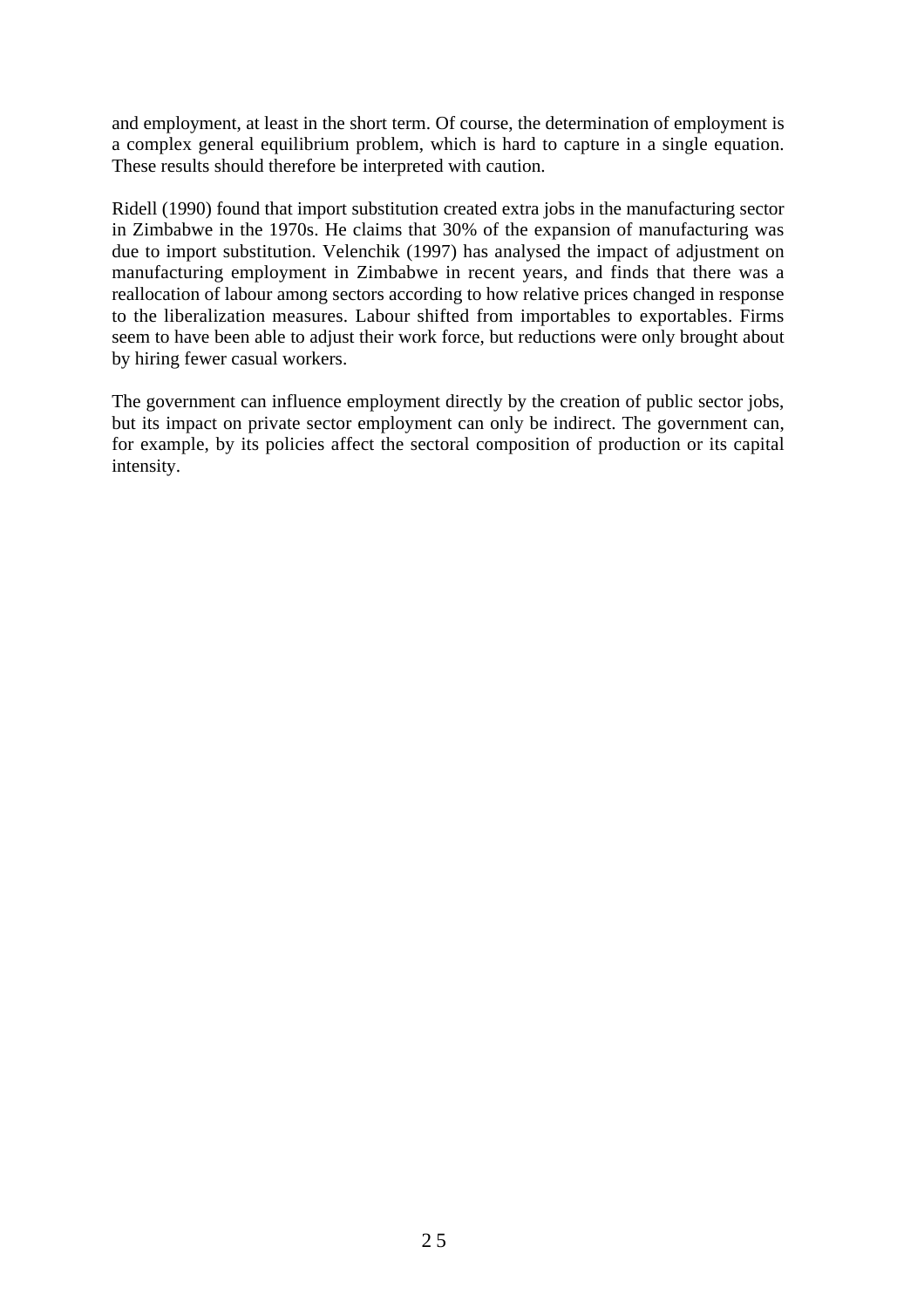## 9. Changes in labour market institutions and labour market policies

Formal labour market institutions have evolved because formal labour contracts in modern firms led to the emergence of a legal and institutionalized framework for employer–employee relations, and because workers wanted certain workplace rights, conditions of work and income security (Diwan and Walton, 1997). Some of these things apply also to informal contracts that are common particularly in rural markets. They have often evolved as a response to the problems of managing risk and providing incentives for work where monitoring is hard. However, Squire and Suthiwart-Naruepur (1997) show that when regulations are binding, compliance tends to be low. Once compliance is endogenized there is an upper limit to efficiency losses implied by regulation. They argue that regulations that go against the market usually fail.

The model of development followed in Africa has provided "good" jobs to a minority of workers in the formal sectors such as manufacturing and government, but it has also led to the emergence of a dualistic labour market. Rents for a minority of workers were created. Implicit or direct taxation of other sectors financed these rents. Protectionism combined with educational expansion led to job rationing and queueing.

#### 9.1 Wage and job security regulations

Many newly independent governments in Africa increased the minimum wages very substantially in the initial period after independence. This was an understandable response to the pattern of incomes generated under the colonial regimes. A good example is Zimbabwe, which gained independence only in 1980 (Moyo, 1988). It immediately raised minimum wages, but they peaked in real terms already in 1982 (Knight, 1997). They did have an immediate impact in domestic services and mining, but in industry and commerce they did not. Obviously those sectors were already paying more than the statutory minimum. General statutory minimum wage setting was essentially ended in 1988 except for the public sector. Knight (1997) analyses the extent to which minimum wages were effective by simply regressing average nominal earnings on the minimum wage and the consumer price index for low–income households. The equation is estimated on quarterly data for the three minimum wage sectors. The coefficients for the price level are all positive and significant as are the coefficients for the minimum wage. The coefficient for the urban formal sector implies that a 10% increase in minimum wages increases average earnings by 3.5%. Minimum wages thus did have an effect on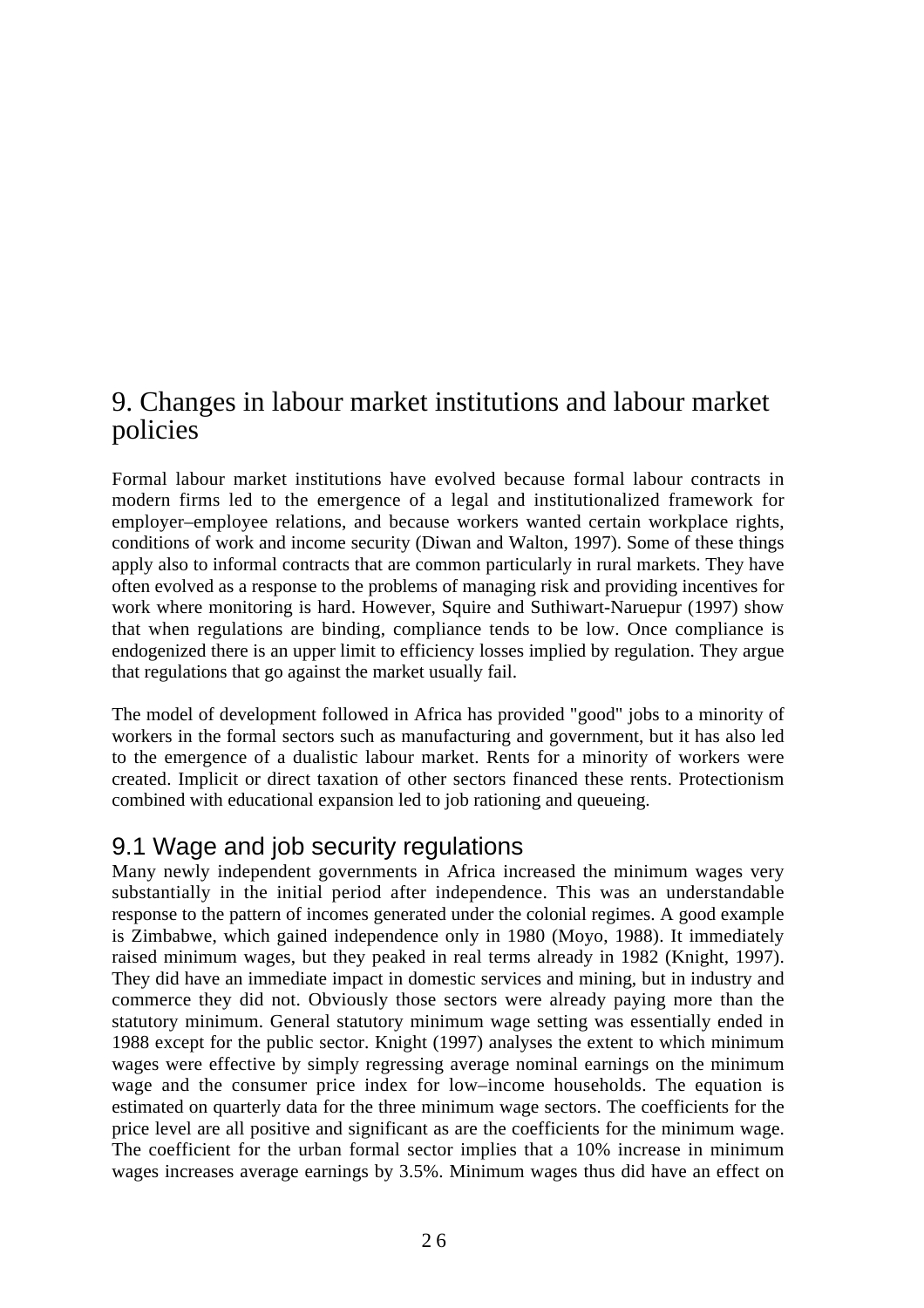earnings, and, to the extent that real wages affect employment, also an effect on employment.

There has been a fall in real minimum wages in Africa (Squire and Suthiwart-Narueput, 1997). Studies of Niger and Swaziland show that non-compliance is pervasive (Morrison, 1993). Enforcement has been weak and penalties are small. Squire and Suthiwart-Narueput (1997) argue that when investigating the effect of legal minimum wages one must first check whether they are potentially binding; then the extent of non-compliance; then the relative size of the private and public sector. If the public sector is large, than the economic costs could be high.

The newly independent governments not only had the ambition to increase low wages, but they also wanted to bring about a more egalitarian wage structure. One method was to combine the minimum wages with maximum wages. For example, Zimbabwe managed to hold back high public sector wages by this method, while it was much less successful with the private sector. The latter sector found various ways of circumventing the ceilings imposed on them. One consequence of this was an increase of the ratio of private sector pay to public sector pay, particularly for the professional categories. This in turn led to a brain drain from the public sector, combined with falling morale and rising absenteeism (Knight, 1997). The problems of maintaining efficiency in the public sector were exacerbated by the policy of wage compression. The liberalization of the labour market in the 1990s in Zimbabwe implied increased wage dispersion in both private and public sectors. As one would expect, some professional categories in high demand gained a lot while less skilled workers lost. There thus seems to be a trade-off between the requirements of efficiency and the desire for equity.

Fallon and Lucas (1993) show that job security regulations tend to reduce employment by increasing adjustment costs and reducing efficiency. Increased job security reduces the incentives for employees to be productive and the employers' ability to choose and keep the most productive workers. They estimated that there was as much as a 25% long-run fall in the demand for labour at given output levels in the case for Zimbabwe. Still, it is possible that their dummy for job security regulation also picks up other changes that occurred at independence. It is possible that the measured effect also reflects fears of future wage increase or greater union strength.

#### 9.2 Impact of economic reforms on labour markets

Recent macroeconomic reforms have changed the prospects of different sectors in a fundamental way. Export-oriented sectors have tended to gain, while those that thrived because of protection have shrunk. Generally the expansion of formal employment has been very limited, while informal sector growth has been rapid. The latter sector is domestically oriented, however, and its growth may well be a response to the poor growth of the formal economy, rather than a response to improved incentives following structural adjustment.

Kenya is a good example of the impacts of the reforms (Ikiara and Ndungu, 1996). Parastatal enterprises used to account for a big share of public sector employment in Kenya, although many of the firms were overstaffed and inefficient. They constituted a heavy financial burden on the government. Parastatal reform was slow to start in Kenya,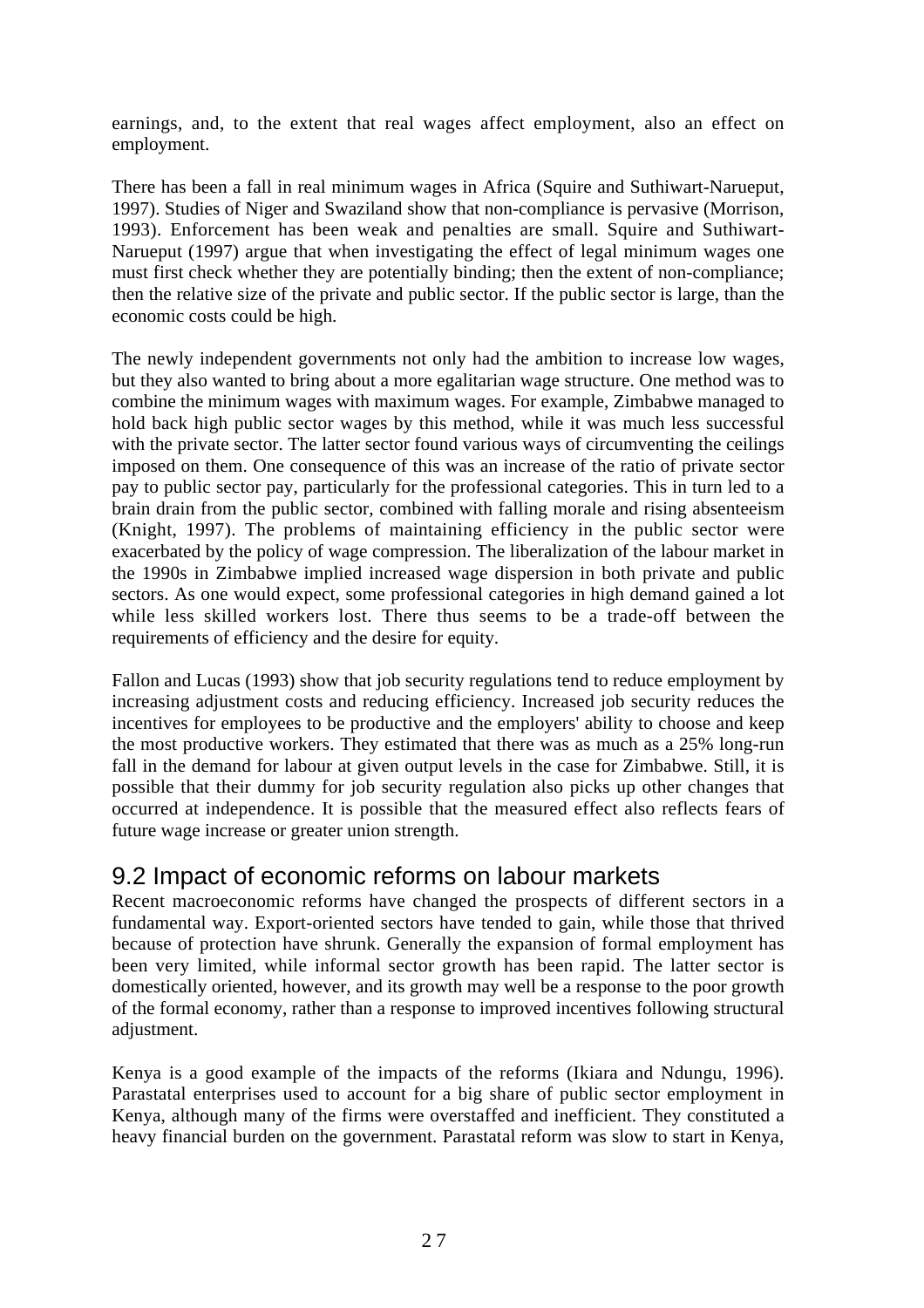as elsewhere, but during the 1990s some progress has been made.<sup>3</sup> Although the reform process has been slower than anticipated, there has been considerable personnel reduction in the enterprises. This has had an impact on formal sector employment, where public employment actually has fallen. Golden handshakes may to some extent have formed the basis for informal sector expansion.

The size of the civil service has been reduced, mainly through voluntary early retirement schemes. This has to be followed up by training and improved incentives for the remaining workforce.<sup>4</sup> 4 The civil servants had no union through which they could launch complaints, since it was banned in the 1970s.

The retrenchment programme occurred at the same time as the private sector has restructured to be able to cope with increased competition. Some import competing industries have suffered from the increased competition. Among those that have had to shed labour are the textile, leather, motor and match industries. Generally, few new formal sector jobs were created at the same time as the number entering the labour market was increasing rapidly. Even university graduates took a long time to find employment.

Kenyan labour markets were until recently highly regulated with wage guidelines, approval mechanisms for redundancies by the Ministry for Labour and Manpower Development, and involvement by the government in trade union elections. Wage guidelines were considered to be essential to keep labour costs low to attract foreign investment and to encourage the use of labour intensive technologies. The minimum wages were seen as a good method to protect the interests of the workers. Otherwise, it was argued, employers would be able to exploit unskilled workers.

In the 1990s the labour market was becoming increasingly liberalized. By 1994 the Industrial Court allowed trade unions to seek full compensation for price increases without being hindered by wage guidelines. Laws have also been amended to make it easier for firms to dismiss redundant workers. Since 1994 the firms do not need to seek permission from the Ministry of Labour and Manpower Development. The removal of the wage guidelines now makes it possible for firms to set wages on the basis of productivity rather than cost of living indexes which previously had been the case.

*Sessional Paper No I of* 1986 set out the employment strategy of Kenya, which has been pursued subsequently. Public sector employment was to be cut, while the private sector was expected to absorb the increasing labour force. It was expected that this would have to be done by small farms, small-scale industry and self-employment. The cost of generating jobs in the formal sector would often be too high, hence the focus was on agriculture and the informal sector. While the government earlier had taken a more direct responsibility in job creation, it was now given the indirect role of creating an environment that was conducive to private sector employment growth. This would consist of support services and incentives. Personnel retrenched from the public sector were often

<sup>&</sup>lt;sup>3</sup> By January 1996, 76 of the 207 firms set up for sale in 1991 had been sold off.

<sup>4</sup> By the end of 1995 more than 20,000 persons had been retrenched.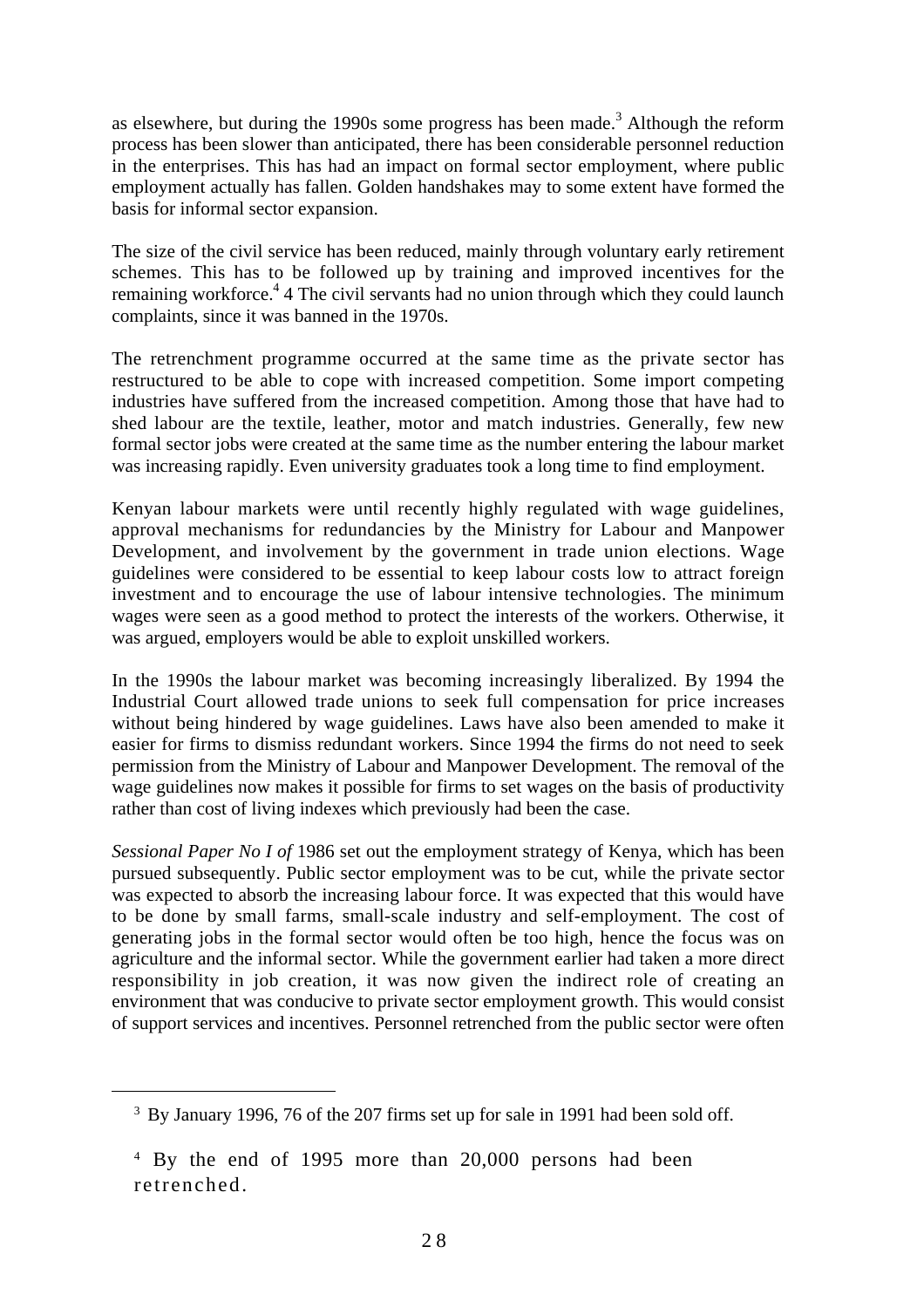given some form of severance payments and sometimes also training to make it easier for them to enter the private sector, primarily agriculture or the informal sector.

Kenya has had a set of measures under the general heading of social dimensions to structural adjustment. These included for example measures to deal with rural road construction and maintenance that would provide farmers improved access to markets and jobs. Still, the 1980s saw a considerable decline in real wages, particularly in the public sector. The higher paid workers suffered more in the public sector, since the government tried to protect the low-income groups from the decline. The early l990s saw dramatic declines in real wages (Ikiara and Ndungu, 1997: 21).

The trade union movement in Kenya was fairly strong in the 1960s and 1970s, but its power has been gradually reduced. As part of the structural adjustment measures the government tried to keep trade unions under control. Already by the Trade Disputes Act of 1965, however, the government took considerable control over the unions. It could, for example, declare strikes illegal unless the union had exhausted the voluntary machinery for the settlement of strikes. Since 1992, however, the unions have regained more freedom, and COTU has become an important critic of the SAPs. A series of industrial conflicts occurred in the mid 199Os.

Employment growth in recent years has been concentrated in the informal sector. The share of formal employment in total employment fell from 90% in 1972 to only 45% in 1994. The statistical coverage of the informal sector has been improved, though, so part of the increase is a statistical artefact. The informal sector firms are typically very small; the average size in Kenya according to van der Hoeven and Vandemoortele (1987) is 2.1 persons with a dominance of one-person enterprises. They also find that about 45% of those in the informal sector earn less than the minimum wage and argue that the informal sector is a cushion for the unemployed and a source of supplementary incomes for those in formal employment rather than a source of dynamic growth. Still, in recent years there has been a dramatic increase in informal employment and it must now be regarded as one of the important sources of employment and income earning opportunities. The adjustment period has seen a relative decline of public sector employment, while private sector employment has expanded more rapidly than before. There has been a continual fall in labour–output ratios, that is employment grows more slowly than output.

A recent adjuster is Zimbabwe. It changed in 1991 from direct interventions in wage setting to collective bargaining for industrial workers and without a national statutory minimum wage. There was also an easing of restrictions on firms ability to dismiss workers. Fallon and Lucas (1991, 1993) have shown that the regulations reduced labour demand. Under the new system such issues would be dealt with through employment councils with representatives from workers, employers and the government. It is as yet unclear whether the new system changes the ability of firms to regulate their work force very much.

There seems to be some evidence that less authoritarian regimes, such as Mauritius and Botswana, have less distorting trade and labour market policies (Banerji and Ghanem, 1997).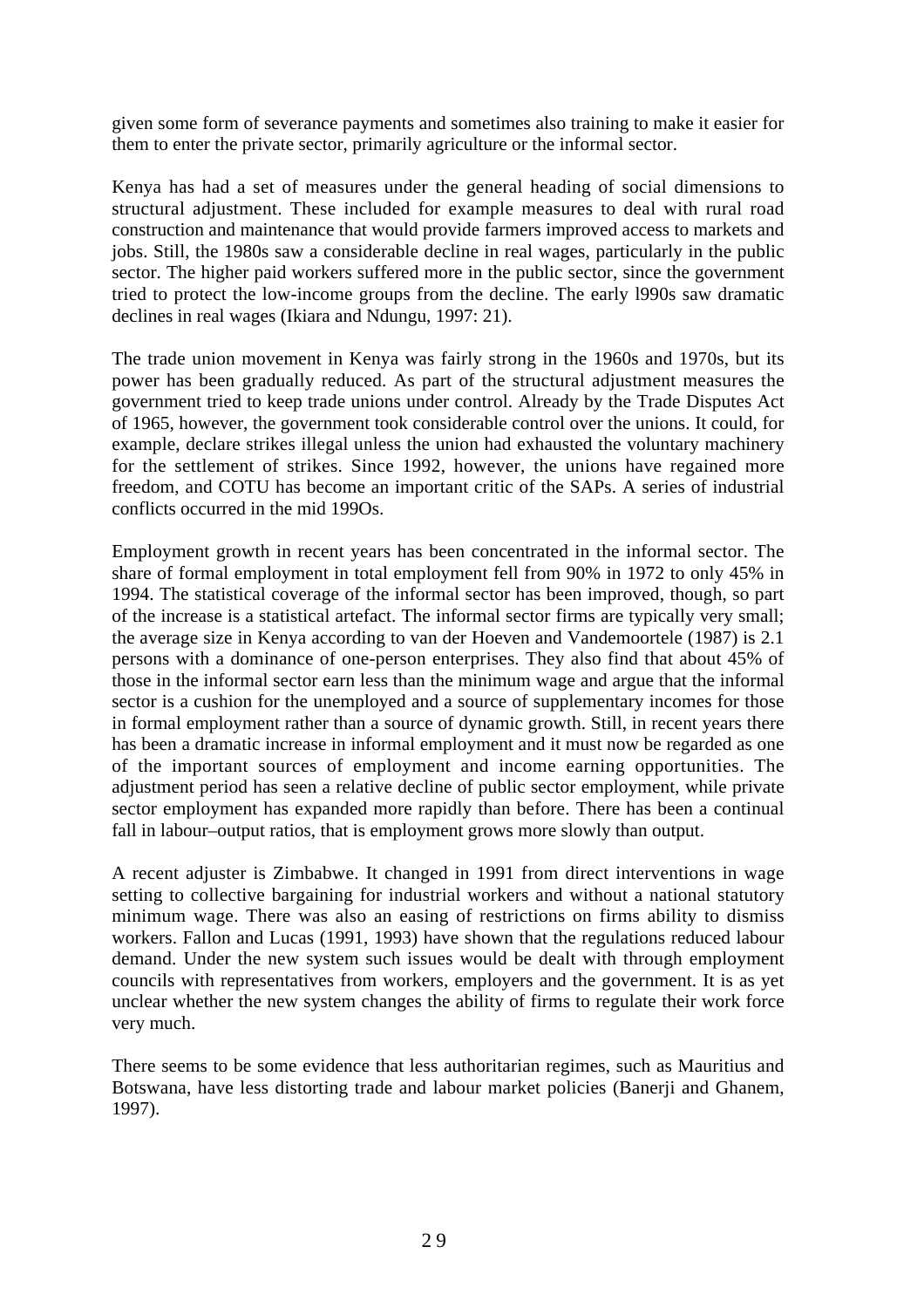#### 9.3 The impact of economic reforms on poverty and income distribution

Real incomes fell in Africa in the 1980s and 1990s. The main conclusion about the impact of adjustment drawn by the World Bank (1994) is that adjustment is working relatively well and should be continued. The Bank argues that poor macroeconomic and sectoral policies were the main factors behind the stagnation and decline. It is argued that the external problems are surmountable, that terms of trade declines have not been worse than in other LDCs, and that external transfers have compensated for the decline. It is noted, however, that much remains to be done in terms of economic reform. In an extensive review of adjustment experiences in Africa over 1986–1993, Hadjimichael and Ghana (1995) find that although the general picture was rather bleak, there were extensive differences in performance among the sub-Saharan economies. They find that the differences in performance largely reflect differences in their responses to declines in terms of trade. It was found to be crucial to try to preserve international competitiveness and to reduce impediments to private sector activity while striving for macroeconomic stabilization. Sustained adjusters and countries with low macroeconomic imbalances were doing better than the others. The sustained adjusters managed to achieve positive per capita income growth during 1986–1993 and a reduction of inflation, while the reverse was true for countries applying inappropriate policies. The policies pursued by the sustained adjusters contributed to higher government savings and higher private investment, which was also accompanied by higher foreign assistance. White (1996) reviews the studies undertaken of the impact of adjustment, and his overall conclusion is that there has been a positive impact on output. Inflation is bad for growth, as are excessive government consumption and a misaligned exchange rate.

Adjustment has generally been good for growth, but there are less clear-cut results for the long-term effects. Investment response has been very weak, for example. Long-run growth requires investment in both physical and human capital. Sectoral production responses also clearly show that supply-side measures need to supplement the macroeconomic reform measures. For the agricultural sector there is need for improved roads and credit systems.

The impact on the poor and various social indicators are varied and uncertain. Adjustment policies have both direct and indirect effects on social welfare. The direct effects work through the changes in the level of income and its distribution. The indirect effects work through public service provision, etc. A priori, it is uncertain in what direction the effects will go. Although many argue that there have been general cuts in social expenditures, this is not generally true. In several countries, e.g., Ghana and Tanzania, expenditures on health and education, for example, have increased during the adjustment process. The evidence is thus somewhat mixed, but obviously the poor have suffered in many instances.

An OECD model presented by Bourgignon, Branson and de Melo (1992) has been used in several studies to simulate the effect of adjustment policies on income distribution and poverty. It is concluded that adjustment without some targeted intervention (public works, food subsidies) in favour of the poor may permanently reduce their welfare. Such measures have a cost in terms of lower growth, however, which indicates that long-term poverty alleviation may suffer. In an application to Côte d'Ivoire (Lambert, Schneider and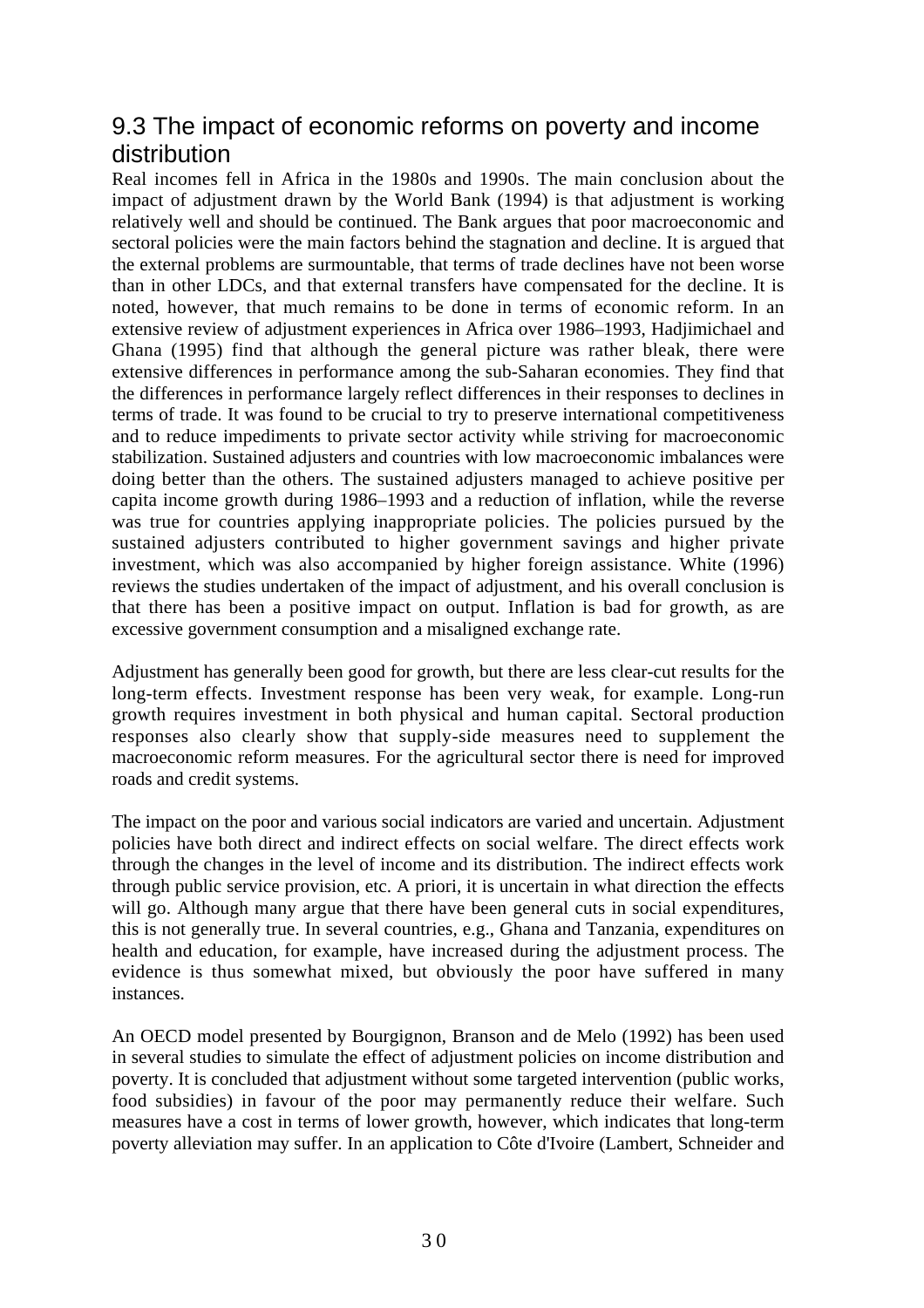Suwa, 1991), it was shown that reduction in government expenditures did not hurt the poor, while a devaluation could both reduce poverty and improve income distribution.

Cornell University has undertaken a major research programme on adjustment and poverty in Africa. Sahn, Dorosh and Younger (1994) summarize the results from this and conclude that adjustment is necessary for the growth required to achieve a sustained reduction in poverty. They conclude, moreover, that in the short to medium run, adjustment policies usually improve income distribution and help the poor.

This suggests that adjustment is a necessary condition for sustained poverty alleviation. Demery and Squire (1996) have compared the change in poverty with the World Bank's macro performance index. They find that macro policy deteriorated in one country in their sample (Côte d'Ivoire) and improved in the other five (Ethiopia, Ghana, Kenya, Nigeria and Tanzania). They find that poverty has increased in Côte d'Ivoire, while it was reduced in the other five. They therefore conclude (p. 46) "that failure to implement an adjustment programme has been doubly harmful to the poor—they lose the benefits that adjustment can bring, and they suffer worse deprivation under likely alternative policy regimes". However, Demery et al. (1995) also note that in the four countries with above average success in adjustment in their sample (Ethiopia, Ghana, Nigeria and Tanzania) income inequality widened.

White (1996: 804) concludes his review of the literature by noting that "critics of adjustment who point to its adverse social effects have failed to make a compelling case, relying on anecdotal evidence and weak methodology. By contrast, a set of studies—many from the Bank, but also some by independent researchers—do find positive impacts from adjustment on the incomes of the poor and in reducing poverty". ~

From the discussion there have emerged some other conclusions as well. There is a need to undertake measures that facilitate supply response and investment in human capital. There is also a need for special measures targeted at the hard core poor.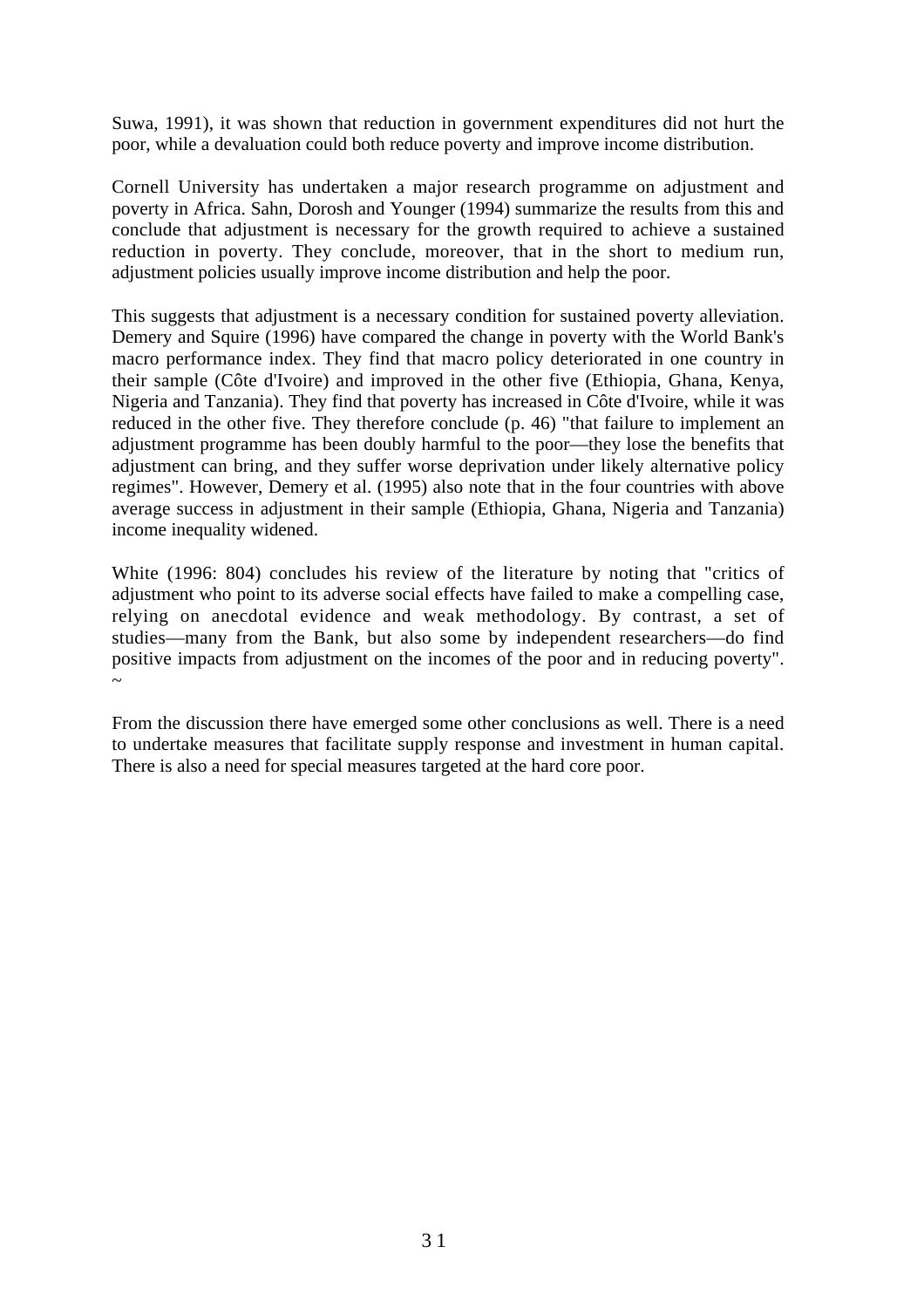# 10. Concluding remarks

To reduce poverty Africa needs to pursue an employment-intensive growth strategy. This must be pursued in the context of an increasingly integrated global economy and it will require macroeconomic stability. The measures needed to bring this pattern about have been discussed extensively before (see, e.g., World Bank, 1990).

It is not possible to increase wage levels through regulations, although legislation may influence relative wages, because there are often general equilibrium effects that are not expected by the policy makers. The SAPs have in any case in general implied much less direct intervention in the labour markets. There have been considerable falls in real wages during the adjustment phase, which probably was an inevitable adjustment to earlier anomalies. The employment recovery has so far, however, been muted.

The SAPs have implied less direct intervention in the labour markets, which has meant that market forces have been given a greater scope. This has implied increased wage dispersion. Still, a re-regulation of the labour market is not desirable because of the inefficiencies and deadweight losses that it implies. So what could governments do, if anything? They could continue to try to eliminate labour market distortions. Possibly the most beneficial government intervention in the labour market is the promotion of human capital accumulation in the form of education, training and learning-by-doing. Different mechanisms for helping people to accumulate human capital may be used. These could include direct provision of education as well as subsidization and loans.

The public institutions supporting rural households have been weak, especially in research, extension and education. Agricultural research has not had the same impact as in Asia, and extension services have been weak. All these limitations have slowed down the diffusion of innovations. Education should help improve resource allocation in and between activities.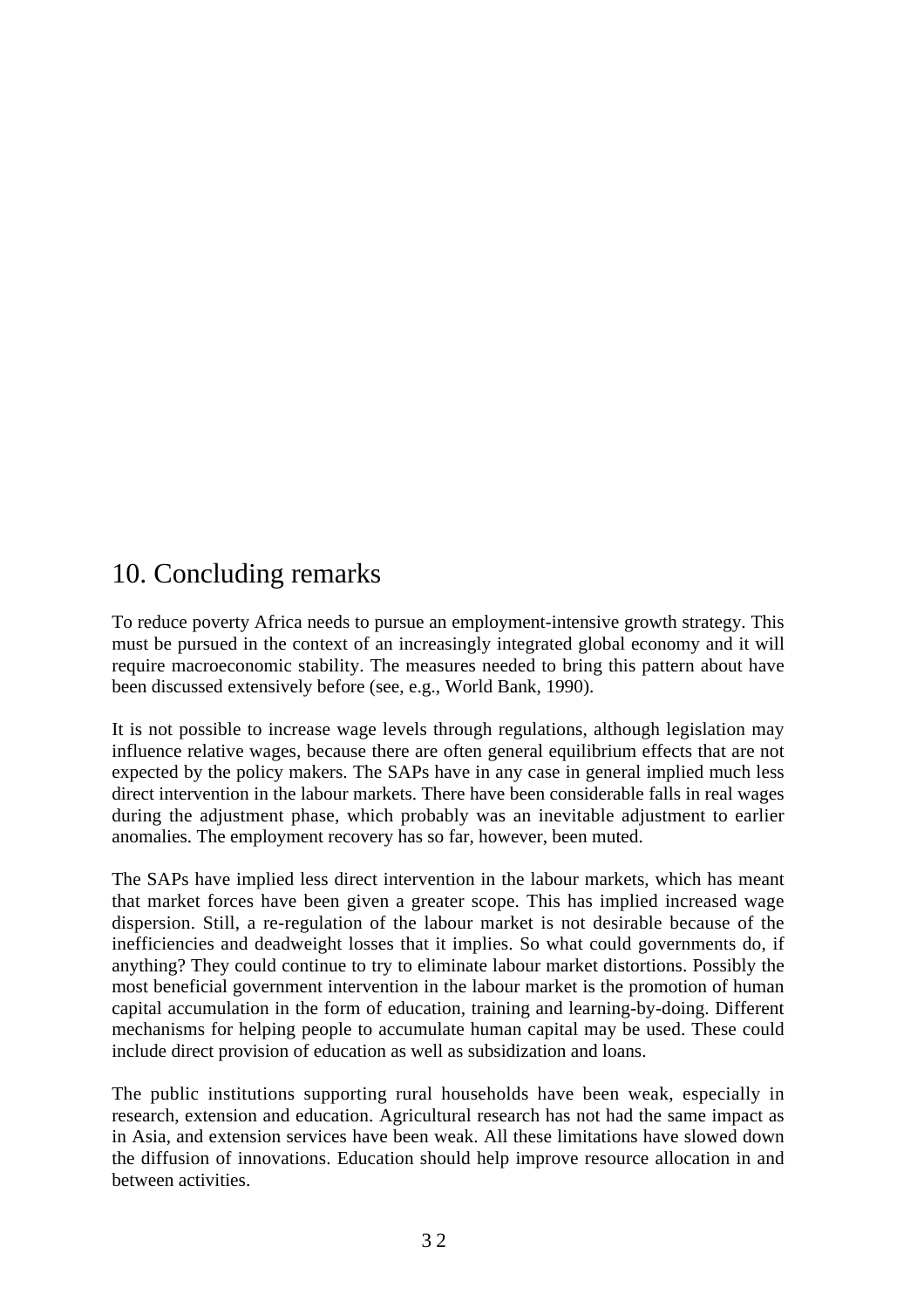## Bibliography

Abedian, I. And B. Standfish. 1986. "Market imperfections and unemployment: A model of the South African labor market 1900–1940". *South African Journal of Economics,* 54(4): 406–17.

Adams J.M. 1991a. "Female wage-labour in rural Zimbabwe". *World Development,* 19  $(2-3)$ : 163-77.

Adams, J.M. 1991b. "The rural labour market in Zimbabwe". *Development and Change,* 22(2): 297–320.

African Development Bank. 1997. *African Development Report 1977.* Oxford: Oxford University Press.

Agenor, P.R. 1996. "Labor market and economic adjustment". (Review Article). *IMF staff papers,*43(2): 261–335.

Aguilar, R. and M. Zejan. 1994. "Income distribution in Angola". *Development Southern Africa,*19(3): 341–50.

Ahwireng-Obeng, F. 1988. "Entrepreneurial revolution for the African Third World: The case of Ghana". *Revue canadienne d 'etudes du developpement/Canadian Journal of Development Studies,*9(1): 19–34.

Alderman, H., S. Canagarajah and S. Younger. 1995. A comparison of Ghanaian civil servants' earnings before and after retrenchment. *Journal of African Economies,*4(2): 259–88.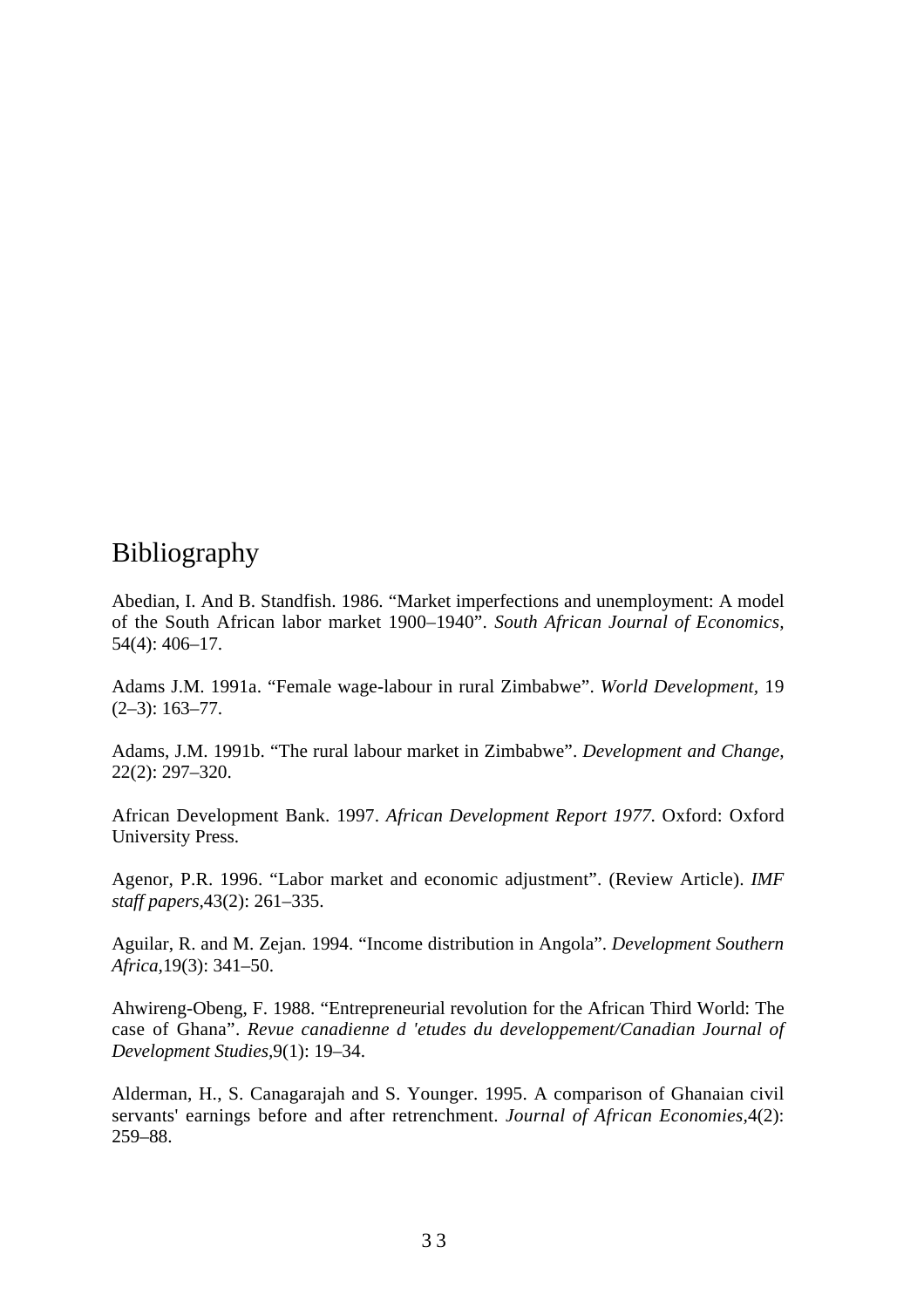Alfthan, T. 1982. "Industrialization in Ivory Coast: Impact on employment and basic needs satisfaction". *InternationalLabourReview,*121(6): 761–74.

Andersson, P.A. 1993. *Labour Market Structure in a Controlled Economy: The Case of Zambia.* Ekonomiska studier no 37, Gothenburg: Department of Economics, Gothenburg University.

Appleton, S. 1995a. "Dimensions of gender disadvantage: Evidence from the integrated household survey of Uganda 1992/3". Mimeo. Oxford: Centre for the Study of African Economies.

Appleton, S. 1995b. "Gender inequalities in human capital accumulation: Evidence from two African countries". Mimeo. Oxford: Centre for the Study of African Economies.

Appleton, S. 1996. "Women-headed households and household welfare: An empirical deconstruction for Uganda". *World Development,* 24(12):1811–27.

Appleton, S., J. Hoddinott and P. Krishnan. 1996. The gender wage gap in three African countries. Oxford: Mimeo. Center for the Study of African Economies.

Appleton, S. J. Hoddinott, P. Krishnan and K. Max. 1995. "Gender differences in the returns to schooling in three African countries". Oxford: Centre for the Study of African Economies.

Armitage, J. and R. Sabot. 1987. "Socioeconomic background and the returns to schooling in two low-income economies. *Economica,* 54:103–8.

Armitage, J. and R. Sabot. 1991. "Discrimination in East Africa's urban labor markets". In N. Birdsall and R. Sabot, eds., *Unfair Advantage: Labour Discrimination in Developing Countries.* World Bank Regional and Sectoral Studies. Washington, D.C.: The World Bank.

Ashenfelter, O. and R. Oaxaca. 1991. "Labour market discrimination and economic development". In N. Birdsall and R. Sabot, eds., *Unfair Advantage: Labour Discrimination in Developing Countries.* World Bank Regional and Sectoral Studies. Washington D.C.: The World Bank.

Assad, R. 1997. "Kinship ties, social networks, and segmented labor markets: Evidence from the construction sector in Egypt". *Journal of Development Economics,* 52(1): 1–30.

Banerii, A. and H. Ghanem. 1997. "Does the type of political regime matter for trade and labour market policies". *World Bank Economic Review,*11(1): 171–194.

Banerji, A. and R. Sabot. 1993. "Wage distortions, overmanning and reform in developing country public enterprises". Policy Research Department, The World Bank, Washington, D.C.

Barker, F. 1995. *The South-African labour market: critical issues for reconstruction.* 2nd edition. Hatfield, Pretoria: Van Schaik.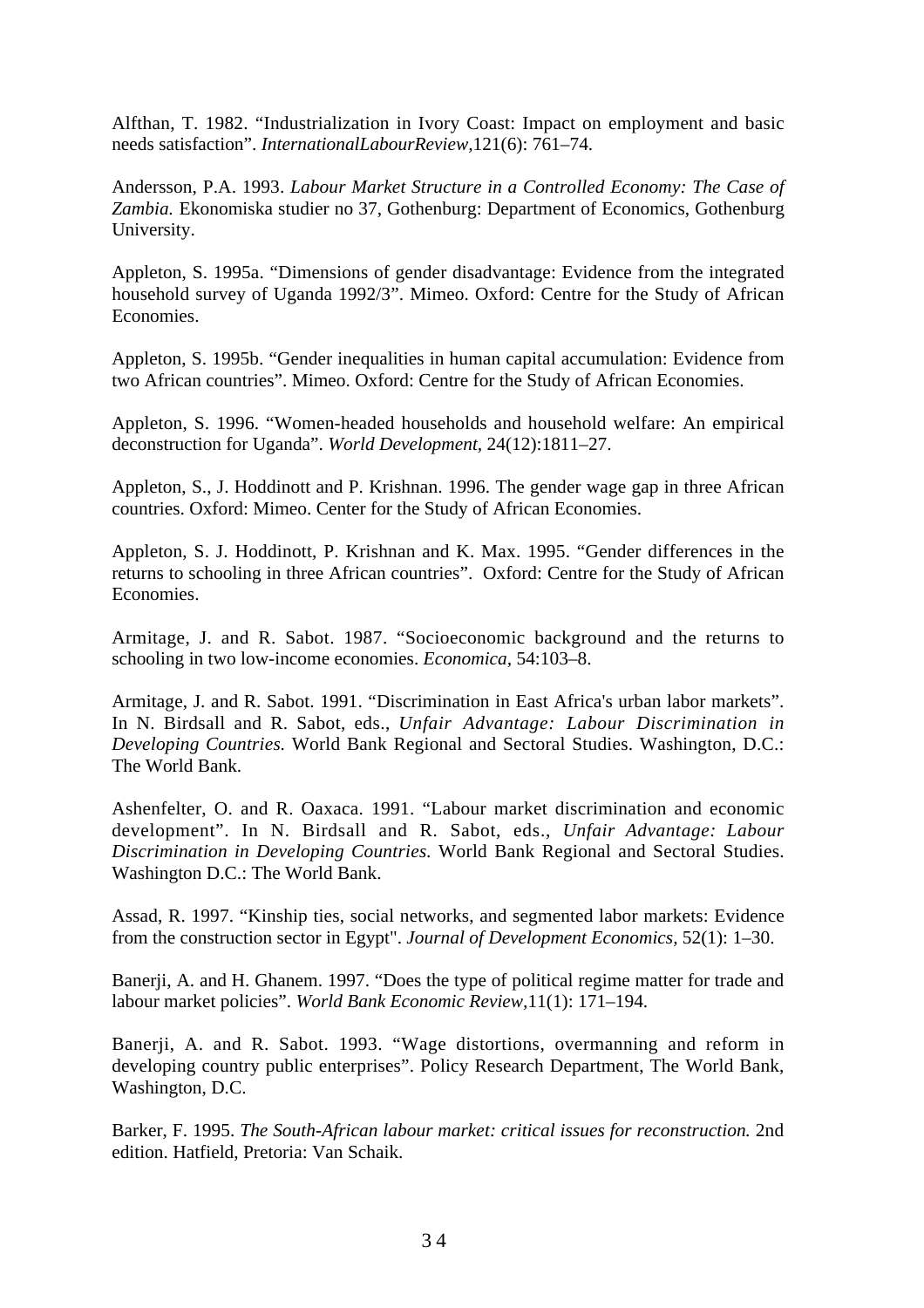Bas, D. 1989. "On-the-job training in Africa". *International Labour Review,*128(4): 485–96.

Beaudry, P. and N.K. Sowa. 1994. Ghana. In S. Horton, R. Kanbur and D. Mazumdar, eds., *Labor Markets in an Era of Adjustment. Volume 2: Case Studies. Economic* Development Institute of the World Bank, EDI Development Studies. Washington, D.C.: The World Bank.

Becker, C.M. and A.R. Morrison. 1993. "Observational equivalence in the modeling of African labour markets and urbanization". *World Development,* 21(4): 535–54.

Benie, M.K. 1993. "Chomage et recherche d'emploi en Côte d'Ivoire". *Mondes en Developpement,*21(84):67–74.

Bennell, P. 1996. "Rates of return to education: Does the conventional pattern prevail in Sub-Saharan Africa?" *World Development,*24(1): 183–200.

Berkley, A.P., J. MacMillan J. "Political freedom and the responsiveness to economic incentives: Labour migration in Africa, 1972-87". *Journal of Development Economics,*45(2): 393–406.

Berry, A., S. Horton and D. Mazumdar. 1997. "Globalization, inequality, adjustment and poverty". Background paper for UNDP *Human Development Report 1997*. Mimeo. University of Toronto.

Bevan, D., P. Collier and J. Gunning with A. Bigsten and P. Horsnell. 1989. *Peasants and Governments,* Oxford: Clarendon Press.

Biggs, T, P. Srivastava. 1996. "Structural aspects of manufacturing in Sub-Saharan Africa". World Bank Discussion Paper no. 346, Africa Technical Department Series.

Bigsten, A. 1984. *Education and Income Determination in Kenya.* Aldershot: Gower.

Bigsten, A. 1985. "What do smallholders do for a living? Some evidence from Kenya". In M. Lundahl, ed., *The Primary Sector in Economic Development.* London: Croom Helm.

Bigsten ,A. 1995. "Smallholder circular migration in East Africa". *Journal of African Economies,5*(1).

Bigsten, A. 1996. "Constraints on African growth." In M. Lundahl and B. Ndulu, eds., *New Directions in Development Economics.* London: Routledge.

Bigsten, A., et al. 1997. "Rate of return on human and non-human capital in Africa's manufacturing sector". Centre for the Study of African Economies, Oxford. Mimeo.

Bigsten, A. and S. Kayizzi-Mugerwa. 1992. "Adaption and distress in the urban economy: A study of Kampala households". *World Development,* 20(10).

Bigsten, A. and S. Kayizzi-Mugerwa. 1995. "Rural sector responses to economic crisis in Uganda." *Journal of International Development,* 7(2): 181–209.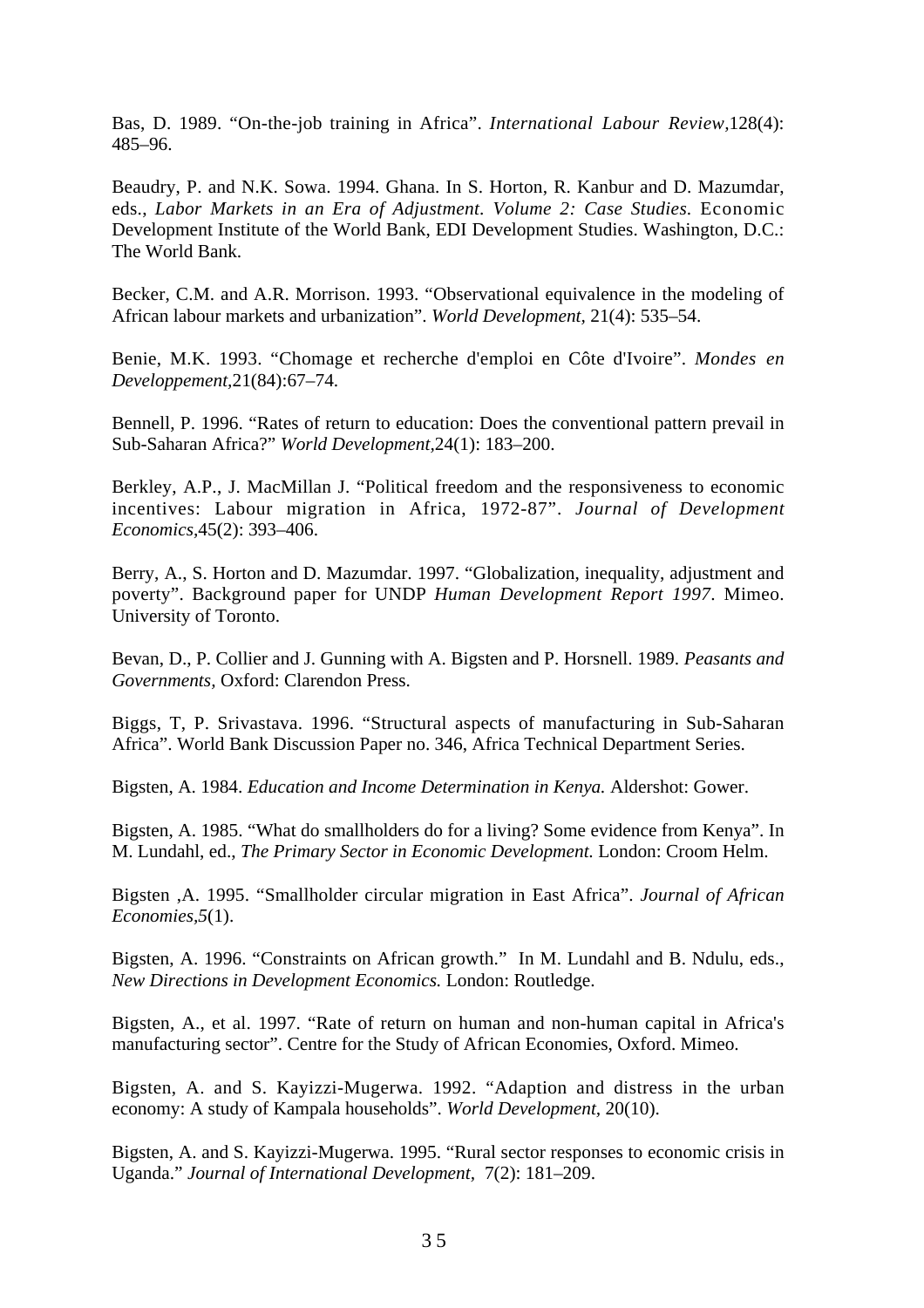Bigsten, A. and K-O. Moene. 1996. "Growth and rent dissipation: The case of Kenya". *Journal of African Economies,* 5(2).

Blanchflower, D.G., and A.J. Oswald. 1994. *The Wage Curve.* Cambridge, Massachusetts: MIT Press.

Bloch, P.C. 1988. "Wage policy, wage structure and employment in the public sector of Senegal". *CPD Discussion Paper No.1985-41.* Washington, D.C.: The World Bank.

Blundell, R., C. Heady and R. Medhora. "Côte d'Ivoire". In S. Horton, R. Kanbur and D. Mazumdar, eds., *Labour Markets in an Era of Adjustment. Volume 2: Case Studies.* Economic Development Institute of the World Bank, EDI Development Studies. Washington, D.C.: The World Bank.

Boissiere, M., J.B. Knight and R. Sabot. "Earnings, schooling, ability and cognitive skills". *American Economic Review,* 75(5).

Bonnet, M. 1993. "Child labour in Africa". *International Labour Review,*132(3): 371–89.

Bourgignon, F., W. Branson and J. De Melo. 1992. "Adjustment and income distribution: A micro-macro model for counterfactual analysis, *Journal of Development Economics,* 38. DATE AND PAGES??????

Bryceson, D.F. 1996. "Deagrarianization and rural employment in Sub-Saharan Africa: A sectoral perspective". *World Development,* 24(1): 97–112.

Byerlee, D., C.K. Eicher, C. Liedholm and D.S.C. Spencer. 1983 "Employment, output conflicts, factor-price distortions, and choice of technique: Empirical results from Sierra Leone". *Economic Development and Cultural Change,* 31(2): 315–36.

Cain, G.G. 1976. The challenge of segmented labour market theories to orthodox theory: A survey". *Journal of Economic Literature,* 14(4).

Caire, G. 1990. Les problemes de l'emploi dans l'Afrique sub-saharienne. *Mondes en Développement,* 1990;18(71):35–47.

Celestin, J-B. 1983. "Manpower planning and labour market information in Frenchspeaking Africa. *International Labour Review,* 122(4): 507–22.

Chadha, B. 1995. "Disequilibrium in labor markets in South Africa". *IMF staff papers,*42: 64–269.

Chew, D.C.E. 1990 "Internal adjustments to falling civil service salaries: Insights from Uganda". *World Developmenl,*18(7): 1003–14.

Chuta, E. and C. Liedholm. 1982. "Employment growth and change in Sierra Leone small-scale industry: 1974-80". *International Labour Review,*121(1): 101–14.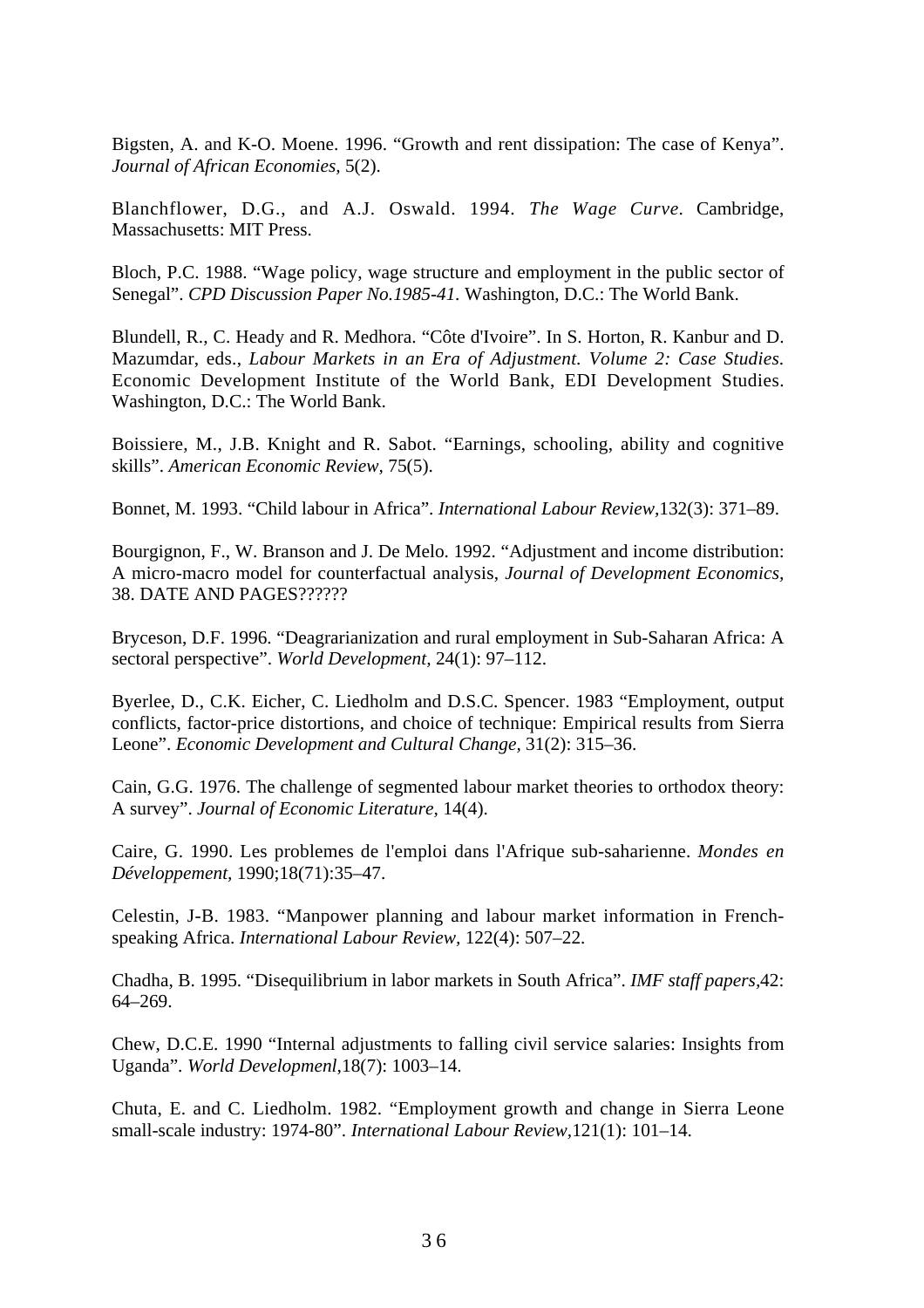Chuta, E. and C. Liedholm. 1990. "Rural small-scale industry: Empirical evidence and policy issues". In C. Eicher and J. Staatz, eds., *Agricultural Development in the Third World.* eds., Baltimore: Johns Hopkins University Press.

Clark, R.L., and R. Anker. 1993. "Cross-national analysis of labour force participation of older men and women". *Economic Development and Cultural Change,*41(3): 489–512.

Cobbe, J. 1986. "Consequences for Lesotho of changing South African labour demand". *African Affairs,*85:23–48.

Cohen, B. and W.J. House. 1995. "Labour-market choices, earnings, and informal networks in Karthoum, Sudan". *Economic Development and Cultural Change,*44(3): 589–618.

Cohen, B. and W.J. House. 1994. Education, experience and earnings in the labourmarket of a developing economy: the case of urban Khartoum". *World Development,*22(10): 1549–65.

Cohen, B. and W.J. House. 1993. "Women' s urban labor market status in developing countries: How well do they fare in Khartoum, Sudan?" J*ournal of Development Studies,*29(3): 461–83.

Collier, P. 1989. "Contractual constraints on labour exchange in rural Kenya". *International Labour Review,*128(6): 745–68.

Collier, P., and A. Bigsten. "A model of educational expansion and labour market adjustment applied to Kenya. *Oxford Bulletin of Economics and Statistics,* 43(1): 31–49.

Collier, P. and J.W. Gunning. 1997. "Explaining Africa's economic performance". Working Paper 1997:2, Centre for the Study of African Economies, Oxford.

Collier, P., J. Hoddinott and F. Teal. *African Labor Markets.* Mimeo. Center for the Study of African Economies, November.

Collier, P. and D. Lal*.* 1986. *Labour and Poverty in Kenya, 1900–1980.* Oxford: Clarendon Press; New York: Oxford University Press.

Collier, P., S. Radwan and S. Wangwe. *Labour and Poverty in Rural Tanzania: Ujamaa and Rural Development in the United Republic of Tanzania.* Oxford: Clarendon Press; New York: Oxford University Press.

Corden, W.M. and R. Findlay. 1975. "Urban unemployment, intersectoral capital mobility, and development policy". *Economica,* 62(165): 59–78.

Crush, J. 1993. "The long averted clash: Farm labour competition in the South African countryside". *Canadian Journal of African Studies,*27(3): 404–423.

Crush, J. 1993. "Inflexible migrancy: New forms of migrant labour in the South African gold mines". *Labour, Capital and Society,*25(1): 46–71.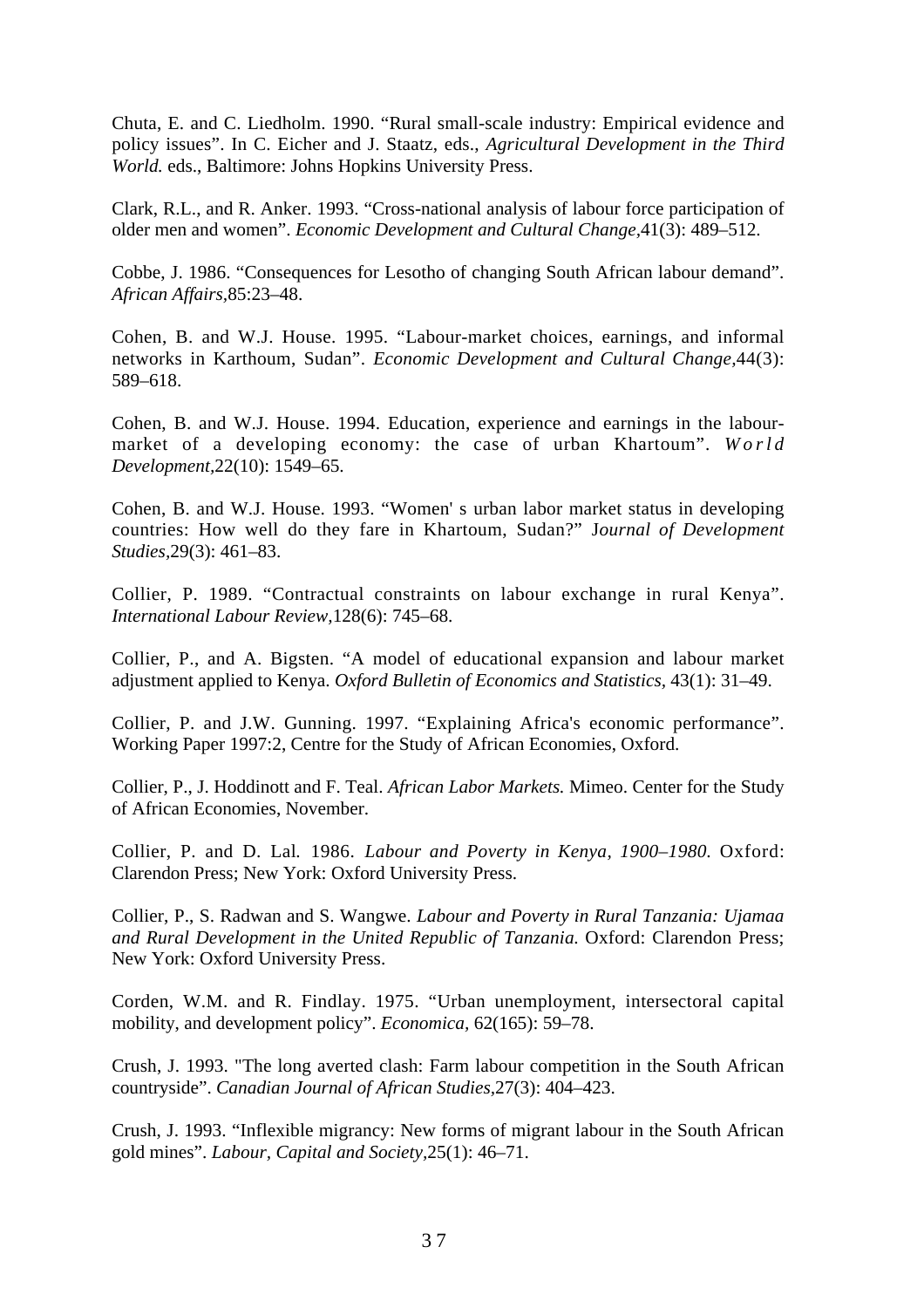Cuddington, J.T. and J.D. Hancock. 1995. The macroeconomic impact of AIDS in Malawi: A dualistic, labour surplus economy". *Journal of African Economies,*4(1): 1–28.

Davis, J.T. 1991. "Institutional impediments to work force retrenchment and restructuring in Ghana's state enterprises". *World Development,*19(8): 987–1008.

De Beyer, J. and J.B. Knight. 1989. "The role of occupation in determination of wages". *Oxford Economic Papers,*41.

Deiniger, K. and H.P. Binswanger. 1995. "Rent seeking and the development of largescale agriculture in Kenya, South Africa and Zimbabwe". *Economic Development and Cultural Change,*43(3):493–522.

de Lange, A.R., and P.H. van Eeghen. "Standardized employment series for South Africa's formal economy". *Journal for Studies in Economics and Econometrics,* 14(2):  $25 - 56.$ 

Demery, L. B. Sen and T. Vishwanath. 1995. "Poverty, inequality and growth". Mimeo. Washington, D.C.: World Bank.

Demery, L. and L. Squire. 1996. "Macroeconomic adjustment and poverty in Africa: An emerging picture". *World Bank Research Observer,*11(1).

Demol, E. and G. Nihan. 1982. "The modern informal sector in Yaounde". *International Labour Review,* 121(1):77–88.

Dercon, S. and P. Krishnan. 1996. "Income portfolios in rural Ethiopia and Tanzania: Choices and constraints". *Journal of Development Studies,*32(6): 850–75.

DeVletter, F. 1987. "Foreign labour on the South Africa gold mines: New insights in an old problem". *International Labour Review,*126(2): 199–218.

Disney, R. and A.A. Elbashir. 1984. "Mechanization, employment and productivity in Sudanese agriculture". *Journal of Development Economics,* 16(3): 249–62.

Diwan, I, and M. Walton. 1997. "How International Exchange, Technology, and institutions affect workers: An introduction". *World Bank Economic Review,* 11(1): 1–15.

Fafchamps, M. 1993. "Sequential labour decisions under uncertainty: An estimable household model of West-African farmers". *Econometrica,*61(5): 1173–1197.

Fallon, P.R. and R.E.B. Lucas. 1996. "South African labour markets: Adjustment and inequalities". Draft. Poverty and Social Policy Department, World Bank, Washington D.C.

Fallon, P.R. and R.E.B. Lucas. 1993. 1993. "Job security regulations and the dynamic demand for industrial labour in India and Zimbabwe". *Journal of Development Economics,*40(2): 241–75.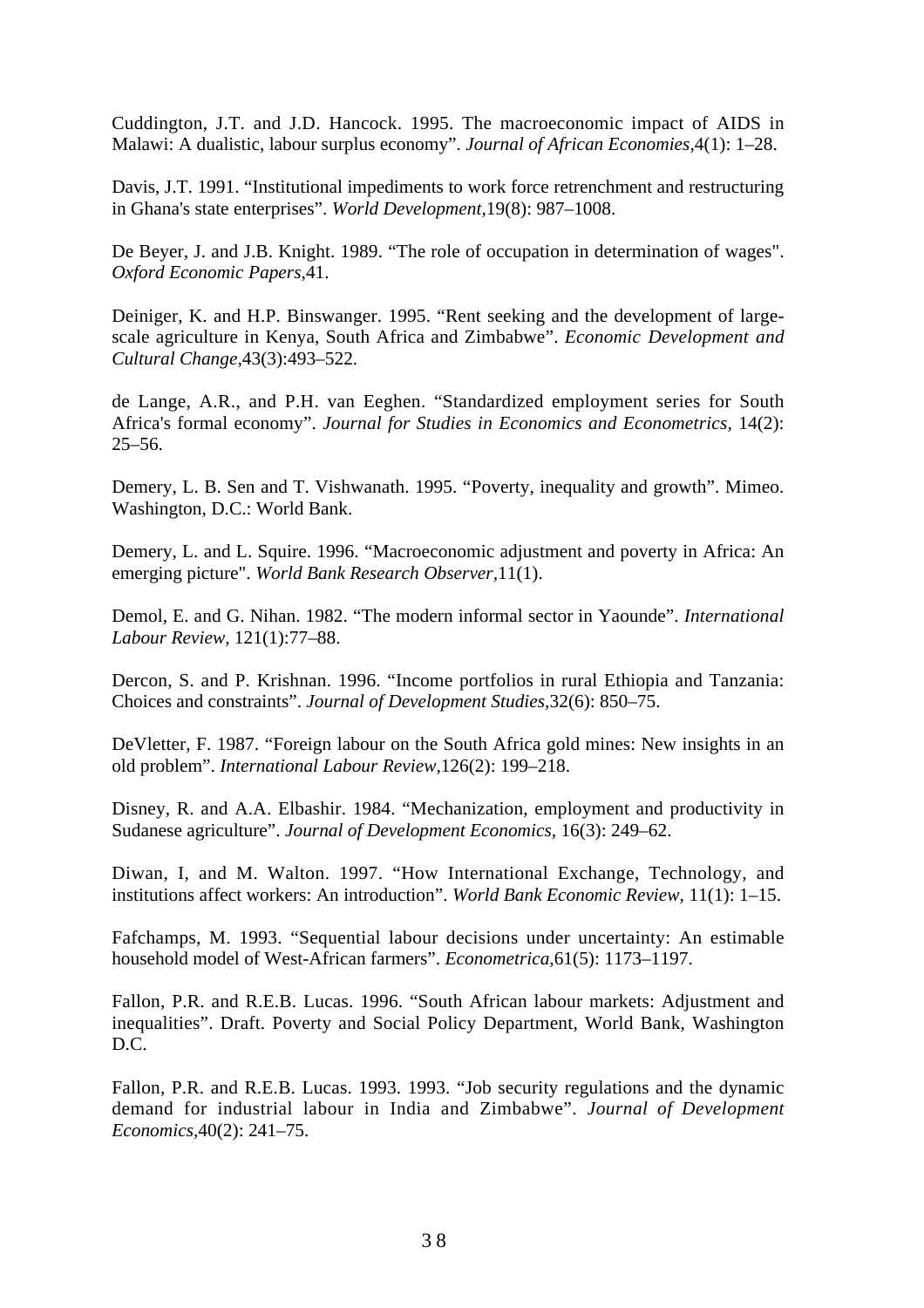Fallon, P.R. and R.E.B. Lucas. 1991. "The impact of changes in job security regulations in India and Zimbabwe". *World Bank Economic Review,* 5(3): 395–413.

Fashoyin, T. 1990. "Economic recession and employment security in Nigeria". *International Labour Review,*129(5): 649–64.

Feder, G. and R. Noronha. 1987. "Land rights systems and agricultural development in Sub-Saharan Africa". *Research Observer,* 2(2): 143–169.

Fei, J.C.H., and G. Ranis. 1991. "A theory of economic development". *American Economic Review,*51: 533–565.

Fields, G.S. 1975. "Rural-urban migration, urban unemployment and underemployment, and job search activity in the LDCs". *Journal of Development Economics,*2:165–187.

Findlay, R. 1987. "Racial discrimination, dualistic labour markets and foreign investments". *Journal of Development Economics,*27(1–2): 139–48.

Francis, E. and J. Hoddinott. 1993. "Migration and differentiation in Western Kenya: A tale of two sub-locations". *Journal of Development Studies,*30(1): 115-45.

Freedman, D.H. 1981. "Work in Nigeria: A cornerstone of meeting the needs of the people". *International Labour Review,*120(6): 751–64.

Gavian, S. and M. Fafchamps. 1986. "Land-tenure and allocative efficiency in Niger". *American Journal of Agricultural Economics,*78(2): 460–71.

Gelb, A., J.B. Knight and R. Sabot. 1991. "Public sector employment, rent seeking and economic growth". *Economic Journal,* 101(3).

Gershenberg, I. 1987. "Labour, capital and management slack in multinational and local firms in Kenyan manufacturing". *Economic Development and Cultural Change,*35(1): 163–78.

Ghai, D. 1987. Economic growth, structural change and labour absorption in Africa: 1960–85". *United Nations Research Institute for Social Development Discussion Paper No. 1.* UNRISD, December.

Glewwe, P. 1991. "Schooling, skills, and the returns to government investment in education: An exploration using data from Ghana". *LSMS Working Paper No. 76.* Washington, D.C.: The World Bank.

Glewwe, P. and H. Jacoby. 1992. "Estimating the determinants of cognitive achievement in low-income countries: The case of Ghana". *Living Standards Measurement Study Working Paper No.91.* Washington, D.C.: World Bank.

Glick, P. and D. Sahn. 1992. "Gender and education impacts on employment and earnings in West Africa: Evidence from Guinea". *Economic Development and Cultural Change,*45: 793–823.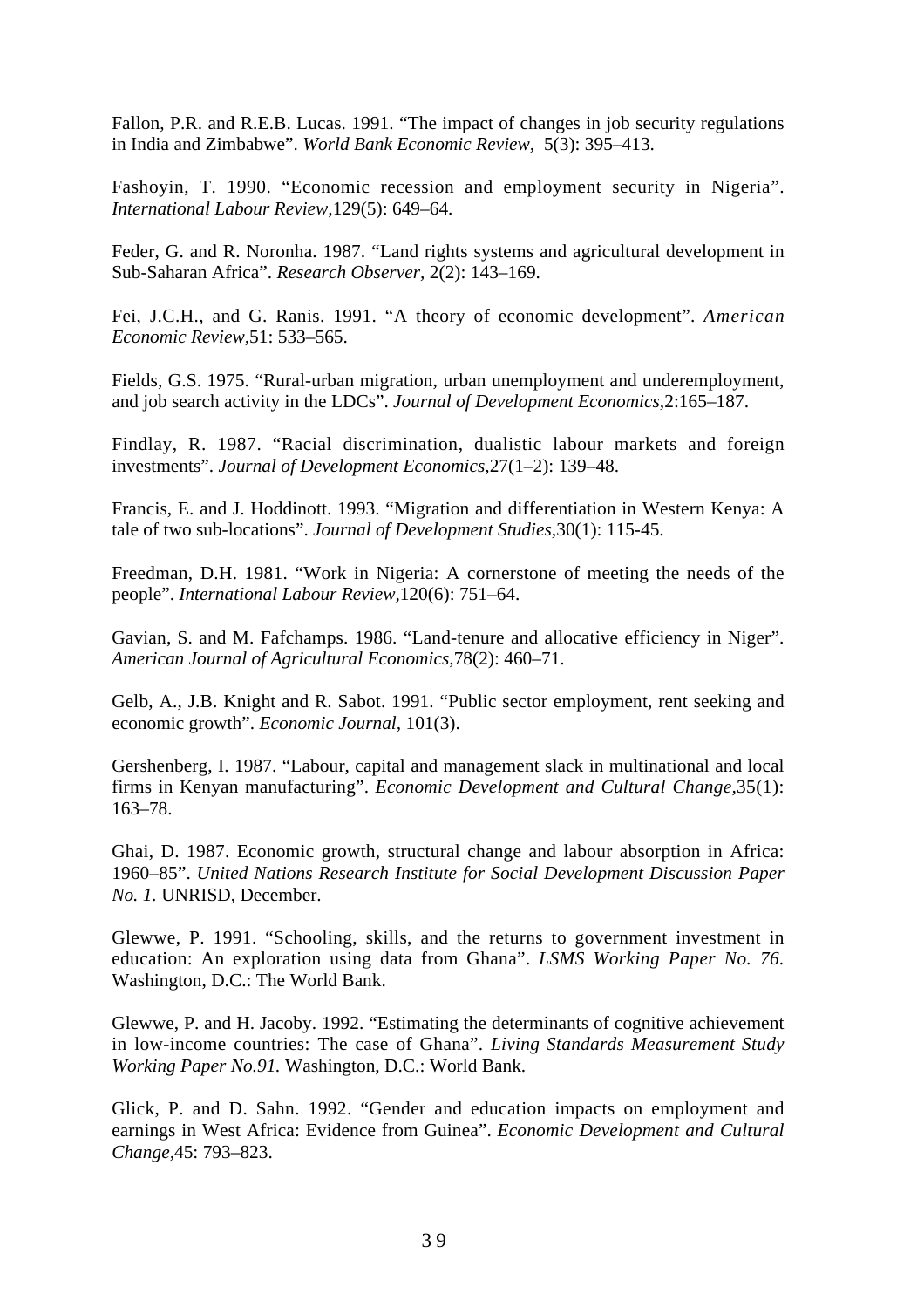Grootaert, C. 1992. "The position of migrants in the urban informal labour markets in Côte d'Ivoire. *Journal of African Economies,*1(3): 416–45.

Gruat, J-V. 1990. "Social security schemes in Africa: Current trends and problems". *International Labour Review,*129(4): 405–22.

Guichaoua A. 1992. "Employment and environmental rehabilitation in the Sahel". *International Labour Review,*131(1): 111–124.

Hadjimichael, M.T. and D. Ghura. 1995. "Public policies and private savings and investment in Sub-Saharan Africa: An empirical investigation". *IMF Working Paper*, Washington, D.C.: Africa Department.

Haggblade, S., P. Hazell and J. Brown. "Farm-non-farm linkages in rural Sub-Saharan Africa". *World Development,*17(8): 1173–1201.

Hall, E. 1990. "Vocational training for women refugees in Africa". *International Labour Review,*129(1): 91–108.

Harris, R. and M.P. Todaro. 1970. "Migration, unemployment and development: A two sector analysis". *American Economic Review,*60(1): 126–142.

Hein, C. 1984. "Jobs for the girls: Export manufacturing in Mauritius". *International Labour Review,*123(4): 251–65.

Heinritz, G. 1982. "Occupational structure in urban squatter settlements of the Republic of Sudan: The example of Hay Maio, Khartoum and Village 17, New Halfa". *Geojournal,*6(1): 41–7.

Hoddinott, J. 1996. "Wages and unemployment in an urban African labour market". *Economic Journal,* 106(439): 1610–26.

Horton, S., R. Kanbur and D. Mazumdar, eds. *Labor Markets in an Era of Adjustment. Volume 2: Case Studies.* Economic Development Institute of the World Bank, EDI Development Studies. Washington, D.C.: World Bank. 1994.

House, W.J. 1992. "Priorities for urban labour market research in Anglophone Africa". *Journal of Developing Areas,*27(1): 49–67.

House, W.J. 1984. "Nairobi's informal sector: Dynamic entrepreneur or surplus-labour? *Economic Development and Cultural Change,*32(2): 277–302.

House, W.J., G.K. Ikiara and D. McCormick. 1993. "Urban self-employment in Kenya: Panacea or viable strategy?" World Development, 21(7):1205–1223.

House, W.J., and H. Rempel. 1974. "The determinants of and changes in the structure of wages and employment in the manufacturing sector of the Kenyan economy, 1967-1972. *Journal of Development Studies,*3.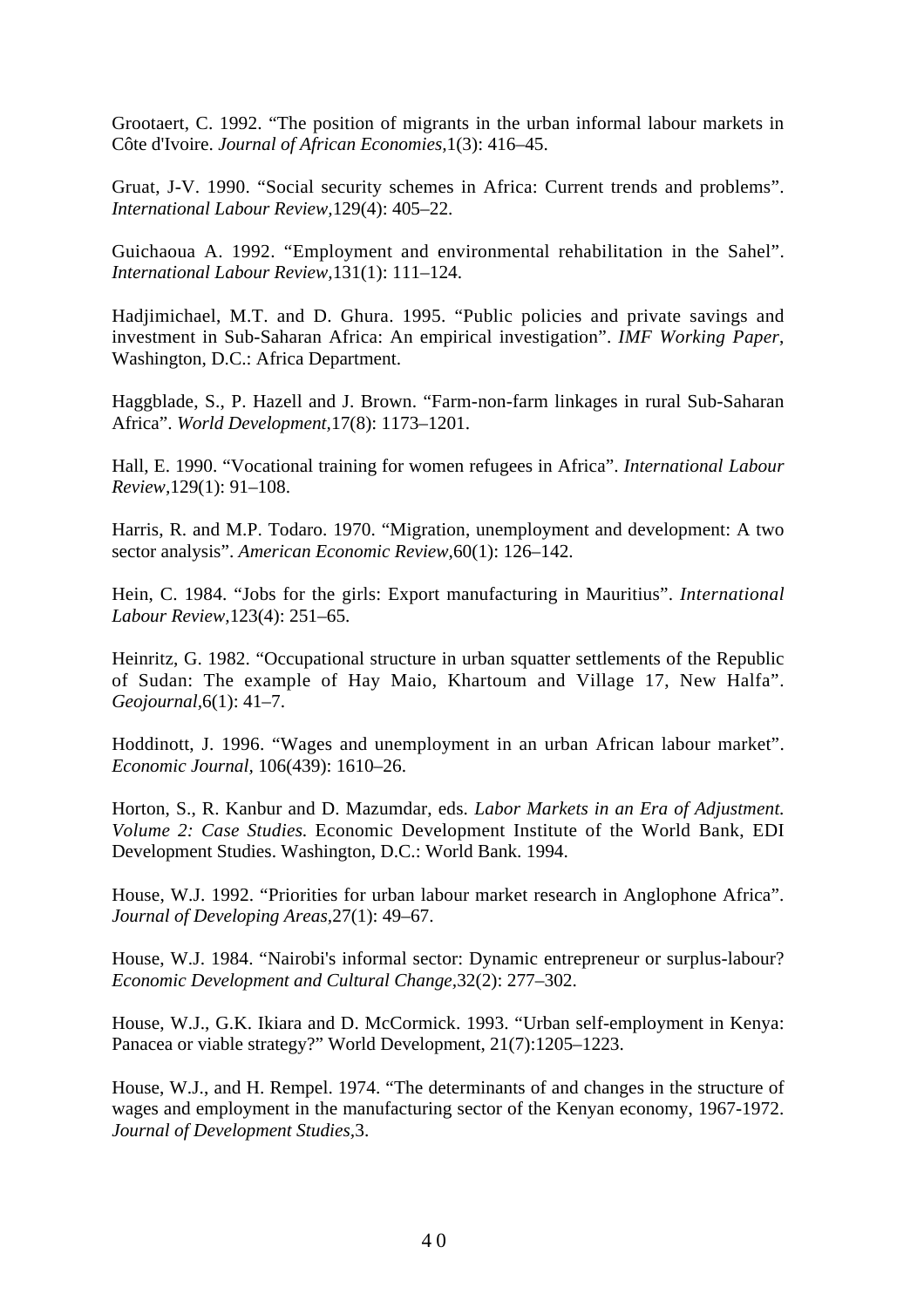Ikiara, G.K. and N.S. Ndungu. 1996. *Employment and Labour Market During Adjustment: The Case of Kenya.* Geneva: ILO.

International Labour Organization/World Employment Programme. 1989. *African Employment Report* 1988. Addis Ababa: Job and Skills Programme for Africa.

International Labour Organization, *Yearbook,* various years. Geneva: International Labour Office.

Jamal, V., ed., 1995. *Structural Adjustment and Rural Labour-Market in Africa.* Houndmills: MacMillan Press; New York: St. Martin's Press.

Jamal, V. and J. Weeks. 1993. *Africa Misunderstood, or Whatever Happened to the Rural-Urban Gap?* Houndmills: MacMillan.

Jamal, V. and J. Weeks. 1988a. "Labour market analysis and employment planning". *World Employment Programme Research Working Paper No.18. Geneva: International* Labour Organization.

Jamal, V. and J. Weeks. 1988b. The vanishing rural–urban gap in Sub-Saharan Africa". *International Labour Review,*127(3): 271–92.

Jensen, P. and N. Westergaard-Nielsen, eds. 1996. *Employment and earnings in Zambia in 1993.* Mimeo. Washington, D.C.: The World Bank.

Jiggins, J. 1989. "How poor women earn income in sub-Saharan Africa and what works against them". *World Development,*17(7): 953–63.

Jones, P. 1997. "Skill formation in inequality in poor countries: How much do neighbourhoods matter?" Mimeo. Oxford: Centre for the Study of African Economies.

Karnbou, G., S. Devarajan and M. Over. 1992. "The economic impact of AIDS in an African country: Simulations with a computable general equilibrium model of Cameroon". *Journal of African Economies,*1(1): 109–30.

Kanbur, R., M. Keen, and M. Tuomala. 1994. "Labour supply and targeting in poverty alleviation programs". *World Bank Economic Review,*8(2): 191–211.

Kanyenze, G. 1993. "The impact of economic stabilization on the wage structure in Zimbabwe". PhD thesis, University of Sussex, Brighton.

Kenya, Republic of. 1986. *Sessional Paper No 1,* Nairobi: Government Printers.

Kevane, M. 1994. "Village labor markets in Sheikan District, Sudan". *World Development,* 22(6): 839–57.

Khan, Azizur Rahman. 1997. "Reversing the decline of output and productive employment in rural Sub-Saharan Africa". *Issues in Development Discussion Paper 17.* Geneva: ILO.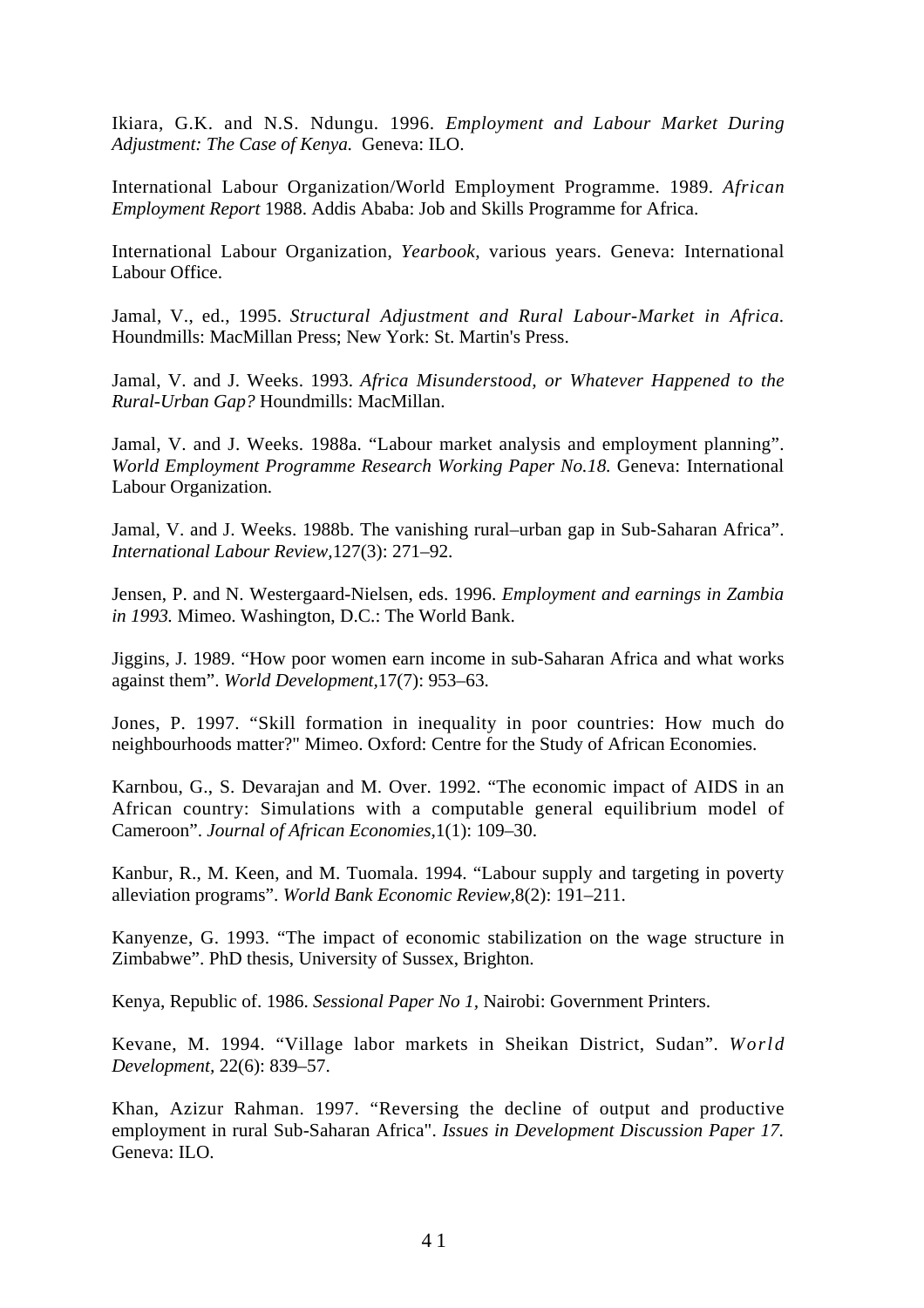Knight, J.B. 1997. "Labour market policies and outcomes in Zimbabwe". *Working Paper Series 97-1.* Oxford: Centre for the Study of African Economies.

Knight, J.B. and M.D. McGrath. 1987. "The erosion of apartheid in the South African labour market: Measures and mechanisms". *Oxford Applied Economics Discussion Paper No. 35,* September.

Knight, J.B. and R.H. Sabot. 1991. "Labor market discrimination in a poor urban economy". In N. Birdsall and R. Sabot, eds., *Unfair Advantage: Labor Discrimination in Developing Countries.* World Bank Regional and Sectoral Studies. Washington, D.C.: The World Bank.

Knight, J.B. and R.H. Sabot. 1990. *Education, Productivity and Inequality: The East African Natural Experiment.* Published for the World Bank. New York: Oxford University Press.

Knight, J.B. and R.H. Sabot. 1987. "Educational expansion, government policy and wage compression. *Journal of Development Economics,* 26(2): 201–21.

Knight, J.B. and R.H. Sabot. 1982. "Labour discrimination in a poor urban economy". *Journal of Development Studies,* 19(1): 67–87.

Knight, J.B., R.H. Sabot and D.C. Hovey. 1992. "Is the rate of return on primary schooling really 26%?" *Journal of African Economies,*1(2): 192–205.

Kossoudji, S. and E. Mueller. 1983. "The economic and demographic status of femaleheaded households in rural Botswana". *Economic Development and Cultural Change,*31(4): 831–59.

Kouame A. 1991a. "La sous-utilisation des ressources humaines et ses causes: quelques hypotheses sur le cas Ivoirien. Labour, C*apital and Society,* 24(1): 110-34.

Kouamé, A. 1991b. "Les conditions socio-economiques de la reproduction du secteur informel et des milieux urbains defavorises: quelques reflexions theoriques a partir du cas Ivoirien". *Revue canadienne d 'etudes du développement/Canadian Journal of Development Studies,*12(2): 405-20.

Kulundu, D. 1997. "Labour supply, occupational wage patterns and relative wage changes: A case study of the Kenyan labour market". Mimeo. Gothenburg: Department of Economics, Gothenburg University, 1997.

Lambert, S. H. Schneider and A. Suwa. 1991. "Adjustment and equity in Côte d'Ivoire, 1980-86". *World Development,* 19.

Leibbrandt, M.V., C.D. Woolard and I.D. Woolard. "The contribution of income components to income inequality in South Africa: A decomposable Gini analysis". *Living Standards Measurement Study Working Paper No.125.* Washington, D.C.: The World Bank.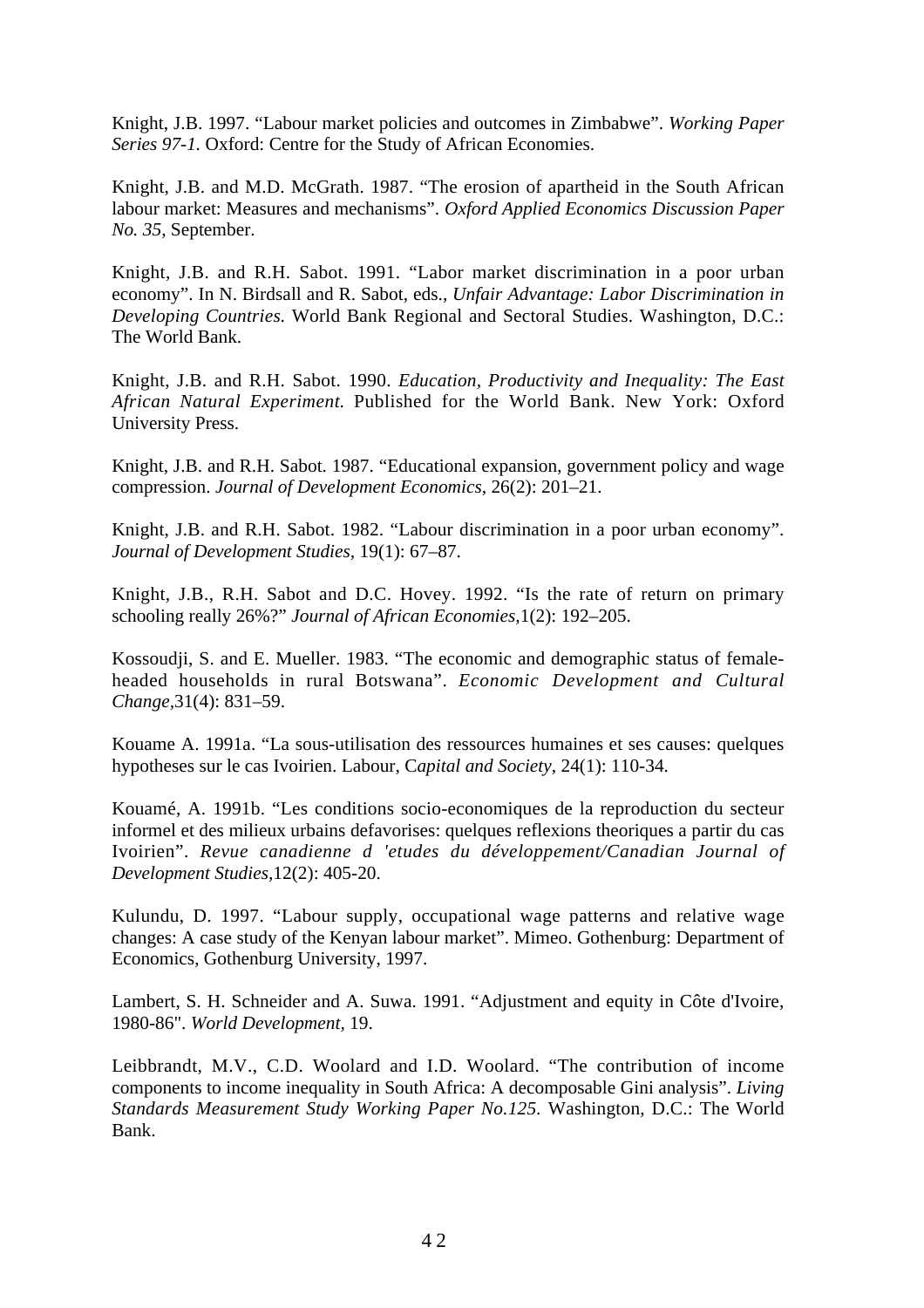Leigh-Doyle, S. 1991. Increasing women's participation in technical fields: A pilot project in Africa". *International Labour Review,* 130(4): 427–44.

Lesueur, J-Y. and P. Plane. "Human resource management and the restructuring of public utilities: Water and electricity in Africa". *International Labour Review,* 133(3): 369–84.

Levin, M. and G.S. Horn. 1987 "Phillips curves for selected South African labour markets, 1969–1985". *Journal for Studies in Economics and Econometrics,* 11(3): 25–50.

Levy, V. and J. Newman. 1989. "Wage rigidity: micro and macro evidence on labour market adjustment in the modern sector". *World Bank Economic Review,*3:97–117.

Lewis, W.A. 1954. "Economic development with unlimited supplies of labour". Manchester School of Economic and Social Studies, 22:139–191.

Lindauer, D.L. 1991. "Parastatal pay policy in Africa". *World Development,* 19(7): 831–8.

Lindauer, D.L., O.A. Meesook and P. Suebsaeng. 1988. "Government wage policy in Africa: Some findings and policy issues. *Research Observer,* 3(1): 1–25.

Lindauer, D.L. and R.H. Sabot. 1983. "The public/private wage differential in a poor urban economy. *Journal of Development Economics.* 12 (1/2): 137–152.

Lindauer, D.L., "Government pay and employment policies and government performance in developing economies". *Policy Research Working Paper No. 42,* The World Bank, Washington, D.C.

Lindauer, D.L. and B. Nunberg, eds. 1994. *Rehabilitating Government: Pay and Employment Reform in Africa.* Washington, D.C.: The World Bank.

Livingstone, I. 1991. "A reassessment of Kenya's rural and urban informal sector". *World Development,*19(6): 651–70.

Livingstone, I. 1989. "Unemployed youth: Alternative approaches to an African crisis". *International Labour Review,* 128(3): 389–408.

Low, A. 1986. *Agricultural Development in Southern Africa: Farm Household Economics and the Food Crisis.* London: James Currey.

Lubell, H, and C. Zarour. "Resilience amidst crisis: The informal sector of Dakar". *International Labour Review,* 129(3): 387–96.

Makengo, M.M. and V. Vandeville. 1991. "Ajustement du marche du travail au Zaire: Le cas du secteur structure". *Mondes en Developpement,* 19(75–76): 93–107.

Mazumdar, D. 1983. "Segmented labor markets in LDC's". *American Economic Review,* May.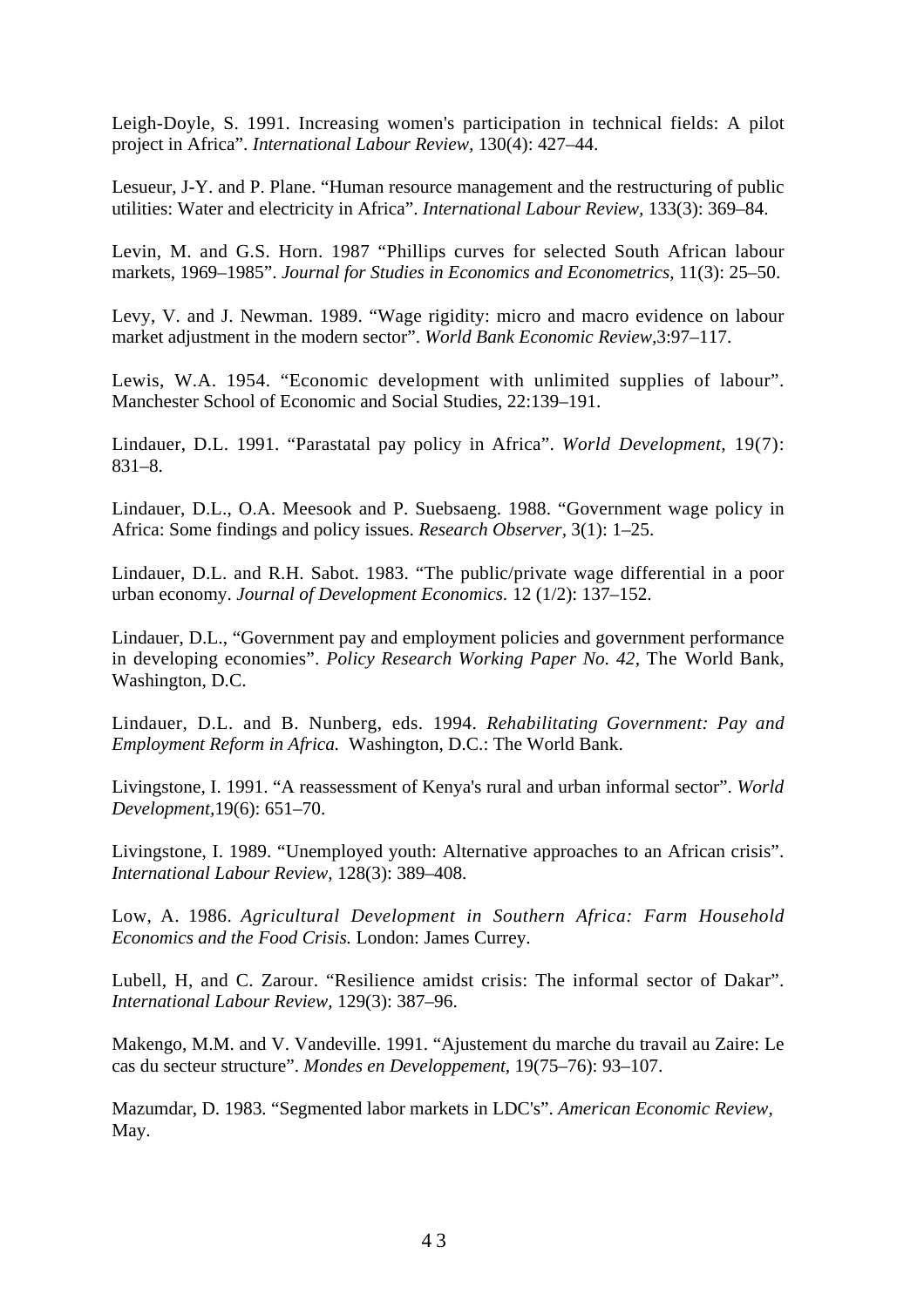Mazumdar, D. 1994a. "The structure of wages in African manufacturing". Mimeo. Office of the Chief Economist for Africa, September.

Mazumdar, D. 1994b. "Wages in Africa". Mimeo. Africa Chief Economist's Office, February.

Mazumdar, D. 1997. "The Structure of Labor Markets in Ghana". University of Toronto, Toronto, February.

Mead, D.C. 1994. "The contribution of small enterprises to employment growth in Southern and Eastern Africa". *World Development,* 22(12): 1881–94.

Meager, K. 1995. "Crisis, informalization and the urban informal sector in Sub-Saharan Africa. *Development and Change,* 26(2): 259–84.

Melmed-Sanjak, J. and C.E. Santiago. 1996. "The household and employment in smallscale non-farm enterprises. *World Development,* 24(4): 749–64.

Mettelin, P. 1987. "Les activites informelles en Afrique noire". *Revue canadienne d'etudes du developpement/Canadian Journal of Development Studies,* 8(1): 49–68.

Mills, B.F. and D.E. Sahn. 1995. "Reducing the size of the public sector workforce: institutional constraints and human consequences in Guinea". *Journal of Development Studies,*31(4): 505–28.

Mills, B.F. and D.E. Sahn. 1996. "Life after public sector job loss in Guinea". In D.E. Sahn, ed., *Economic Reform and the Poor in Africa*. Oxford: Clarendon Press.

Milne, W. and M. Neitzert. 1994. "Kenya". In S. Horton, R. Kanbur and D. Mazumdar, eds., *Labor Markets in an Era of Adjustment. Volume 2: Case Studies. Economic* Development Institute of the World Bank, EDI Development Studies. Washington, D.C: The World Bank.

Mkandawire, T. 1986. "The informal sector in the labour reserve economies of Southern Africa with special reference to Zimbabwe". *African Development,* 11(1): 61–81.

Moll, P.G. 1993. "Industry wage differentials and efficiency wages: A dissenting view with South African evidence". *Journal of Development Economics,* 41(2): 213–46.

Moll, P.G. 1991. "The decline of discrimination against coloured people in South Africa 1970 to 1980". *Journal of Development Economics,* 37(1-2): 289–307.

Moll, P.G. 1992. "Quality of education and the rise in returns to schooling in South Africa, 1975-1985". *Economics of Education Review,* 11(1).

Morrison, C. 1993. "Le problème des bas salaries et du salaire minimum dans les pays n developpement". Paris: OECD.

Moyo, N.P. 1988. "The state, planning and labour: Towards transforming the colonial labour process in Zimbabwe". *Journal of Development Studies,* 24(4): 203–17.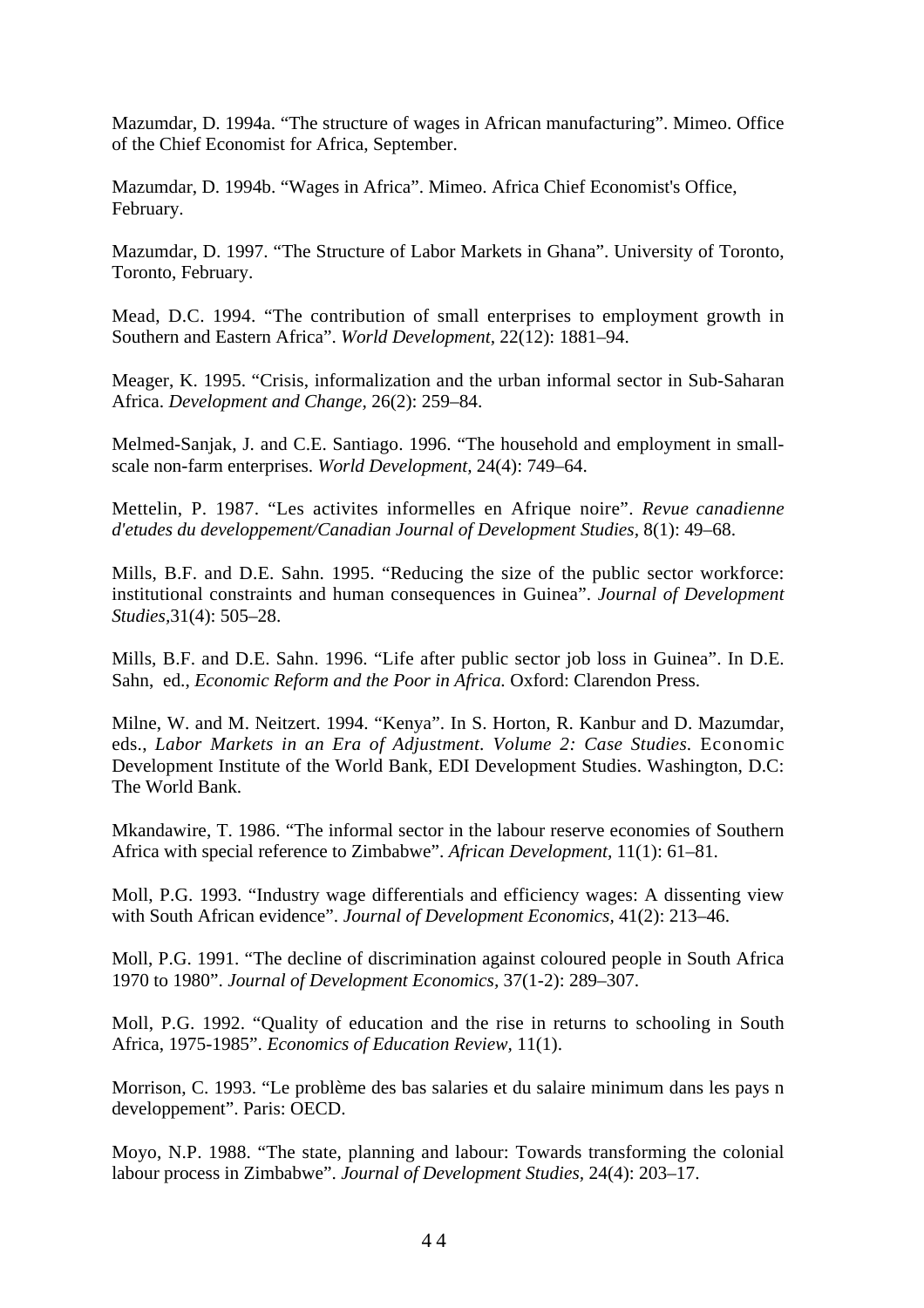Mueller, E. 1984. "The value and allocation of time in rural Botswana". *Journal of Development Economics,* 15(1,2,3): 329–60.

Mundy, K. 1995. "CIDA and programming in Zambia and Zimbabwe: A retrospective look through the "lens" of human resource development". *Revue canadienne d'etudes du developpement/ Canadian Journal of Development Studies,* 16(3): 433–54.

Ncube, M. 1992. "An econometric analysis of employment determination in Zimbabwe. Mimeo. Gothenburg: Department of Economics, University of Gothenburg.

Neitzert, M.C. 1993. "A microeconomic analysis of the urban labour market in Kenya". PhD thesis, University of Toronto.

Neitzert, M. 1994. "A woman's place: Household labour allocation in rural Kenya". *Revue canadienne d'eludes du developpement/Canadian Journal of Development Studies,* l5(3): 401–27.

Neitzert, M. 1996. "Human capital in the hot sun". *Economic Development and Cultural Change,* 45(1): 69–87.

Newman, J.L. 1988. "Labor market activity in Côte d' Ivoire and Peru". *Living Standards Measurement Study Working Paper No.36.* Washington, D.C.: The World Bank.

Newman, J.L. and P.J. Gertler. 1992. "Family Productivity, Labor Supply, and Welfare in a Low-Income Country". *Living Standards Measurement Study Working Paper No. 87.* Washington, D.C.: The World Bank.

Nsekela, A.J. 1981. "Employment and skills". In *Southern Africa: Toward economic liberation.* London: Rex Collings.

Oaxaca, R. 1973. "Male-female wage differentials in urban labour markets". *International Economic Review,* 9: 693–709.

Oaxaca, R. and M. Ransom. 1994. "Discrimination and wage decomposition". *Journal of Econometrics,* 61;5–21.

Owoye, O. 1994. "Wage determination and strike activity in Nigeria". *Journal of African Economies,* 3(3):447–80.

Pissarides, C.A. 1997. "Learning by trading and the returns to human capital in developing countries". *World Bank Economic Review,* 11(1).

Pittin, R. 1984. "Documentation and analysis of the invisible work of invisible women: A Nigerian case study". *International Labour Review,* 123(4): 473–90.

Platteau, J-P. 1997. "Mutual insurance as an elusive concept in traditional rural communities". *Journal of Development Studies,* 33(6): 764–796.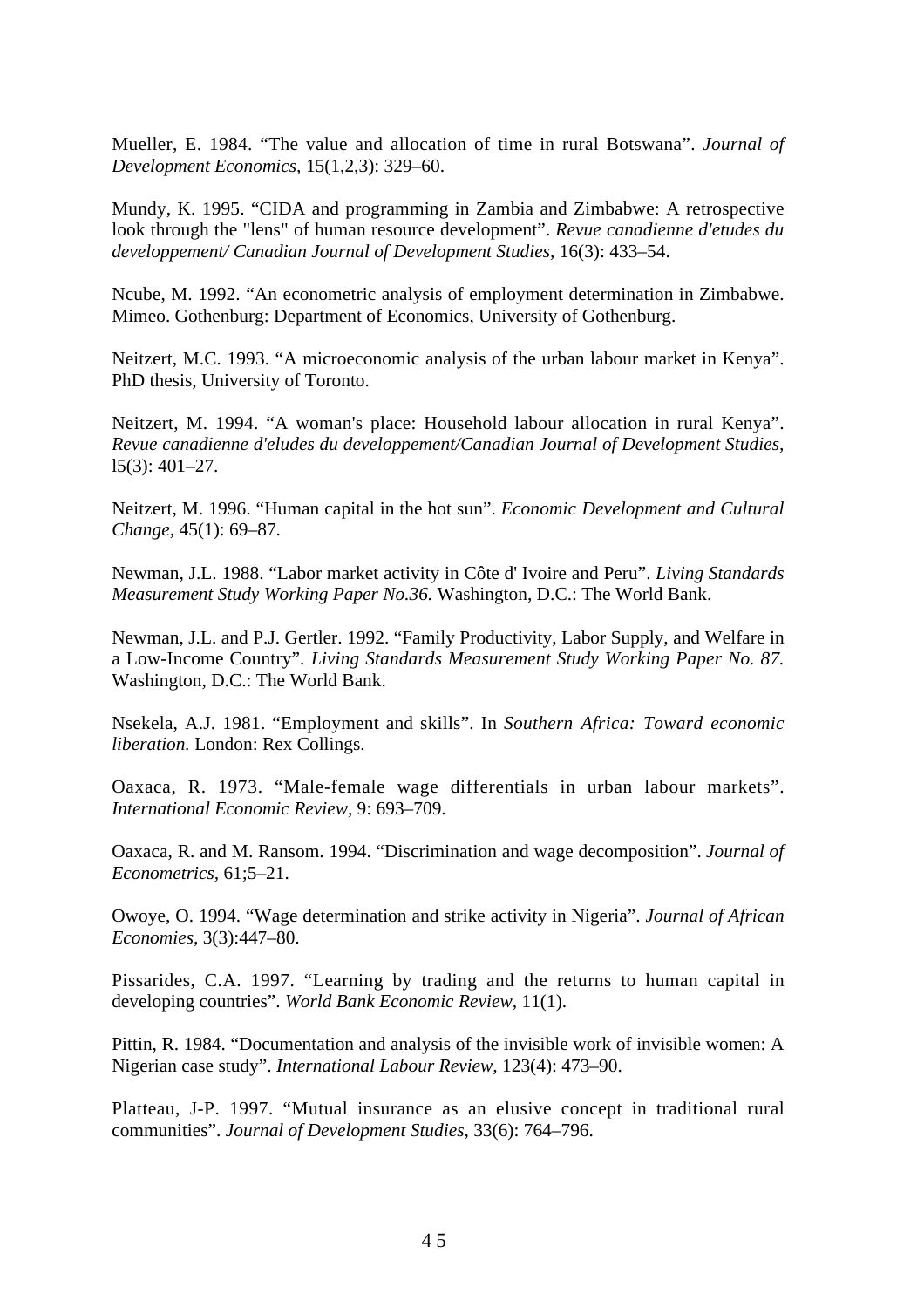Porter, G. and K. Phillips-Howard. 1997. "Comparing contracts: an evaluation of contract farming schemes in Africa". *World Development,* 25(2): 227–38.

Porter, G. and K. Phillips-Howard. 1995. "Farmers, labourers and the company: exploring relationships in a Transkei contract farming scheme". *Journal of Development Studies,*32(1): 55–73.

Psacharopoulos, G. 1996. "Reply to Bennell". *World Development,* 24(1): 201—02.

Psacharopoulos, G. 1994. "Returns to investment in education: a global update". *World Development,* 22(9): 1325–1343.

Ranney, S.I. 1985. "The labour-market in a dual economy: Another look at colonial Rhodesia". *Journal of Development Studies,* 21(4): 505–24.

Reardon, T. 1997. "Using evidence of household income diversification to inform study of rural non-farm labour markets in Africa". *World Development, 25(5).*

Reardon, T., C. Delgado and P. Matlon. 1992. "Determinants and effects of income diversification amongst farm households in Burkina Faso". *Journal of Development Studies,* 28(2): 264–96.

Rempel, H. 1981. "The labour market". In T. Killick ed., *Papers on the Kenyan Economy: Performance, Problems and Policies.* Nairobi: Heinemann Educational Publishers.

Riddell, R. 1990. "The manufacturing sector in African development". *Development Policy Review,* 8(1): 5–29.

Ritter, A.R.M. 1987. "The labour force, employment and unemployment in Kenya". *Revue canadienne d'etudes du developpement/Canadian Journal of Development Studies,* 8(2): 203–26.

Robinson, D. 1990. "Civil service remuneration in Africa". *International Labour Review,* 129(3): 371–86.

Rosenzweig, M. 1988. "Labour markets in low income countries". In H. Chenery and T.N. Srinivasan, eds., *Handbook of Development Economics, vol* 1. Amsterdam: North-Holland.

Sahn, D., P. Dorosh and S. Younger. 1994. "Economic reform in Africa: A foundation for poverty alleviation". Ithaca, New York: Cornell Food and Nutrition Policy Program Working Paper 72, Cornell University.

Schultz, T.P. 1988. "Education investments and returns". In H. Chenery and T.N. Srinivasan, eds., *Handbook of Development Economics, vol 1.* Amsterdam: North-Holland.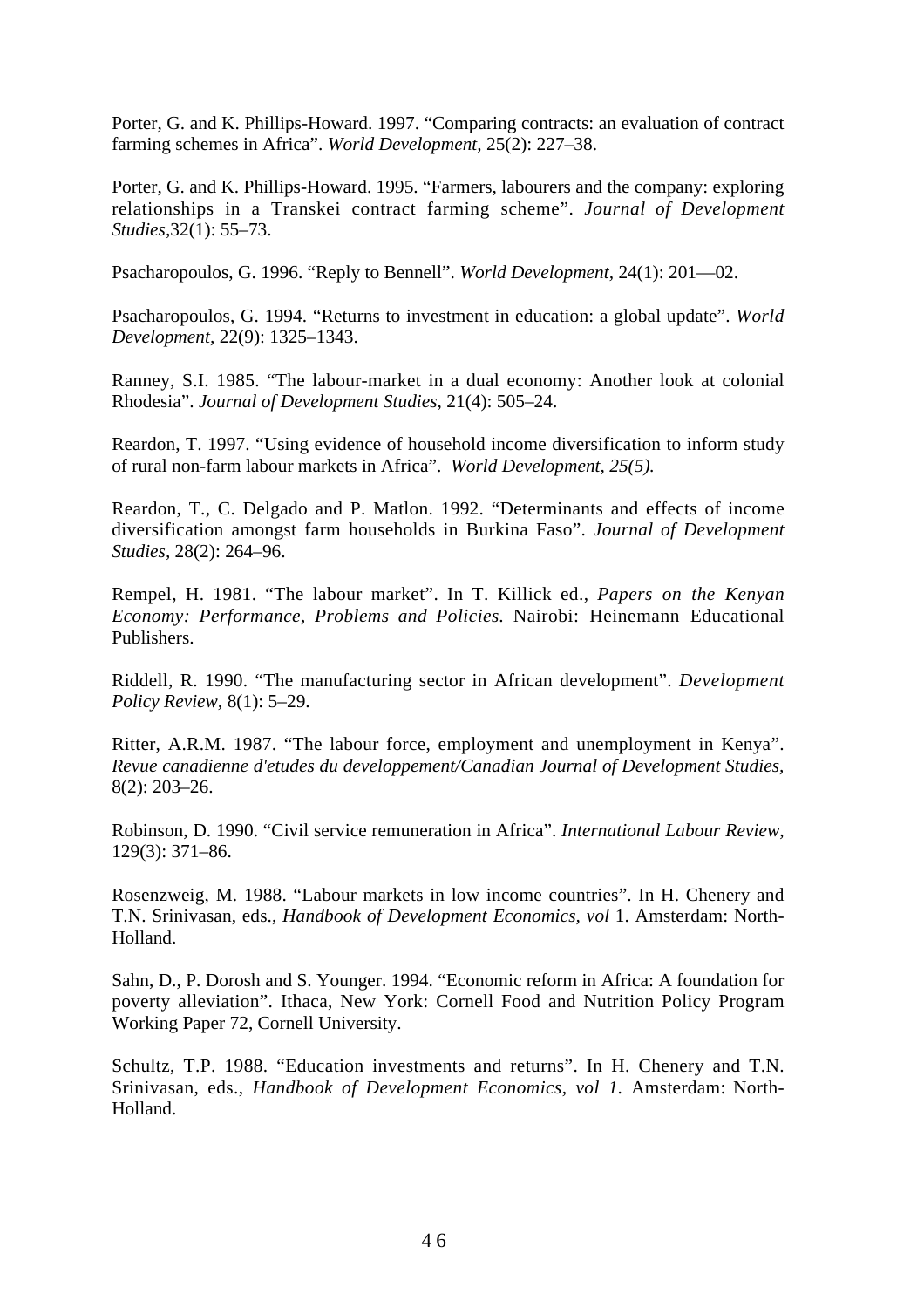Schultz, T.P. and A. Tansel. 1993. "Measurement of returns to adult health: Morbidity effects on wage rates in Côte d'Ivoire and Ghana". *World Bank Living Standards Measurement Study Working Paper No*. 95. Washington, D.C.: The World Bank.

Shapiro, D. 1990. "Farm size, household size and composition and women' s contribution to agricultural production: Evidence from Zaire". *Journal of Development Studies,* 27(1): 1–21.

Singh, R.D. and M.J. Morey. 1987. "The value of work-at-home and contributions of wives' household services in polygamous families: Evidence from an African LDC". *Economic Development and Cultural Change,* 35(4): 743–65.

Singh, I., L. Squire and J. Strauss. 1986. *Agricultural Household Models: Extensions and Applications.* Baltimore: Johns Hopkins University Press.

Squire, L. and S. Suthiwart-Narueput. 1997. "The impact of labour market regulations". *World Bank Economic Review,* 11(1):119–143.

Steel, W.F. 1981. "Female and small-scale employment under modernization in Ghana". *Economic Development and Cultural Change,* 30(1): 153–67.

Steel, W. and L. Webster. "How small enterprises in Ghana have responded to adjustment". *World Bank Economic Review,* 6(3):423–438.

Stiglitz, J.E. 1988. "Economic organization, information and development". In H. Chenery and T.N. Srinivasan, eds., *Handbook of Development Economics*, vol. 1. Amsterdam: North-Holland.

Stiglitz, J.E. 1976. "The efficiency wage hypothesis, surplus labour and the distribution income in LDCs". *Oxford Economic Papers*, 28:185–207.

Stiglicz, J.E. 1974. "Alternative theories of wage determination and unemployment in LDCs". *Quarterly Journal of Economics,* 88:194–227.

Strauss, J. and D. Thomas. 1995. "Human resources: Empirical modeling of household and family decisions". In J. Behrman and T.N. Srinivasan, eds., *Handbook of Development Economics*, vol 3B. Amsterdam: North-Holland.

Svejnar, J. 1984. "The determinants of industrial-sector earnings in Senegal". *Journal of Development Economics*, 15(1,2,3): 289–311.

Swamy, A.V. 1997. "A simple test of the nutrition-based efficiency-wage model". *Journal of Development Economics*. 53(1): 85–98.

Teal, F. 1997. "Real wages and the demand for skilled and unskilled male labour in Ghana's manufacturing sector: 1991-1995". Mimeo. Oxford, Centre for the Study of African Economies.

Thomas, M. and L. Vallée. 1996. "Labour market segmentation in Cameroonian manufacturing". *Journal of Development Studies*, 32(6): 876–98.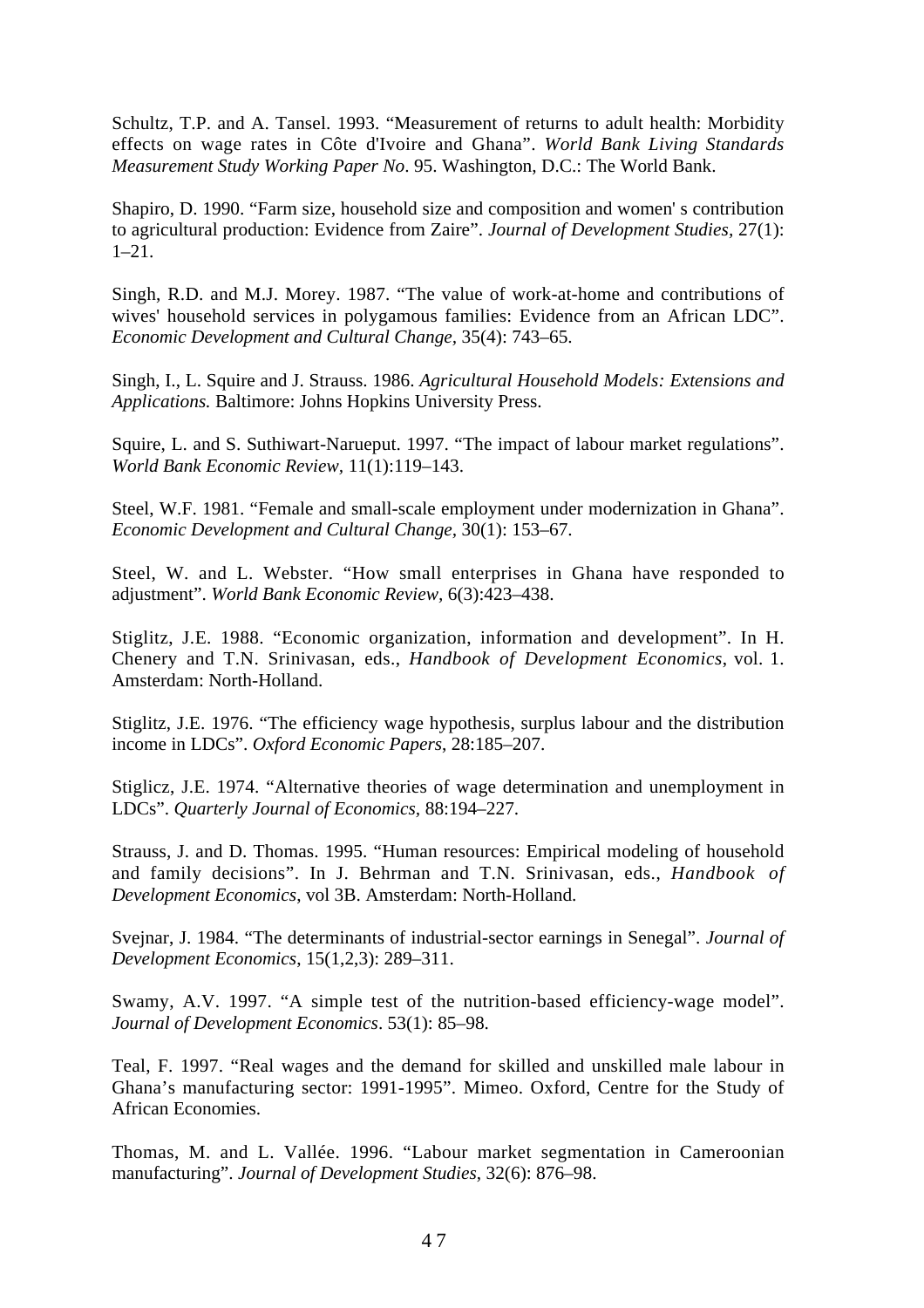Todaro, M. 1996. "Income expectations, rural-urban migration and employment in Africa." *International Labour Review*, 135(3-4): 421–44 (Originally published in *International Labour Review*, 1971; 104(5)).

Ukaegbu, C.C. 1985. "Are Nigerian scientists and engineers effectively utilized? Issues on the deployment of scientific and technological labour for national development". *World Development*, 13(4): 499–512.

UNDP. 1997. *Human Development Report 1997*. New York: Oxford University Press.

van den Boom, G.J.M., N. Ncubé and W.K. Asenso-Okyere. 1996. "Nutrition, labour productivity and labour supply of men and women in Ghana". *Journal of Development Studies*, 32(6): 801–29.

van der Gaag, J. and W. Vijverberg. 1989. Wage determinants in Côte d'Ivoire: Experience, credentials and human capital". *Economic Development and Cultural Change*, 37(2).

van der Gaag, J. and W. Vijverberg. 1988. "Wage determinants in Côte d'Ivoire". *Living Standards Measurement Study Working Paper No. 33.* Washington, D.C.: The World Bank.

van der Hoeven, R. and J. Vandemoortele. 1987. *Stabilization and Adjustment Policies and Programmes: Case Study No. 4 on Kenya*. Helsinki: WIDER.

Velenchik, A. 1997. "Market power, firm performance and real wage growth in Zimbabwean manufacturing". *World Development,* 25(5).

Velenchik, A. 1994. "The labour market: Wages and earnings". In J.W. Gunning, ed., *The Manufacturing Sector in Zimbabwe: Dynamics and Constraints.* Amsterdam: Free University.

Velenchik, A.D. 1993. "Cash-seeking behaviour and migration: Place-to-place migration function for Côte d'Ivoire". *Journal of African Economies,*2(3): 329–41.

Verner D. Differentials by gender, ethnicity, human capital, training, openness and more: learning from individual wage equations and production functions in Zimbabwe. Washington DC: World Bank, draft, 1997. (mimeo.)

Vijverberg, W.P.M. 1991a. "Dual selection criteria with multiple alternatives: Migration, work status, and wages". *Living Standards Measurement Study Working Paper No.* 78. Washington, D.C.: The World Bank.

Vijverberg, W.P.M. 1991b. "Profits from self-employment: The case of Côte d'Ivoire". *World Development,* 19(6): 683–96.

Vijverberg, W.P.M. 1990. "Non-farm self-employment and the informal sector in Côte d'Ivoire: A test of categorical identification". *Journal of Developing Areas,* 24(4): 523–42.